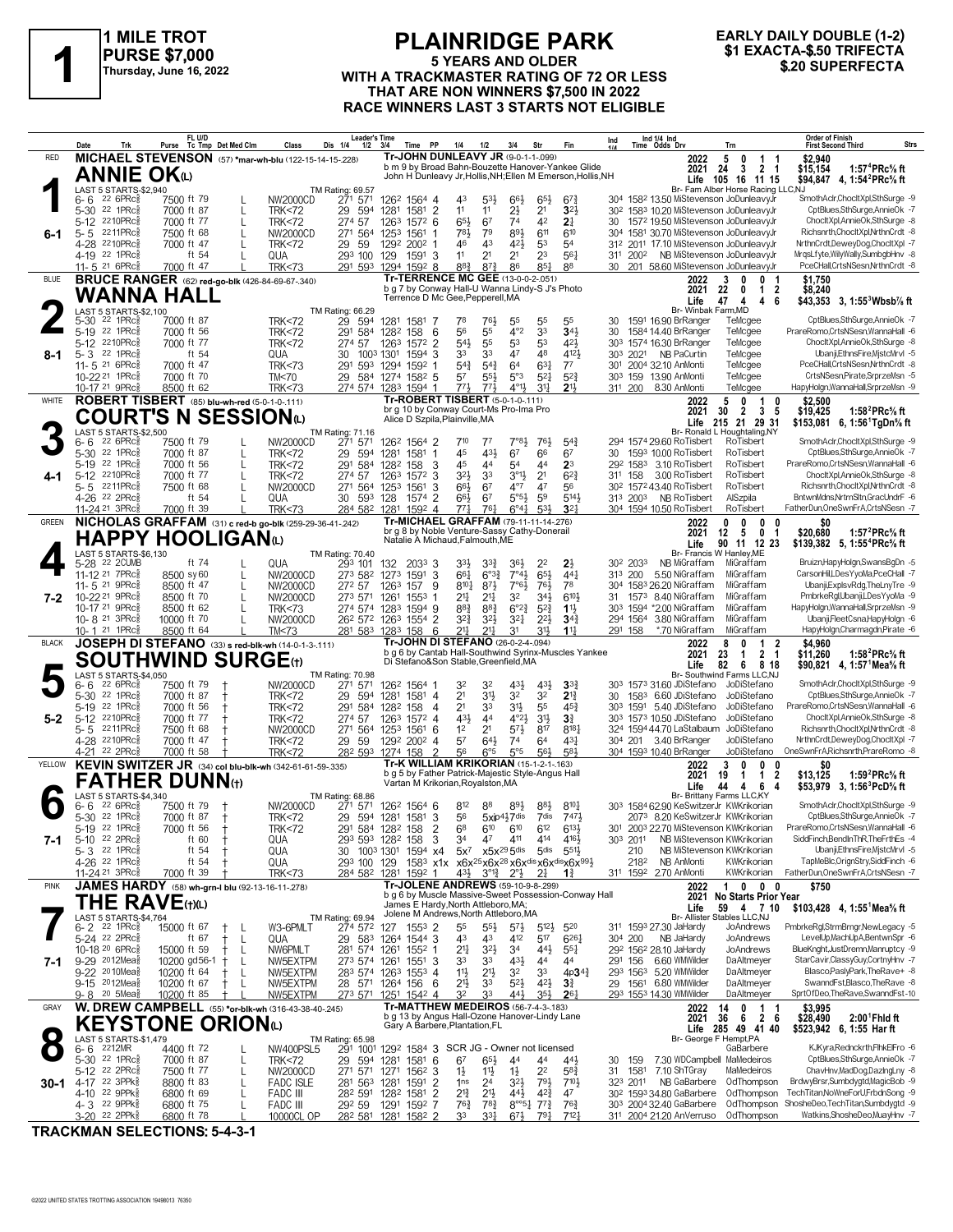#### **1 MILE TROT PURSE \$10,000 Thursday, June 16, 2022**

### **PLAINRIDGE PARK**

**2ND HALF EARLY DOUBLE**

#### **NON WINNERS \$3,000 (100% MA OWNED \$3,600) LAST 5 STARTS STARTERS IN A CLASS HIGHER THAN NW \$4,000 L/S NE AE: TRACKMASTER RATING OF 76 OR LESS ATOD WINNERS THIS CLASS OR HIGHER CLASS LAST START NOT ELIGIBLE AE: CLAIMING PRICE \$10,000 \$1 EXACTA-\$.50 TRIFECTA 2 \$.20 SUPERFECTA**

|               | Date<br>Trk                                            | FL U/D<br>Tc Tmp Det Med Clm<br>Purse                       | Class<br>Dis 1/4                                         | Leader's Time<br>$1/2$ $3/4$ | <b>PP</b><br>Time                                                                            | 1/4<br>1/2                                                       | 3/4<br>Str                              |                                                                           | Ind 1/4 Ind<br>Time Odds Drv<br>Ind<br>1/4                                              | Trn                                                                       | <b>Order of Finish</b><br><b>First Second Third</b><br>Strs                                                 |
|---------------|--------------------------------------------------------|-------------------------------------------------------------|----------------------------------------------------------|------------------------------|----------------------------------------------------------------------------------------------|------------------------------------------------------------------|-----------------------------------------|---------------------------------------------------------------------------|-----------------------------------------------------------------------------------------|---------------------------------------------------------------------------|-------------------------------------------------------------------------------------------------------------|
| <b>RED</b>    |                                                        |                                                             | JAMES HARDY (58) wh-grn-I blu (92-13-16-11-278)          |                              | Tr-CATHERINE BOUTHILLIER (10-1-2-1-244)                                                      |                                                                  |                                         |                                                                           |                                                                                         | $\overline{7}$<br>$\frac{2}{5}$<br>2022<br>$\overline{1}$<br>-1           | \$9,065<br>1:57 $^{2}$ PRc $\%$ ft                                                                          |
|               |                                                        |                                                             | <b>CHOCOLATE XPLOSION</b>                                |                              | Marc J Bouthillier, Northborough, MA                                                         |                                                                  |                                         | br g 11 by Chocolatier-Uncommon Scents-Valley Victor                      |                                                                                         | -5<br>2021<br>33<br>3<br>254 28 32 43<br>Life                             | \$22,389<br>$2:003MR$ ft<br>\$207,431 6, 1:55 PPk% ft                                                       |
|               | LAST 5 STARTS-\$8,690                                  |                                                             | TM Rating: 75.04<br>D 271 571                            |                              |                                                                                              |                                                                  |                                         |                                                                           |                                                                                         | Br- Diamond Creek Farm LLC,PA                                             |                                                                                                             |
|               | $226$ PR $c_{8}$<br>6-6                                | 7500 ft 79                                                  | <b>NW2000CD</b>                                          |                              | 126 <sup>2</sup> 1564 5                                                                      | 2 <sup>1</sup><br>21                                             | 21}                                     | 22<br>$2^{2}$                                                             | 30 <sup>3</sup> 1571 2.40 JaHardy                                                       | CBouthillier                                                              | SmothAclr,ChocltXpl,SthSurge -9                                                                             |
|               | 5-30 22 4PRcs<br>5-12 2210PRcs                         | 7500 ft 87<br>7000 ft 77                                    | NW2000CD<br><b>TRK&lt;72</b>                             | 28 581<br>274 57             | 1273 1574 2<br>1263 1572 7                                                                   | 11}<br>$11\frac{1}{2}$<br>1°3<br>11                              | $2\frac{1}{2}$<br>11                    | $1\frac{1}{2}$<br>$4^{2}$<br>11<br>$1\frac{1}{4}$                         | 303 1581 11.10 MiStevenson CBouthillier<br>304 1572 *1.80 JaHardy                       | CBouthillier                                                              | DazingLny, Neverdie, SmothAclr -8<br>ChocltXpl,AnnieOk,SthSurge -8                                          |
| 10-1          | 5-5 2211PRc                                            | 7500 ft 68                                                  | NW2000CD                                                 | 271 564                      | 1253 1561 5                                                                                  | 33<br>3 <sup>2</sup>                                             | 23                                      | 23<br>2 <sup>2</sup>                                                      | 30 <sup>2</sup> 156 <sup>3</sup> 10.10 AnMonti                                          | CBouthillier                                                              | Richsnrth.ChocltXpl.NrthnCrdt -8                                                                            |
|               | 4-28 2210PRc                                           | 7000 ft 47                                                  | <b>TRK&lt;72</b>                                         | 29 59                        | 1292 2002 7                                                                                  | 79<br>761                                                        | $6^{003}$                               | $42\frac{1}{2}$<br>3 <sup>1</sup>                                         | 303 2003 8.30 AnMonti                                                                   | CBouthillier                                                              | NrthnCrdt.DewevDoa.ChocItXpl -7                                                                             |
| <b>BLUE</b>   |                                                        |                                                             | <b>WALLACE WATSON</b> (51) br-red (123-19-10-12-232)     |                              | Tr-LISA WATSON (107-17-9-12-243)<br>b g 11 by Swan For All-Soxy Kosmos-Yankee Paco           |                                                                  |                                         |                                                                           |                                                                                         | $\overline{1}$<br>2022<br>6<br>$\overline{\mathbf{1}}$<br>0               | \$7,900<br>1:58 $PRc\%$ ft                                                                                  |
|               |                                                        |                                                             | <b>ONE SWAN FOR ALL(t)(L)</b>                            |                              | Lisa A Watson, Dresden, ME                                                                   |                                                                  |                                         |                                                                           |                                                                                         | 2021<br>13<br>3<br>$\overline{1}$<br>0<br>Life 181 26 22 30               | \$11,306<br>1:56 PRc% ft<br>\$216,918 5, 1:54 PRc% ft                                                       |
|               | LAST 5 STARTS-\$7,300                                  |                                                             | TM Rating: 74.98                                         |                              |                                                                                              |                                                                  |                                         |                                                                           |                                                                                         | Br- Victory Hill Farm Inc, IN                                             |                                                                                                             |
|               | $22$ 1PR $c_{8}^5$<br>$6-6$                            | 10000 ft 79                                                 | NW3000CD                                                 | 28 583                       | 1272 1571 5                                                                                  | 55<br>643                                                        | $6^\circ 4\frac{1}{2}$                  | $63\frac{1}{2}$<br>5 <sup>2</sup>                                         | 29 <sup>2</sup> 157 <sup>3</sup> 7.30 WaRWatson LiWatson                                |                                                                           | TagUpNGo,Ubanji,OmahaOmha -6<br>ChavHnv.Jericho.Ubanii -8                                                   |
|               | 5-30 22 7PRc <sup>5</sup><br>5-12 22 1PRc              | 10000 ft 87<br>12500 ft 77                                  | NW3000CD<br>L<br>L<br>NW4000CD                           | 273 561<br>281 572           | 1252 1553 6<br>1253 1542 5                                                                   | 54<br>58<br>643<br>66                                            | 58<br>$64\frac{1}{2}$                   | $4^{11}\frac{1}{4}$<br>$5^{7}\frac{1}{2}$<br>710}<br>65                   | 304 1574 23.20 WaRWatson LiWatson<br>156 <sup>2</sup> 18.50 WaRWatson LiWatson<br>30    |                                                                           | ForADremrExplsvRdg,LDesYyoMa -7                                                                             |
|               | 12-1 4-28 2211PRcs                                     | 10000 ft 47<br>$\pm$                                        | L<br>NW3000CD                                            |                              | 291 573 1274 1574 2                                                                          | $3^{01}$<br>11                                                   | $1\frac{1}{2}$                          | 2 <sup>1</sup><br>2 <sup>5</sup>                                          | 1584 4.60 WaRWatson LiWatson<br>31                                                      |                                                                           | Jericho, One SwnFrA, TagUpNGo - 7                                                                           |
|               | 4-21 22 2PRc3                                          | 7000 ft 58                                                  | <b>TRK&lt;72</b>                                         |                              | 282 593 1274 158<br>3                                                                        | 1 <sup>2</sup><br>11                                             | 11                                      | 11<br>1 <sup>3</sup>                                                      | 301 158 *1.40 WaRWatson LiWatson                                                        |                                                                           | OneSwnFrA, Richsnrth, PrareRomo -8                                                                          |
| WHITE         |                                                        | JAY RANDALL (61) blu-go-wh (535-75-73-64-256)               |                                                          |                              | <b>Tr-MICHAEL EATON (69-8-9-9-232)</b>                                                       |                                                                  |                                         | br g 7 by Muscle Mass-Stirling Colleen-Credit Winner                      |                                                                                         | 2022<br>10<br>2<br>-1                                                     | 1:59 PRc% ft<br>\$13,156                                                                                    |
|               |                                                        | <b>OMAHA OMAHA(t)(L)</b>                                    |                                                          |                              | M E Eaton, Mendon, MA; R J Mc Hugh, Norwood, MA;                                             |                                                                  |                                         |                                                                           |                                                                                         | -3<br>2021<br>25<br>3<br>3<br>Life<br>81 14 11<br>9                       | \$37,190<br>1:55 <sup>4</sup> PRc% ft<br>\$172,201 4, 1:53 <sup>4</sup> PcD% ft                             |
|               | LAST 5 STARTS-\$5,100                                  |                                                             | <b>TM Rating: 75.27</b>                                  |                              | R J Griffin, Salem, MA; R M Young, Wellesley, MA                                             |                                                                  |                                         |                                                                           |                                                                                         | Br- Blue Chip Fms, NY; J Farkas, FL; J Rabinowitz, NY                     |                                                                                                             |
|               | 22 1PRc3<br>6-6<br>5-30 22 7PRc                        | 10000 ft 79                                                 | NW3000CD                                                 | 28 583                       | 1272 1571 3                                                                                  | 22<br>2 <sup>1</sup>                                             | 32                                      | 3 <sup>1</sup><br>3 <sup>11</sup>                                         | 293 1572 2.60 JaRandall                                                                 | MiEaton                                                                   | TagUpNGo,Ubanji,OmahaOmha -6<br>ChavHnv,Jericho,Ubanji -8                                                   |
|               | 5-19 22 9PRc                                           | 10000 ft 87<br>10000 ft 56<br>$\pm$                         | NW3000CD<br>L<br>L<br>NW3000CD                           | 273 561<br>274 582           | 1252<br>$155^3$ 2<br>126 <sup>2</sup> 156 <sup>2</sup> 3                                     | 32<br>35<br>21}<br>2 <sup>1</sup>                                | $4^{\circ}7$<br>32                      | 683<br>$7^{13}\frac{3}{4}$<br>2 <sup>1</sup><br>2 <sup>1</sup>            | 313 1582<br>3.50 JaRandall<br>293 1562 5.80 JaRandall                                   | MiEaton<br>MiEaton                                                        | SortieHnv, Omaha Omha, BendIn ThR -8                                                                        |
| $6-1$         | 5-12 22 2PRc <sup>5</sup>                              | 7500 ft 77                                                  | NW2000CD<br>$\mathsf{L}$                                 |                              | 271 571 1271 1562 6                                                                          | 2°3<br>$21\frac{1}{2}$                                           | 3 <sup>1</sup>                          | $44\frac{1}{2}$<br>47                                                     | 30 <sup>2</sup> 1574 4.60 JaRandall                                                     | MiEaton                                                                   | ChavHnv,MadDog,DazIngLny -8                                                                                 |
|               | 5-5 2210PRc <sup>5</sup>                               | 10000 ft 68                                                 | NW3000CD                                                 | 283 59                       | 128<br>$1574$ 8                                                                              | 65<br>75                                                         | 4°21,                                   | 45<br>64                                                                  | 30 <sup>2</sup> 1584 26.60 JaRandall                                                    | MiEaton                                                                   | LDesYyoMa,CarsonHil,Caulfield -8                                                                            |
| <b>GREEN</b>  |                                                        |                                                             | KEVIN SWITZER JR (34) col blu-blk-wh (342-61-61-59-.335) |                              | Tr-ELISHA LAFRENIERE (108-12-17-19-.257)                                                     |                                                                  |                                         | b g 14 by Jag De Bellouet-Perle D' Aunou-Coktail Jet                      |                                                                                         | 3<br>9<br>0<br>2022<br>2<br>$\overline{7}$                                | \$9.125 Q 1:59 <sup>4</sup> PRc <sup>5</sup> / <sub>8</sub> ft                                              |
|               | UBANJIധ                                                |                                                             |                                                          |                              | Jonathan S Appelbaum, Yorktown Heights, NY                                                   |                                                                  |                                         |                                                                           |                                                                                         | 10<br>8<br>2021<br>44<br>235 33 36 29<br>Life                             | \$70,419<br>1:55°PRc% ft<br>\$517,074 12, 1:53 <sup>4</sup> Nfld ft                                         |
|               | LAST 5 STARTS-\$4,900                                  |                                                             | TM Rating: 75.76                                         |                              |                                                                                              |                                                                  |                                         |                                                                           |                                                                                         | Br- Etiennette Dubois, FR                                                 |                                                                                                             |
|               | $22$ 1PR $c_{8}^3$<br>6-6<br>5-30 22 7PRc <sup>5</sup> | 10000 ft 79                                                 | NW3000CD                                                 | 28<br>583                    | 1272 1571 4                                                                                  | $3^{\circ}3$<br>32<br>65<br>6 <sup>9</sup>                       | $2^{\circ_1}$<br>6°9                    | 21<br>47<br>39                                                            | 293 1571 2.00 AnMonti                                                                   | ElLafreniere                                                              | TagUpNGo,Ubanji,OmahaOmha -6<br>ChavHnv,Jericho,Ubanji -8                                                   |
|               | 5-12 22 8PRc                                           | 10000 ft 87<br>10000 ft 77                                  | NW3000CD<br>L<br>$\mathbf{I}$<br>10000CL OP              | 273 561                      | 1252 1553 7<br>272 572 1261 1554 4                                                           | 47<br>431                                                        | 421                                     | 43<br>33 <sub>1</sub>                                                     | 1572 12.60 AnMonti<br>301<br>1563 7.20 AnMonti<br>30                                    | ElLafreniere<br>ElLafreniere                                              | TaqUpNGo.Caulfield.Ubanii -8                                                                                |
| 4-1           | 5- 3 $22$ 1PRc $\frac{5}{8}$                           | ft 54                                                       | QUA                                                      |                              | 30 1003 1301 1594 1                                                                          | 11<br>1 <sup>2</sup>                                             | 1 <sup>4</sup>                          | 1 <sup>2</sup><br>15 <sup>1</sup>                                         | 293 1594<br>NB AnMonti                                                                  | ElLafreniere                                                              | Ubanji,EthnsFire,MistcMrvl -5                                                                               |
|               | 4-28 2211PRcs                                          | 10000 ft 47                                                 | NW3000CD                                                 |                              | 291 573 1274 1574 4                                                                          | $x5^{\circ}3\frac{1}{2}57$                                       | 55}                                     | 56}<br>773                                                                | 30 <sup>2</sup> 1591 2.80 AnMonti                                                       | ElLafreniere                                                              | Jericho, One SwnFrA, TagUpNGo - 7                                                                           |
| <b>BLACK</b>  |                                                        |                                                             | <b>MARK ATHEARN</b> (56) *grn-go-wh (81-7-13-13-229)     |                              | Tr-GRETCHEN ATHEARN (144-16-20-21-.237)<br>b g 6 by Swan For All-Hernameissylvia-Cantab Hall |                                                                  |                                         |                                                                           |                                                                                         | $\overline{7}$<br>1<br>0<br>2022<br>2021<br>19<br>-2<br>4<br>4            | \$4,650<br>1:56 <sup>4</sup> PRc% ft<br>\$38,575<br>1:54 <sup>4</sup> M1 ft                                 |
|               |                                                        |                                                             | <b>SMOOTH ACELERATION</b> (L)                            |                              | William H Phipps, Yarmouth, ME                                                               |                                                                  |                                         |                                                                           |                                                                                         | 81 12 12 13<br>Life                                                       | \$176,875 3, 1:54 <sup>2</sup> Phl% ft                                                                      |
|               | LAST 5 STARTS-\$4,650                                  |                                                             | <b>TM Rating: 75.41</b>                                  |                              |                                                                                              |                                                                  |                                         |                                                                           |                                                                                         | Br- Victory Hill Farm Inc, IN                                             |                                                                                                             |
|               | $226$ PR $c_{8}$<br>6-6<br>5-30 22 4PRc <sup>5</sup>   | 7500 ft 79<br>7500 ft 87                                    | <b>NW2000CD</b>                                          | 271 571                      | 126 <sup>2</sup> 1564 3                                                                      | 11<br>11                                                         | $11\frac{1}{2}$                         | 1 <sup>2</sup><br>123                                                     | 30 <sup>2</sup> 1564 *1.20 MaAthearn GrAthearn<br>303 1581 *2.90 MaAthearn GrAthearn    |                                                                           | SmothAclr,ChocltXpl,SthSurge -9<br>DazingLny, Neverdie, SmothAclr -8                                        |
|               | 5-17 22 1PRcs                                          | ft 70                                                       | L<br>NW2000CD<br>QUA<br>$\mathbf{I}$                     | 28 581<br>293 591            | 1273 1574 1<br>1283 1583 3                                                                   | 56<br>3°2<br>46<br>45                                            | $1^{\circ}$<br>$3^{07}\frac{1}{2}$      | $2\frac{1}{2}$<br>3 <sup>12</sup><br>2 <sup>7</sup><br>$2^{2}\frac{3}{4}$ | 291 1591                                                                                | NB KeSwitzerJr GrAthearn                                                  | BlbrdRcky,SmothAclr,RflsSuprS -4                                                                            |
| $3-1$         | 5-12 22 2PRc <sup>5</sup>                              | 7500 ft 77                                                  | L<br>NW2000CD                                            | 271 571                      | 1271<br>1562 1                                                                               | x721 <sup>1</sup> / <sub>2</sub> 716 <sup>1</sup> / <sub>2</sub> | 781                                     | 7111,<br>$7^{14}$                                                         | 303 1592 4.70 MaAthearn                                                                 | GrAthearn                                                                 | ChavHnv,MadDog,DazIngLny -8                                                                                 |
|               | 5-5 2210PRc                                            | 10000 ft 68                                                 | NW3000CD                                                 | 283 59                       | 1574 4<br>128                                                                                | 54<br>$3^\circ x^2$                                              | 834                                     | 830<br>833                                                                | 293 2042 6.40 MaAthearn                                                                 | GrAthearn                                                                 | LDesYyoMa,CarsonHil,Caulfield -8                                                                            |
| YELLOW        |                                                        |                                                             | MATTHEW ATHEARN (23) k grn-wh-b go (383-57-52-44-.263)   |                              | Tr-TODD O'DEA (43-1-3-5-101)<br>b q 8 by Cantab Hall-Costar-S J's Photo                      |                                                                  |                                         |                                                                           |                                                                                         | 2022<br>8<br>1<br>$\overline{1}$<br>$\overline{2}$<br>- 6<br>2021<br>32   | \$8.630<br>1:57 ${}^4$ PRc ${}^{\rm c}$ sft<br>\$20.921<br>1:59 <sup>1</sup> PRc% sy                        |
|               |                                                        | CARSON HILLய                                                |                                                          |                              | Todd M O'Dea, Winchendon, MA                                                                 |                                                                  |                                         |                                                                           |                                                                                         | 4<br>137 10 20 16<br>Life                                                 | \$143,938 5, 1:55 <sup>4</sup> PRc <sup>5</sup> / <sub>8</sub> sy                                           |
|               | LAST 5 STARTS-\$3,000                                  |                                                             | TM Rating: 74.16                                         |                              |                                                                                              |                                                                  |                                         |                                                                           |                                                                                         | Br- Brittany Farms LLC,KY                                                 |                                                                                                             |
|               | $22$ 1PR $c_{8}^5$<br>6-6<br>5-30 22 7PRc3             | 10000 ft 79<br>10000 ft 87                                  | NW3000CD<br>$\mathbf{I}$<br>NW3000CD                     | 28 583<br>273 561            | 1272 1571 2<br>1252 1553 8                                                                   | 431<br>44<br>76<br>710                                           | 5 <sup>4</sup><br>711                   | $5^{21}$<br>$6^{2}$<br>793<br>$5^{11}$                                    | 292 1573 18.40 ToODea<br>30 <sup>2</sup> 158 71.80 ToODea                               | To <sub>O</sub> Dea<br><b>ToODea</b>                                      | TagUpNGo,Ubanji,OmahaOmha -6<br>ChavHnv, Jericho, Ubanji - 8                                                |
|               | 5-19 22 9PRc3                                          | 10000 ft 56                                                 | NW3000CD<br>L                                            | 274 582                      | 1262<br>$156^2$ 4                                                                            | 66<br>86                                                         | $8^{7}\frac{1}{2}$                      | $7^7$<br>$65\frac{1}{2}$                                                  | 293 1572 37.00 ToODea                                                                   | <b>ToODea</b>                                                             | SortieHnv, Omaha Omha, BendIn ThR -8                                                                        |
| $30-1$        | 5-12 22 8PRc $\frac{5}{8}$                             | 10000 ft 77                                                 | L<br>NW3000CD                                            | 272 572                      | 1261 1554 8                                                                                  | 811<br>88                                                        | 75                                      | 76<br>$77\frac{1}{4}$                                                     | 30 1571 28.00 ToODea                                                                    | <b>ToODea</b>                                                             | TagUpNGo,Caulfield,Ubanji -8                                                                                |
|               | $5 - 5$ 2210 PRc $\frac{3}{8}$                         | 10000 ft 68                                                 | NW3000CD                                                 | 283 59                       | 128<br>$1574$ 3                                                                              | 32<br>42}                                                        | 53                                      | 53<br>23                                                                  | 294 1582 13.30 ToODea                                                                   | <b>ToODea</b>                                                             | LDesYyoMa,CarsonHil,Caulfield -8                                                                            |
| <b>PINK</b>   |                                                        |                                                             | NICHOLAS GRAFFAM (31) c red-b go-blk (259-29-36-41-.242) |                              | Tr-JAMES DUNN (75-11-13-8-279)<br>b g 9 by Southfork-Cumindina-Cumin                         |                                                                  |                                         |                                                                           |                                                                                         | 18<br>4<br>3<br>3<br>2022<br>2021<br>23<br>7<br>6<br>4                    | \$28.341<br>1:55 $3$ PPk $\%$ ft<br>\$31,117<br>$1:573$ CUMB ft                                             |
|               |                                                        |                                                             | <b>BEND IN THE RIVER(t)(L)</b>                           |                              | William H Mc Elvain Jr, Hermon, ME                                                           |                                                                  |                                         |                                                                           |                                                                                         | Life<br>190 31 30 22                                                      | \$213,310 6, 1:54 <sup>4</sup> Nfld ft                                                                      |
|               | LAST 5 STARTS-\$2,575                                  |                                                             | <b>TM Rating: 78.51</b>                                  |                              |                                                                                              |                                                                  |                                         |                                                                           |                                                                                         | Br- Second Chance Stable Inc,OH                                           |                                                                                                             |
|               | 22 1 CUMB<br>$6 - 3$<br>2210PRc융<br>$5 - 30$           | 5500 gd58-1<br>$\ddagger$<br>12500 ft 83<br>$^{\mathrm{+}}$ | OPEN III<br>NW4000CD<br>L                                | 291 100<br>272 554           | 1301 2001 4<br>1251 1554 1                                                                   | 22<br>213<br>$66\frac{1}{2}$<br>67                               | 2 <sup>11</sup><br>6 <sup>4</sup>       | 2 <sup>11</sup><br>2 <sup>1</sup><br>$64\frac{1}{2}$<br>$63\frac{3}{4}$   | 200 <sup>2</sup> 2.80 NiGraffam<br>30<br>303 1563 18.70 NiGraffam                       | JaEDunn<br>JaEDunn                                                        | MstrMscle,BendInThR,Mouthpice -6<br>NrtrnSltn,NoTmTPly,BlbrdRcky -8                                         |
|               | $22$ 9PR $c_{\overline{8}}^5$<br>$5-19$                | 10000 ft 56<br>$^{\mathrm{+}}$                              | L<br>NW3000CD                                            |                              | 274 582 1262 1562 5                                                                          | 421<br>33                                                        | 43                                      | 3 <sup>2</sup><br>42                                                      | 294 1564 *1.10 NiGraffam                                                                | JaEDunn                                                                   | SortieHnv.OmahaOmha.BendInThR -8                                                                            |
| 6-1           | 5-10 22 2PRc                                           | ft 60<br>$\pm$                                              | L<br>QUA                                                 |                              | 293 593 1282 158<br>$\overline{2}$                                                           | 11<br>11                                                         | 2 <sup>2</sup>                          | 24<br>2 <sup>3</sup>                                                      | NB NiGraffam<br>294 1583                                                                | JaEDunn                                                                   | SiddFinch.BendInThR.TheFrthEs -4                                                                            |
|               | 22 9CUMB<br>5-6                                        | 5200 ft 59 +                                                | OPEN III                                                 |                              | 1003 1312 2023 6                                                                             | 5°5 $\frac{3}{4}$ 1°1 $\frac{1}{4}$ xip6di 6dis                  |                                         |                                                                           | 2153 5.30 NiGraffam                                                                     | JaEDunn                                                                   | PmbrkeRgl,MdnghtZte,Thruway -6                                                                              |
| GRAY          |                                                        |                                                             | <b>BRUCE RANGER</b> (62) red-go-blk (426-84-69-67-.340)  |                              | Tr-MATTHEW MEDEIROS (56-7-4-3-.183)<br>b g 12 by Angus Hall-Tagapine-Tagliabue               |                                                                  |                                         |                                                                           |                                                                                         | 7 2 0 1<br>2022<br>2021 No Starts Prior Year                              | \$12,400<br>1:55 <sup>4</sup> PRc% ft                                                                       |
|               |                                                        | <b>TAG UP AND GO(t)(L)</b>                                  |                                                          |                              | Lester Gelardi Jr, Mahopac, NY;<br>Anthony C Passafaro, Mount Kisco, NY                      |                                                                  |                                         |                                                                           |                                                                                         | Life 210 51 26 33                                                         | \$638,356 5, 1:52 M1 ft                                                                                     |
|               | LAST 5 STARTS-\$11,200<br>6-6 22 1PRc <sup>5</sup>     |                                                             | TM Rating: 76.99<br>10000CL OP                           | 28 583                       | 1272 1571 1                                                                                  | 1 <sup>2</sup><br>11                                             | 11                                      | 11                                                                        | 294 1571 *1.60 BrRanger                                                                 | Br- Tri Star Farms LTD,ON, CA<br>MaMedeiros                               | TagUpNGo,Ubanji,OmahaOmha -6                                                                                |
|               | 5-28 <sup>22</sup> 4PcD <sup>3</sup>                   | 10000 ft 79<br>$^{+}$<br>12500 sy 69-1 <sup>+▲</sup> L      | nw9000L5                                                 | 27 57                        | 1254 1552 4                                                                                  | $66\frac{1}{4}$<br>$74\frac{1}{2}$                               | $6^{\circ}3\frac{1}{2}$ 75 <sup>1</sup> | $1\frac{1}{2}$<br>720                                                     | 1592 29.90 JaBartlett<br>33                                                             | MaMedeiros                                                                | KngmiCoco,SwetHrtAs,CupidHnv -8                                                                             |
|               | \$10,000 5-12 22 8PRcs                                 | 10000 ft 77<br>$^+$                                         | - L<br>NW3000CD                                          |                              | 272 572 1261 1554 1                                                                          | 23<br>11                                                         | 11                                      | 11<br>$1\frac{1}{2}$                                                      | 293 1554 6.80 ShTGray                                                                   | MaMedeiros                                                                | TagUpNGo,Caulfield,Ubanji -8                                                                                |
| 7-2           | 4-28 2211PRcs                                          | 10000 ft 47<br>Ť                                            | NW3000CD<br>L                                            |                              | 291 573 1274 1574 1                                                                          | 2 <sup>1</sup><br>11                                             | 3½                                      | 32<br>$35\frac{3}{4}$                                                     | 31 159 3.90 ShTGray                                                                     | MaMedeiros                                                                | Jericho, One SwnFrA, TagUpNGo - 7                                                                           |
| <b>PURPLE</b> | 4-21 22 6PRc <sup>3</sup>                              | 12500 ft 55                                                 | 15000CL OP                                               | 281 591                      | 1281 1582 8<br>Tr-JOSEPH DI STEFANO (34-1-4-5-.144)                                          | $4^{\circ}3\frac{1}{2}$<br>$2^{\circ}1$                          | $3^{\circ}1\frac{1}{2}$                 | 75<br>97 <sup>3</sup>                                                     | 313 200 29.10 ShTGray                                                                   | MaMedeiros                                                                | MasvLghtn, Mak It ADbl, Perron -9                                                                           |
|               |                                                        |                                                             | W. DREW CAMPBELL (55) *or-blk-wh (316-43-38-40-245)      |                              |                                                                                              |                                                                  |                                         | br g 5 by Crazed-Lindy On The Rocks-Lucky Chucky                          |                                                                                         | 3<br>2022<br>-2<br>14<br>$\overline{2}$ 4<br>$\overline{2}$<br>2021<br>16 | 1:57 <sup>4</sup> PRc <sup>5</sup> / <sub>8</sub> ft<br>\$16.084<br>\$26,917<br>1:54 ${}^2$ PRc ${}^5\!$ ft |
|               |                                                        | DAZZLING LINDY                                              |                                                          |                              | Di Stefano&Son Stable, Greenfield, MA                                                        |                                                                  |                                         |                                                                           |                                                                                         | 50<br>Life<br>7911                                                        | \$119,972 4, 1:54 <sup>2</sup> PRc <sup>5</sup> / <sub>8</sub> ft                                           |
|               | LAST 5 STARTS-\$5,450<br>$22$ 1PR $c_{8}^3$<br>6-6     | 10000 ft 79                                                 | <b>TM Rating: 75.67</b><br>NW3000CD                      | 28<br>583                    | 1272 1571 6                                                                                  | 66<br>$5^{\circ}4$                                               | $4^{\circ}3$                            | 42<br>42                                                                  | 293 1573 9.40 WDCampbell JDiStefano                                                     | Br- Lindy Farms Of Conn,CT                                                | TagUpNGo,Ubanji,OmahaOmha -6                                                                                |
|               | 5-30 22 4PRc <sup>5</sup>                              | 7500 ft 87                                                  | NW2000CD                                                 |                              | 28 581 1273 1574 7                                                                           | $5^{\circ}4$<br>44                                               | $3^{01}$                                | 3 <sup>1</sup><br>$1\frac{11}{2}$                                         | 30                                                                                      | 1574 3.10 WDCampbell JDiStefano                                           | DazingLny, Neverdie, SmothAclr -8                                                                           |
|               | 5-19 22 9PRc <sup>5</sup>                              | 10000 ft 56                                                 | NW3000CD                                                 |                              | 274 582 1262 1562 8                                                                          | 810<br>7°5                                                       | $7°5\frac{1}{2}$                        | 65<br>751                                                                 | 30                                                                                      | 1572109.00 WDCampbell JDiStefano                                          | SortieHnv.OmahaOmha.BendInThR -8                                                                            |
| 15-1          | 5-12 22 2PRc <sup>5</sup><br>4-21 22 4PRc <sup>5</sup> | 7500 ft 77<br>9000 ft 55                                    | NW2000CD<br>NW3000CD                                     | 274 581 128                  | 271 571 1271 1562 7<br>159<br>8                                                              | $66\frac{1}{2}$<br>$66\frac{1}{2}$<br>1°3<br>2 <sup>2</sup>      | $4^{\circ}2$<br>67                      | $3^{2}\frac{1}{2}$<br>$35\frac{1}{2}$<br>825<br>8333                      | 294 1572 66.40 WDCampbell JDiStefano<br>36 <sup>2</sup> 2054 44.10 NiGraffam JDiStefano |                                                                           | ChavHnv,MadDog,DazIngLny -8<br>OmahaOmha,IfIMust,CarsonHil -8                                               |
|               |                                                        |                                                             |                                                          |                              |                                                                                              |                                                                  |                                         |                                                                           |                                                                                         |                                                                           |                                                                                                             |

**TRACKMAN SELECTIONS: 5-8-4-3**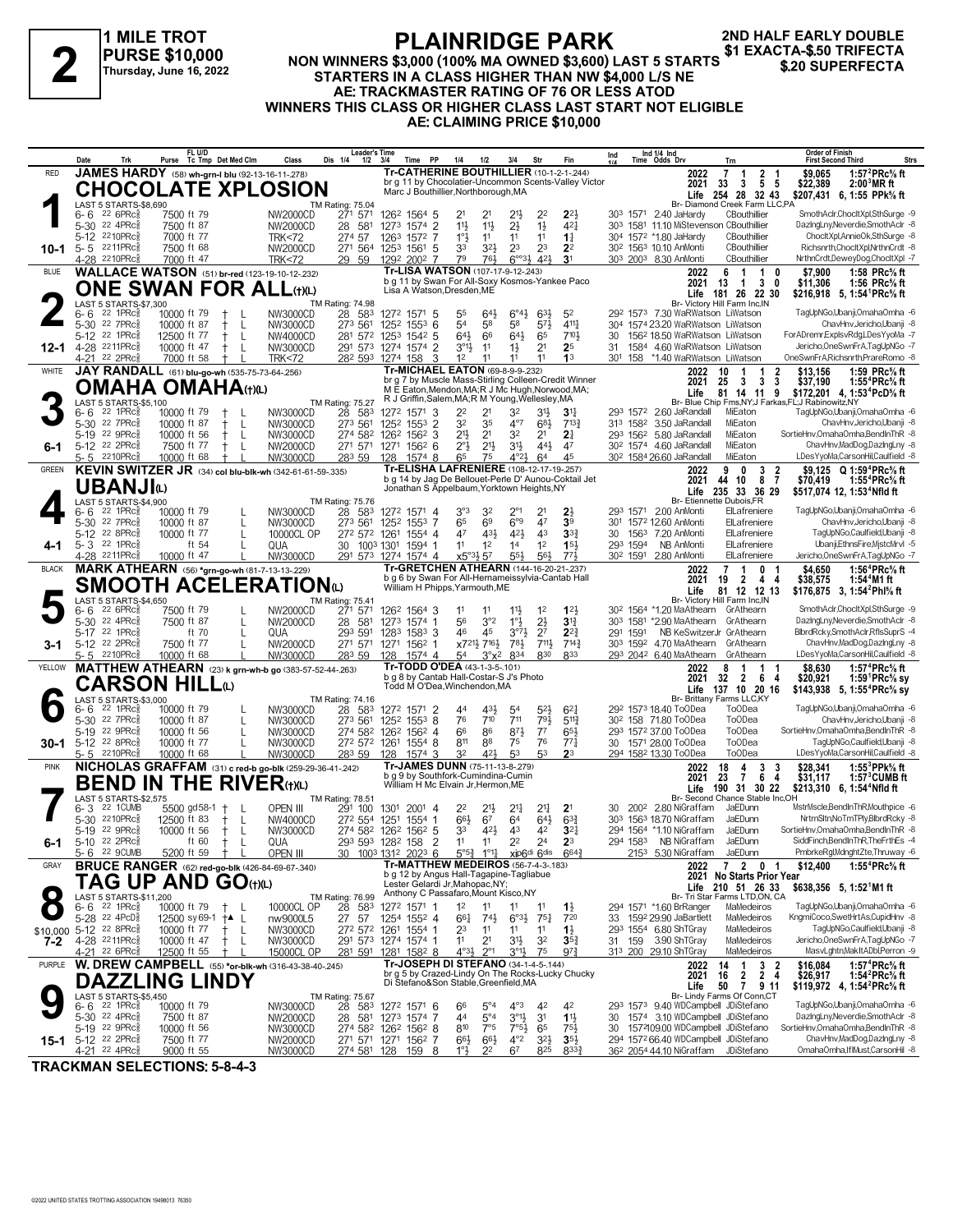

#### **PLAINRIDGE PARK 5 YEAR OLDS AND UNDER NON WINNERS 3 EXACTA-S SOFTERFECTA**<br>
Thursday, June 16, 2022<br>
Thursday, June 16, 2022<br> **SOFTERFECTA 3 BOREADED PARI MUTUEL RACES** \$20 SUPERFECTA **OR \$30,000 LIFETIME MARES, MA BRED, 100% MA OWNED ALLOWED 1 WIN**

|                                 | Date     | Trk                                                               | Purse                        |         | FL U/D<br>Tc Tmp Det Med Clm                       | Class                                                              | Dis 1/4         | <b>Leader's Time</b><br>1/2                       | 3/4                                                        | Time PP             |                                                | 1/4                                | 1/2                              | 3/4                                              | Str                                                | Fin                                                                                                                    | Ind      |                      | Ind 1/4 Ind<br>Time Odds Drv                                           |                  | Trn                                                                 |                              | <b>Order of Finish</b><br><b>First Second Third</b>                          |                                                                          | Strs |
|---------------------------------|----------|-------------------------------------------------------------------|------------------------------|---------|----------------------------------------------------|--------------------------------------------------------------------|-----------------|---------------------------------------------------|------------------------------------------------------------|---------------------|------------------------------------------------|------------------------------------|----------------------------------|--------------------------------------------------|----------------------------------------------------|------------------------------------------------------------------------------------------------------------------------|----------|----------------------|------------------------------------------------------------------------|------------------|---------------------------------------------------------------------|------------------------------|------------------------------------------------------------------------------|--------------------------------------------------------------------------|------|
| <b>RED</b>                      |          |                                                                   |                              |         | <b>STEVEN WILSON</b> (30) blk-o ao (52-8-7-10-293) |                                                                    |                 |                                                   |                                                            |                     |                                                |                                    |                                  |                                                  | Tr-CHARLENE CUSHING (74-7-10-18-251)               |                                                                                                                        |          |                      | 2022                                                                   |                  | 2 <sub>1</sub><br>4<br>0                                            |                              | \$5,480                                                                      |                                                                          |      |
|                                 |          |                                                                   |                              |         |                                                    | <b>EMMAJEAN JELLYBEAN</b>                                          |                 |                                                   |                                                            |                     |                                                |                                    |                                  |                                                  |                                                    | br m 4 by Mister Anson-Quote Of The Week-Pine Chip<br>R Nelson Di Pompo Jr, Jay, ME; M H Graham, Weld, ME;             |          |                      | 2021<br>Life                                                           |                  | $\overline{7}$<br>14<br>4<br>24 12<br>7 3                           | $\overline{2}$               | \$79,573<br>\$125,739 3, 2:02 <sup>3</sup> CUMB ft                           | $2:023$ CUMB ft                                                          |      |
|                                 |          | LAST 5 STARTS-\$28,976                                            |                              |         |                                                    |                                                                    |                 |                                                   | P I Smith, Weld, ME; J M Dipompo, Jay, ME                  |                     |                                                |                                    |                                  |                                                  |                                                    |                                                                                                                        |          |                      |                                                                        |                  | Br- R Nelson Di Pompo Jr & Michael H Graham, ME                     |                              |                                                                              |                                                                          |      |
|                                 |          | $6 - 9$ 22 1 PRc $\frac{3}{8}$<br>$6 - 2$ 22 4PRc <sup>5</sup>    | 10000 ft 80<br>10000 ft 67   |         |                                                    | NW1PMLT<br>NW1PMLT                                                 | 281             |                                                   | 273 574 1273 1564 1<br>582 1274 1571                       |                     | 7                                              | $21\frac{1}{2}$<br>$55\frac{1}{2}$ | 2 <sup>1</sup><br>5 <sup>4</sup> | $21\frac{1}{2}$<br>$4^{\circ}2^{\frac{1}{4}}$    | 2 <sup>1</sup><br>42}                              | 2 <sup>1</sup><br>2 <sup>1</sup>                                                                                       |          | 291 157              | 3.00 StWilson<br>291 1572 3.90 StWilson                                |                  | ChCushing<br>ChCushing                                              |                              | Monmvsmnt, EmjnJlybn, FogWatch -7<br>OrignStry,EmjnJlybn,WthAWrnng -8        |                                                                          |      |
|                                 |          | 5-26 22 7PRc                                                      | 12500 ft 67                  |         |                                                    | NW2PMLT                                                            |                 |                                                   | 283 593 1274 1573 5                                        |                     |                                                | $7^7$                              | $77\frac{1}{2}$                  | 7°7                                              | 56                                                 | 64                                                                                                                     |          |                      | 291 1582 12.90 StWilson                                                |                  | ChCushing                                                           |                              | SumbgbHnv,PowerMitt,MoniHeist -8                                             |                                                                          |      |
| 3-1                             |          | 5-18 22 7Bang                                                     | 4000 ft 61                   |         |                                                    | NW1500CD                                                           | 30              | 1001 130                                          |                                                            | $200^3$ 3           |                                                | 36                                 | 31}                              | $3^{2}\frac{3}{4}$                               | 36                                                 | 3 <sup>2</sup>                                                                                                         |          |                      | 30 <sup>2</sup> 201 12.50 StWilson                                     |                  | ChCushing                                                           |                              | JSPeyton,MdnghtZte,EmjnJlybn -5                                              |                                                                          |      |
|                                 |          | 5-11 22 2Bang<br>10-16 <sup>21</sup> 2Bang                        | 93987 gd63-2                 | ft 73   |                                                    | QUA<br>MSBS 3YOF                                                   |                 | 282 581 1271                                      | 30 1024 1333 204 6                                         | 1562 2              |                                                | 5161<br>2 <sup>2</sup>             | $5^{18}$<br>2 <sup>2</sup>       | 531<br>$2^{\circ}3$                              | 529<br>2 <sup>1</sup>                              | 546<br>$2^{13}$                                                                                                        |          | 321 2053             | NB StWilson<br>304 2042 1.90 StWilson                                  |                  | ChCushing<br>ChCushing                                              |                              | SkywayBls, JSPeyton, FrnighRbl -5<br>PmbrkScrt,EmjnJlybn,HuntrsGal -6        |                                                                          |      |
|                                 |          | 10-6 <sup>21</sup> 3 Frybg                                        | 15967 ft 73                  |         |                                                    | MBS3YOF                                                            |                 |                                                   | 313 1023 1332 2034 x2xip48                                 |                     |                                                |                                    | 34}                              | 383                                              | 37                                                 | $2^{4}$                                                                                                                |          |                      | 293 2043 1.50 StWilson                                                 |                  | ChCushing                                                           |                              | PmbrkScrt,EmjnJlybn,HuntrsGal -6                                             |                                                                          |      |
| <b>BLUE</b>                     |          |                                                                   |                              |         |                                                    | <b>BRUCE RANGER</b> (62) red-go-blk (426-84-69-67-.340)            |                 |                                                   |                                                            |                     | Tr-JAMES DUNN (75-11-13-8-279)                 |                                    |                                  |                                                  |                                                    |                                                                                                                        |          |                      | 2022                                                                   |                  | 0<br>0                                                              | 0                            |                                                                              | \$200 Q 2:01 <sup>4</sup> Stga sy                                        |      |
|                                 |          |                                                                   | <b>FIRE CROSS(t)(L)</b>      |         |                                                    |                                                                    |                 |                                                   | Linwood M Higgins, Scarborough, ME                         |                     |                                                |                                    |                                  |                                                  |                                                    | br g 4 by Triumphant Caviar-Classical Mary-Muscles Yankee                                                              |          |                      | 2021<br>Life                                                           |                  | 21<br>3<br>7<br>27<br>3<br>8                                        | $\overline{2}$<br>- 3        | \$42,638<br>\$63,818 3, 1:56 ScD% ft                                         | 1:56 $ScD%$ ft                                                           |      |
|                                 |          | LAST 5 STARTS-\$4,270                                             |                              |         |                                                    |                                                                    |                 |                                                   |                                                            |                     |                                                |                                    |                                  |                                                  |                                                    |                                                                                                                        |          |                      |                                                                        |                  | Br- Steve H Stewart.KY                                              |                              |                                                                              |                                                                          |      |
|                                 |          | $6 - 7$ 22 1 PRc $\frac{5}{8}$<br>5-18 22 7 Bang                  | 4000 ft 61                   | ft 78   | $\pm$<br>$^+$<br>$\mathsf{L}$                      | <b>QUA</b><br><b>NW1500CD</b>                                      | 30<br>30        | 594 1301<br>1001 130                              |                                                            | 1593 2<br>$200^3$ 5 |                                                | $2\frac{1}{2}$<br>48               | 22                               | 2 <sup>2</sup><br>x5xdis x5dis 5dis              | 25                                                 | $2^{7}$<br>5711                                                                                                        |          | 303 2011<br>2144     | NB BrRanger<br>*.70 BrRanger                                           |                  | JaEDunn<br>JaEDunn                                                  |                              | SiddFinch,FireCross,HalsOfVlr -4<br>JSPeyton,MdnghtZte,EmjnJlybn -5          |                                                                          |      |
|                                 |          | 5-2 <sup>22</sup> 1Stga                                           |                              | sy 52-2 | $\pm$<br>L                                         | Qua                                                                |                 | 30 <sup>2</sup> 100 <sup>4</sup> 131 <sup>2</sup> |                                                            | 2014 4              |                                                | 1 <sup>2</sup>                     | 1 <sup>2</sup>                   | $11\frac{1}{2}$                                  | 11                                                 | $1\frac{3}{4}$                                                                                                         |          | 30 <sup>2</sup> 2014 | <b>NB BrCross</b>                                                      |                  | <b>BrCross</b>                                                      |                              | FireCross.Beetleice.FirstOver -4                                             |                                                                          |      |
| 5-1                             |          | 11-9 21 3Nfld<br>10-26 21 4Nfld                                   | 11000 ft 57<br>11000 gd 49-1 |         | L<br>t<br>$\pm$<br>L                               | LCNW2CD<br>LCNW2CD                                                 |                 |                                                   | 28 <sup>2</sup> 584 1273 1562 7<br>282 582 1274 1574 6     |                     |                                                | $x6x^{\circ}87$ dis<br>421         | $4^{o}2^{3}$                     | 6 <sup>dis</sup><br>$4^{\circ}3\frac{1}{2}$      | 6 <sup>dis</sup><br>$44\frac{3}{4}$                | 6 <sup>dis</sup><br>$33+$                                                                                              |          | 30 1582              | 6.70 ChLems<br>*.60 ChLems                                             |                  | <b>R</b> Miller<br>RyMiller                                         |                              | AdmirIAls.FutureMvp.WinnaDstn -7<br>Harwell, AwsmePaul, FireCross -8         |                                                                          |      |
|                                 |          | 10-18 <sup>21</sup> 2Nfld                                         | 11000 ft 58                  |         | $\pm$<br>L                                         | LCNW2CD                                                            |                 |                                                   | 294 594 1284 158                                           |                     | -5                                             | $11\frac{1}{4}$                    | $11\frac{1}{2}$                  | $11\frac{1}{4}$                                  | 11                                                 | 2 <sub>hd</sub>                                                                                                        |          | 291 158              | 2.00 ChLems                                                            |                  | RyMiller                                                            |                              | Checkmate,FireCross,Topolino -5                                              |                                                                          |      |
|                                 |          | 9-19 2114Dela                                                     | 17500 ft 90                  |         | $\pm$                                              | BSS 3C                                                             |                 | 292 592 128                                       |                                                            | 1572 7              |                                                | $77\frac{1}{2}$                    | $6^{o_{31}}$                     | $7^{\circ}41$                                    | $74\frac{1}{4}$                                    | 783                                                                                                                    |          |                      | 30 <sup>2</sup> 1591 25.90 KaKauffman RyMiller                         |                  |                                                                     |                              | DubleDown,Cstyrcrwn,ChrgngAhd -7                                             |                                                                          |      |
| WHITE                           |          |                                                                   |                              |         | RON CUSHING (57) c red-go (89-13-17-15-308)        |                                                                    |                 |                                                   |                                                            |                     | Tr-HEIDI GIBBS (51-9-11-7-.342)                |                                    |                                  |                                                  | b h 4 by Muscle Hill-Buck I St Pat-Jailhouse Jesse |                                                                                                                        |          |                      | 2022<br>2021                                                           |                  | 14<br>$\overline{1}$<br>4<br>6<br>1<br>$\mathbf{1}$                 | 2<br>$\overline{\mathbf{2}}$ | \$19,045<br>\$11,610                                                         | 1:57 HoP $\%$ ft<br>1:57 <sup>1</sup> PcD <sup>5</sup> / <sub>8</sub> ft |      |
|                                 |          |                                                                   | <b>SHAMROCKS</b> (t)         |         |                                                    |                                                                    |                 |                                                   | Mervin J Schmucker, Grabill, IN                            |                     |                                                |                                    |                                  |                                                  |                                                    |                                                                                                                        |          |                      | Life                                                                   |                  | 20<br>$\overline{2}$<br>5 <sub>4</sub>                              |                              | \$30,655 4, 1:57 HoP% ft                                                     |                                                                          |      |
|                                 |          | LAST 5 STARTS-\$11,840<br>5-28 22 9HoP <sup>7</sup>               | 7000 ft 68                   |         |                                                    | nw2000L4                                                           | 282 58          |                                                   | 128                                                        | 1561 5              |                                                | 34                                 | 34}                              | 33                                               | 3 <sup>2</sup>                                     | 3 <sup>2</sup>                                                                                                         |          |                      | 28 156 <sup>3</sup> *1.30 SaWidger                                     |                  | Br- H Taylor & E Gold, PA; A Basen, NV; S Fuller, OH<br>MJSchmucker |                              | JesseV, RockParty, Shamrocks -9                                              |                                                                          |      |
|                                 |          | 5-14 2210HoP <sup>7</sup>                                         | 6500 ft 70                   |         | $^{\dagger}$                                       | nw1750L4                                                           |                 | 272 563                                           | 126                                                        | 1551                | $\overline{2}$                                 | 34                                 | 34                               | $3^{3}\frac{1}{2}$                               | $21\frac{1}{2}$                                    | 2 <sup>3</sup>                                                                                                         |          | 284 1552             | 5.80 SaWidger                                                          |                  | MJSchmucker                                                         |                              | SistrJean,Shamrocks,RockParty-10                                             |                                                                          |      |
|                                 |          | 4-27 2213HoP<br>4-20 22 6HoP $\frac{7}{8}$                        | 11000 ft 50                  |         |                                                    | nw2/3                                                              |                 | 283 573 1274                                      | 274 572 1272 1563 5                                        |                     |                                                | 1 <sup>3</sup><br>12 <sup>1</sup>  | 1 <sup>2</sup><br>14             | 1 <sup>2</sup>                                   | 1 <sup>3</sup><br>1 <sup>2</sup>                   | 2nk<br>1 <sup>3</sup>                                                                                                  |          | 291 1563<br>291 157  | 3.50 SaWidger<br>*.70 SaWidger                                         |                  | MJSchmucker<br>MJSchmucker                                          |                              | Justthrlr, Shamrocks, KatDdDnd -9<br>Shamrocks,DesrtStAs,KeithBrbn-10        |                                                                          |      |
| 3-1                             |          | 4-11 22 4MVR                                                      | 7500 ft 60<br>11500 gd63     |         |                                                    | nw2/17CL<br><b>NW2/3PM</b>                                         | 29              | 592 1273                                          |                                                            | 157<br>$157^3$ 5    | 4                                              | 12 <sub>3</sub>                    | 2 <sup>1</sup>                   | $11\frac{1}{2}$<br>$2^{2}$                       | $2^{3}\frac{1}{2}$                                 | 2 <sup>2</sup>                                                                                                         | 30       | 158                  | 8.60 JerSmith                                                          |                  | MJSchmucker                                                         |                              | YanksAftr,Shamrocks,WhatThBlz -8                                             |                                                                          |      |
|                                 |          | 4-4 22 9MVR                                                       | 22500 ft 57                  |         |                                                    | ROBT BROWN                                                         | 29              |                                                   | 581 1262 1551                                              |                     | -5                                             | 2 <sup>11</sup>                    | 2 <sup>1</sup>                   | $3^{13}$                                         | 421                                                | $56\frac{3}{4}$                                                                                                        |          |                      | 294 1563 44.80 JerSmith                                                |                  | MJSchmucker                                                         |                              |                                                                              | Motto,FrcfIPowr,DooWopKid -9                                             |      |
| GREEN                           |          | 3-28 2210MVR§                                                     | 15000 ft 39                  |         |                                                    | ROBT BROWN<br>W. DREW CAMPBELL (55) *or-blk-wh (316-43-38-40-.245) | 30              |                                                   | 594 1283 1573 6                                            |                     | <b>Tr-ROBERT KENNEY</b> (12-1-2-3-259)         | 79                                 | $8°5\frac{1}{4}$                 | im78                                             | 881                                                | 751                                                                                                                    |          |                      | 28 <sup>2</sup> 1583 51.00 JerSmith<br>2022                            |                  | MJSchmucker<br>0<br>6<br>0                                          | 3                            | \$5,200                                                                      | Motto,FrcflPowr,YanksAftr-10                                             |      |
|                                 |          |                                                                   |                              |         | <b>BARMAID EXPRESS</b>                             |                                                                    |                 |                                                   |                                                            |                     |                                                |                                    |                                  |                                                  |                                                    | b m 4 by Bar Hopping-Snowblind Lindy-Conway Hall                                                                       |          |                      | 2021                                                                   |                  | 21<br>3<br>38                                                       |                              | \$52,276                                                                     | 1:57 <sup>4</sup> PRc% ft                                                |      |
|                                 |          | LAST 5 STARTS-\$4,200                                             |                              |         |                                                    |                                                                    |                 |                                                   |                                                            |                     |                                                |                                    |                                  |                                                  | Linda A M & Robert A Kenney, Belchertown, MA       |                                                                                                                        |          |                      | Life                                                                   | 31               | 3<br>4 11<br>Br- K R Breeding LLC,CT                                |                              | \$62,363 3, 1:57 <sup>4</sup> PRc <sup>5</sup> / <sub>8</sub> ft             |                                                                          |      |
|                                 |          | $6 - 9$ 22 1 PRc $\frac{3}{8}$                                    | 10000 ft 80                  |         |                                                    | NW1PMI T                                                           |                 |                                                   | 273 574 1273 1564 3                                        |                     |                                                | 443                                | 43                               | 3°2                                              | 3 <sup>2</sup>                                     | $6^{11}$                                                                                                               |          |                      | 311 1591 12.30 WDCampbell RoKenney                                     |                  |                                                                     |                              | Monmvsmnt, EmjnJlybn, FogWatch -7                                            |                                                                          |      |
|                                 | $5-19$   | 5-26 22 2PRcs<br>22 3PRc3                                         | 10000 ft 67<br>10000 ft 56   |         |                                                    | NW1PMLT<br>NW1PMLT                                                 | 281 59<br>28 57 |                                                   | 1283<br>126                                                |                     | 1583 7 SCR VET - Lame<br>$156^2$ x3x $8^{dis}$ |                                    | 8 <sub>dis</sub>                 | 8 <sub>dis</sub>                                 | 8401                                               | 862}                                                                                                                   |          |                      | 2084 5.60 WDCampbell RoKenney                                          |                  | RoKenney                                                            |                              | DocGldnfl=WorktGirl=WthAWrnng -7                                             | DocGldnfl,WorktGirl,CptBlues -8                                          |      |
| 12-1                            | $5 - 5$  | 22 2PRc <sup>5</sup>                                              | 10000 ft 68                  |         |                                                    | NW1PMLT                                                            | 284 59          |                                                   | 1282 1581                                                  |                     | 7                                              | 2 <sup>1</sup>                     | 2 <sup>1</sup>                   | 23                                               | 2 <sup>2</sup>                                     | 3 <sup>3</sup>                                                                                                         | 30       | 159                  | 4.00 WDCampbell RoKenney                                               |                  |                                                                     |                              | WorktGirl,StnngLook,BrmdExprs -8                                             |                                                                          |      |
|                                 |          | 4-28 22 2PRc <sup>5</sup>                                         | 12500 ft 47                  |         |                                                    | NW2PMLT                                                            |                 | 292 583                                           | 1291                                                       | 159                 | 3                                              | 11}                                | 11                               | 11                                               | 34                                                 | 35 <sub>7</sub>                                                                                                        |          |                      | 304 200 11.30 WDCampbell RoKenney                                      |                  |                                                                     |                              | LnyOnStge, WilyWally, BrmdExprs -7                                           |                                                                          |      |
|                                 |          | 4-21 <sup>22</sup> 1PRc <sup>3</sup><br>4-14 22 1PRcs             | 12500 ft 58<br>12500 ft 50   |         |                                                    | NW2PMLT<br>NW2PMLT                                                 | 274 58          |                                                   | 27 572 1254 157<br>1271                                    | $156^3$ 2           | 7                                              | 49<br>2 <sup>2</sup>               | 44<br>2 <sup>1</sup>             | $4^{\circ}8$<br>54                               | 35<br>44                                           | $38\frac{1}{4}$<br>$44\frac{3}{4}$                                                                                     |          |                      | 311 1583 12.20 BrRanger<br>293 1573 4.10 BrRanger                      |                  | RoKenney<br>RoKenney                                                |                              |                                                                              | BillyB, JustLBdwy, BrmdExprs -7<br>JustLBdwy,Lilybet,RoylyRasd -7        |      |
| <b>BLACK</b>                    |          |                                                                   |                              |         |                                                    | <b>HEATH CAMPBELL</b> (50) or-blk (124-17-18-26-.288)              |                 |                                                   |                                                            |                     |                                                |                                    |                                  |                                                  | Tr-MICHAEL GRAFFAM (79-11-11-14-276)               |                                                                                                                        |          |                      | 2022                                                                   |                  | 2<br>0<br>0                                                         | -1                           | \$1,500                                                                      |                                                                          |      |
|                                 |          |                                                                   |                              |         | <b>SWAN'S BIG DANCE</b>                            |                                                                    |                 |                                                   |                                                            |                     | Michael S Graffam, Falmouth, ME;               |                                    |                                  |                                                  | b g 3 by Swan For All-Elegant Babe-Elegant Man     |                                                                                                                        |          |                      | 2021<br>Life                                                           | 16               | 14<br>$\mathbf{1}$<br>6<br>64<br>$\mathbf{1}$                       | -3                           | \$15,010<br>\$16,510 2, 1:58 <sup>1</sup> HoP% ft                            | 1:58 $^1$ HoP $\%$ ft                                                    |      |
|                                 |          | LAST 5 STARTS-\$9,800                                             |                              |         |                                                    |                                                                    |                 |                                                   |                                                            |                     | Martha G Holden, North Bridgton, ME            |                                    |                                  |                                                  |                                                    |                                                                                                                        |          |                      |                                                                        |                  | Br- Leander M Schwartz & Eleven Star Stables, IN                    |                              |                                                                              |                                                                          |      |
|                                 | $6 - 2$  | $6 - 9$ 22 6 PR $c_{8}$<br>22 7PRc3                               | 12500 ft 80<br>12500 ft 64   |         |                                                    | NW3PMLT<br>NW3PMLT                                                 |                 | 273 564 1254                                      | 284 594 1292 1584 6                                        | 155<br>- 5          |                                                | 761,<br>89                         | 67<br>76}                        | 711,<br>$75\frac{1}{2}$                          | 673<br>$75\frac{1}{2}$                             | $6^{10}$ <sup>1</sup><br>$3^{2}3$                                                                                      | 29<br>29 |                      | 157 21.50 HeCampbell MiGraffam<br>1592 16.70 NiGraffam                 |                  | MiGraffam                                                           |                              | WilyWally,DocGldnfl,MscleGene -8<br>DocGldnfl, MscleGene, SwansBgDn -8       |                                                                          |      |
|                                 | $5 - 28$ | 22 2CUMB                                                          |                              | ft 74   |                                                    | QUA                                                                |                 | 293 101 132                                       |                                                            | 2033 4              |                                                | 45}                                | $46\frac{1}{4}$                  | 48                                               | 45}                                                | 3be <sup>3</sup>                                                                                                       |          | 303 2041             | NB NiGraffam                                                           |                  | MiGraffam                                                           |                              | Bruizn, Hapy Holgn, Swans BgDn - 5                                           |                                                                          |      |
| 6-1                             |          | $9 - 9$ 21 8HoP $\frac{7}{8}$<br>21 8HoP $\frac{7}{8}$            | 10000 ft 67                  |         |                                                    | 2vo-nw1                                                            |                 | 283 582 129                                       |                                                            | 1581 1              |                                                | $3^{3}\frac{3}{4}$                 | 3 <sup>5</sup>                   | 431                                              | $44\frac{1}{2}$                                    | 1nk                                                                                                                    |          | 283 1581             | 2.80 BrBates                                                           |                  | <b>BrBates</b>                                                      |                              | SwansBgDn,UnionGrve,TWoodley-10                                              |                                                                          |      |
|                                 | $9 - 2$  | $8-26$ <sup>21</sup> 2HoP <sub>8</sub>                            | 10000 ft 64<br>10000 sy 76   |         |                                                    | 2vo-nw1<br>2vo-nw1                                                 |                 | 29 594 130                                        | 284 591 1302 158                                           | 1584 6<br>-8        |                                                | $4^{\circ}5\frac{1}{2}$<br>812     | $2^{13}$<br>8133                 | $21\frac{1}{2}$<br>$8^{\circ}7\frac{1}{2}$       | 2 <sup>2</sup><br>661                              | 2 <sup>3</sup><br>$46\frac{1}{4}$                                                                                      |          | 284 159              | 6.50 BrBates<br>272 1591 13.20 BrBates                                 |                  | <b>BrBates</b><br><b>BrBates</b>                                    |                              | GoldnElxr,SwansBgDn,Justthrlr -8<br>Muscledvr,SwanTrixeLlhJenHnv -8          |                                                                          |      |
|                                 |          | 8-12 <sup>21</sup> 4lnd1                                          | 10000 ft 90                  |         |                                                    | <b>INSF CON 2</b>                                                  |                 | 30 <sup>2</sup> 100 130 <sup>3</sup>              |                                                            | $200^2$ 3           |                                                | $3^{21}$                           | 36                               | $x3^7$                                           | 610                                                | $3^{16}$                                                                                                               |          | 313 2033             | <b>NB BrBates</b>                                                      |                  | <b>BrBates</b>                                                      |                              | Nasey, Singlepse, SwansBgDn -8                                               |                                                                          |      |
| YELLOW                          |          |                                                                   |                              |         | DREW MONTI (27) wh-br-b go (512-89-76-70-.302)     |                                                                    |                 |                                                   |                                                            |                     | Tr-TERRENCE MC GEE (13-0-0-2-.051)             |                                    |                                  |                                                  |                                                    | br g 4 by Dontyouforgetit-Breath Of Fire-Jailhouse Jesse                                                               |          |                      | 2022<br>2021                                                           |                  | 2<br>0<br>0<br>20<br>3<br>3                                         | 0<br>$\overline{2}$          | \$625<br>\$28,026                                                            | 1:58 $PRc\%$ ft                                                          |      |
|                                 |          |                                                                   | ETHAN'S FIRE⊕                |         |                                                    |                                                                    |                 |                                                   | Terrence D Mc Gee, Pepperell, MA                           |                     |                                                |                                    |                                  |                                                  |                                                    |                                                                                                                        |          |                      | Life                                                                   |                  | 26<br>3<br>3 <sub>2</sub>                                           |                              | \$29,492 3, 1:58 PRc% ft                                                     |                                                                          |      |
|                                 |          | LAST 5 STARTS-\$2,625<br>$6 - 9$ 22 6PRc $\frac{5}{8}$            | 12500 ft 80                  |         |                                                    | NW3PMLT                                                            |                 |                                                   | 273 564 1254 155 9 SCR JG - Personal                       |                     |                                                |                                    |                                  |                                                  |                                                    |                                                                                                                        |          |                      |                                                                        |                  | Br- Double Spring Farm, OH<br>TeMcgee                               |                              | WilyWally,DocGldnfl,MscleGene -8                                             |                                                                          |      |
|                                 |          | 6-2 22 7PRc <sup>5</sup>                                          | 12500 ft 64                  |         | $\ddagger$                                         | NW3PMLT                                                            |                 |                                                   | 284 594 1292 1584 5                                        |                     |                                                |                                    |                                  | $7^8$ $6^{4\frac{1}{2}}$ $6^{\circ}4\frac{1}{2}$ | 43}                                                | $5^{2}3$                                                                                                               |          |                      | 291 1592 27.70 AnMonti                                                 |                  | TeMcgee                                                             |                              | DocGldnfl, MscleGene, SwansBgDn -8                                           |                                                                          |      |
| 25-1                            |          | 5-24 <sup>22</sup> 1PRc <sup>5</sup><br>5-19 22 7PRc <sup>5</sup> | 12500 ft 56                  | ft 67   |                                                    | QUA<br>NW2PMLT                                                     | 30              |                                                   | 1001 1293 1584 4<br>272 574 1264 1561 2x                   |                     |                                                | 2 <sup>1</sup><br>720              | Z'<br>721                        | $730\frac{1}{2}$                                 | Z'<br>7421 7471                                    | 345                                                                                                                    |          |                      | 292 1591 NB AnMonti<br>324 2053 26.40 KeSwitzerJr TeMcgee              |                  | TeMcgee                                                             |                              | JustLBdwy,MscleGene,DeweyDog -8                                              | BillyB,SiddFinch,EthnsFire -5                                            |      |
|                                 |          | $5 - 3$ 22 1PRc $\frac{5}{8}$                                     |                              | ft $54$ |                                                    | QUA                                                                |                 | 30 1003 1301                                      |                                                            | 1594 2              |                                                | 2 <sup>1</sup>                     | 2 <sup>2</sup>                   | 24                                               | 22                                                 | $2^{51}$                                                                                                               |          |                      | 294 2004 NB KeSwitzerJr TeMcgee                                        |                  |                                                                     |                              |                                                                              | Ubanji,EthnsFire,MjstcMrvl -5                                            |      |
|                                 |          | 11-5 21 1PRc <sup>5</sup>                                         | 12500 ft 47                  |         |                                                    | NW3PMLT                                                            |                 |                                                   | 283 594 1292 1592 1                                        |                     |                                                | 23                                 | 2 <sup>11</sup>                  | 3 <sup>1</sup>                                   | 42}                                                | $4^{2}$                                                                                                                |          |                      | 301 1594 10.30 AnMonti                                                 |                  | TeMcgee                                                             |                              | RoyalPrde,LnyOnStge,SumbgbHnv -6                                             |                                                                          |      |
| <b>PINK</b>                     |          | $10 - 24$ <sup>21</sup> $4$ PRc $\frac{5}{8}$                     | 12500 ft 54                  |         |                                                    | NW2PMLT<br>MICHAEL STEVENSON (57) *mar-wh-blu (122-15-14-15-228)   |                 |                                                   | 291 1001 1291 1593 6                                       |                     | Tr-JOSEPH FLYNN (4-3-1-0-.889)                 | $1^{\circ}1\frac{1}{2}$            | $11\frac{1}{2}$                  | 3 <sup>2</sup>                                   | 34}                                                | $47\frac{3}{4}$                                                                                                        |          |                      | 313 2011 6.00 MMAthearn<br>2022                                        |                  | TeMcgee<br>4<br>3<br>$\overline{1}$                                 | 0                            | RoyalPrde,DocsBlMrk,LnySpritz -9<br>\$18,125                                 | 1:56 $^{2}$ PRc $\%$ ft                                                  |      |
|                                 |          |                                                                   |                              |         | <b>DOC GOLDENFLEECE</b>                            |                                                                    |                 |                                                   |                                                            |                     |                                                |                                    |                                  |                                                  |                                                    | b g 4 by Deweycheatumnhowe-Final Time-Conway Hall<br>Joseph A Flynn, South Grafton, MA; Edward A Flynn, Shrewsbury, MA |          |                      |                                                                        | 2021             | $\mathbf{1}$<br>11<br>$\mathbf{1}$                                  | 1                            | \$9,300                                                                      | 1:59 PRc% ft                                                             |      |
|                                 |          | LAST 5 STARTS-\$19,625                                            |                              |         |                                                    |                                                                    |                 |                                                   |                                                            |                     |                                                |                                    |                                  |                                                  |                                                    |                                                                                                                        |          |                      | Life                                                                   |                  | 15<br>4 2 1<br>Br- Joseph A Flynn & Edward A Flynn, MA              |                              | \$27,425 4, 1:56 <sup>2</sup> PRc <sup>5</sup> / <sub>8</sub> ft             |                                                                          |      |
|                                 |          | $6 - 9$ 22 6PRc $\frac{5}{8}$                                     | 12500 ft 80                  |         |                                                    | NW3PMLT                                                            |                 |                                                   | 273 564 1254 155                                           | - 7                 |                                                | 32                                 | 32                               | 2 <sup>1</sup>                                   | 2 <sup>2</sup>                                     | $2^{52}$                                                                                                               |          |                      | 301 1561 17.50 MiStevenson JoFlynn                                     |                  |                                                                     |                              | WilyWally,DocGldnfl,MscleGene -8                                             |                                                                          |      |
|                                 |          | $6 - 2$ 22 7PRc $\frac{5}{8}$<br>5-26 22 2PRc                     | 12500 ft 64<br>10000 ft 67   |         |                                                    | NW3PMLT<br>NW1PMLT                                                 | 281 59          |                                                   | 284 594 1292 1584 4<br>1283 1583 2                         |                     |                                                | 1 <sup>1</sup><br>11               | 11<br>11                         | 11<br>11                                         | $11\frac{1}{2}$<br>$1\frac{1}{2}$                  | 1 <sup>1</sup><br>1dh <sup>31</sup>                                                                                    |          |                      | 292 1584 *1.00 MiStevenson JoFlynn<br>30 1583 2.10 MiStevenson JoFlynn |                  |                                                                     |                              | DocGldnfl, MscleGene, SwansBgDn -8<br>DocGldnfl=WorktGirl=WthAWrnng -7       |                                                                          |      |
| $5 - 2$                         |          | 5-19 22 3PRc $\frac{5}{8}$                                        | 10000 ft 56                  |         |                                                    | NW1PMLT                                                            |                 | 28 57                                             | 126                                                        | 1562 4              |                                                | $3^{\circ}3^{\frac{1}{2}}$         | 3 <sup>4</sup>                   | $2^{\circ}1$                                     | $1\frac{1}{4}$                                     | 1nk                                                                                                                    |          |                      | 301 1562 26.70 MiStevenson JoFlynn                                     |                  |                                                                     |                              |                                                                              | DocGldnfl,WorktGirl,CptBlues -8                                          |      |
|                                 |          | 5-10 22 1PRc $\frac{5}{8}$<br>11-24 21 1PRc <sup>5</sup>          |                              | ft 60   |                                                    | QUA                                                                |                 |                                                   | 281 582 1283 157                                           |                     |                                                | 2 <sup>7</sup>                     | 2 <sup>7</sup>                   | 2 <sup>7</sup>                                   | 28                                                 | $2^{15}$                                                                                                               |          | 30 200               | NB MiStevenson JoFlynn                                                 |                  |                                                                     |                              | JustLBdwy,DocGldnfl,ClasicCon -3<br>Dejarwin,SumbgbHnv,Charmagdn -6          |                                                                          |      |
|                                 |          | 11-19 21 2PRc <sup>3</sup>                                        | 12500 ft 39<br>12500 ft 45   |         |                                                    | NW3PMLT<br>NW1PMLT                                                 |                 |                                                   | 282 591 1292 1593 4 SCR JG - Personal<br>29 584 1281 159 2 |                     |                                                | $56\frac{1}{4}$                    | 481                              | $47\frac{3}{4}$                                  | 47                                                 | 38 <sup>1</sup>                                                                                                        |          |                      | 304 2003 35.60 MiStevenson JoFlynn                                     |                  | JoFlynn                                                             |                              |                                                                              | Goodashim,BillyB,DocGldnfl -7                                            |      |
| GRAY                            |          |                                                                   |                              |         |                                                    | JOSEPH DI STEFANO (33) s red-blk-wh (14-0-1-3-111)                 |                 |                                                   |                                                            |                     | Tr-JOHN DI STEFANO (26-0-2-4-.094)             |                                    |                                  |                                                  |                                                    |                                                                                                                        |          |                      | 2022                                                                   |                  | 0<br>1<br>6                                                         |                              | \$6,125                                                                      |                                                                          |      |
|                                 |          |                                                                   | <b>FOG WATCH</b>             |         |                                                    |                                                                    |                 |                                                   |                                                            |                     | Catherine E Dickson, Princeton, MA             |                                    |                                  |                                                  |                                                    | ro m 4 by RC Royalty-Global Beauty-Broadway Hall                                                                       |          |                      | Life                                                                   | 2021<br>16<br>29 | $\overline{\mathbf{2}}$<br>0<br>$2 \quad 1$                         | 4<br>-5                      | \$26,180<br>\$44,835 3, 1:59 <sup>2</sup> PRc <sup>5</sup> / <sub>8</sub> ft | 1:59 ${}^{2}$ PRc ${}^{5}_{8}$ ft                                        |      |
|                                 |          | LAST 5 STARTS-\$5,500                                             |                              |         |                                                    |                                                                    |                 |                                                   |                                                            |                     |                                                |                                    |                                  |                                                  |                                                    |                                                                                                                        |          |                      |                                                                        |                  | Br- Raymond W J Campbell Jr, MA                                     |                              |                                                                              |                                                                          |      |
|                                 |          | $6 - 9$ 22 1 PRc $\frac{3}{8}$<br>6-2 22 4PRc <sup>5</sup>        | 10000 ft 80<br>10000 ft 67   |         |                                                    | NW1PMLT<br>NW1PMLT                                                 |                 |                                                   | 273 574 1273 1564 6<br>281 582 1274 1571                   |                     | -1                                             | $66\frac{1}{2}$<br>431             | 65<br>43                         | $6^{\circ}4\frac{1}{2}$<br>$53\frac{1}{4}$       | $64\frac{1}{2}$<br>$5^{31}$                        | 311<br>$5^{4}$                                                                                                         |          |                      | 293 158 11.50 JDiStefano                                               |                  | 303 159 44.70 JDiStefano JoDiStefano<br>JoDiStefano                 |                              | Monmvsmnt, EmjnJlybn, FogWatch -7<br>OrignStry,EmjnJlybn,WthAWrnng -8        |                                                                          |      |
|                                 |          | 5-26 22 2PRc                                                      | 10000 ft 67                  |         |                                                    | NW1PMLT                                                            | 281 59          |                                                   | 1283 1583 6                                                |                     |                                                | 6 <sup>8</sup>                     | $66\frac{1}{2}$                  | $65\frac{1}{2}$                                  | $66\frac{1}{2}$                                    | 514                                                                                                                    |          |                      | 314 2012 32.80 JDiStefano                                              |                  | JoDiStefano                                                         |                              | DocGldnfl=WorktGirl=WthAWrnng -7                                             |                                                                          |      |
| 25-1 5-5 $22$ 2PRc <sup>3</sup> |          |                                                                   | 10000 ft 68                  |         |                                                    | NW1PMLT                                                            | 284 59          |                                                   | 128 <sup>2</sup> 1581 3                                    |                     |                                                | 43                                 | 32                               | $5^{\circ}5$                                     | 44                                                 | $44\frac{3}{4}$                                                                                                        |          |                      |                                                                        |                  | 294 1591 25.30 LaStalbaum JoDiStefano                               |                              | WorktGirl,StnngLook,BrmdExprs -8                                             |                                                                          |      |
|                                 |          | 4-28 22 1PRc <sup>5</sup><br>4-21 22 1PRc <sup>5</sup>            | 10000 ft 47<br>12500 ft 58   |         |                                                    | NW1PMLT<br>NW2PMLT                                                 |                 |                                                   | 284 581 1283 158<br>27 572 1254 157 6                      |                     | $\overline{4}$                                 | 2 <sup>1</sup><br>510              | 2 <sup>2</sup><br>57             | $3^{03}\frac{1}{2}$<br>$6^{11}$                  | 26<br>614                                          | $2^{12}\frac{3}{4}$<br>514                                                                                             |          |                      | 312 2003 9.50 LuHanners<br>314 1594 38.00 LuHanners                    |                  | JoDiStefano<br>JDiStefano                                           |                              |                                                                              | Strict,FogWatch,CptBlues -6<br>BillyB,JustLBdwy,BrmdExprs -7             |      |
|                                 | 4- 7     | $22$ 1PR $c_{8}^{5}$                                              |                              | ft 51   |                                                    | QUA                                                                | 281 58          |                                                   | 1284 1592                                                  |                     | 3                                              | 461                                | 49                               | 493                                              | 416                                                | 4211                                                                                                                   |          |                      | 324 203 <sup>3</sup> NB BrRanger                                       |                  | JDiStefano                                                          |                              |                                                                              | SumbgbHnv,BillyB,TheFrthEs -5                                            |      |

**TRACKMAN SELECTIONS: 7-1-3-2**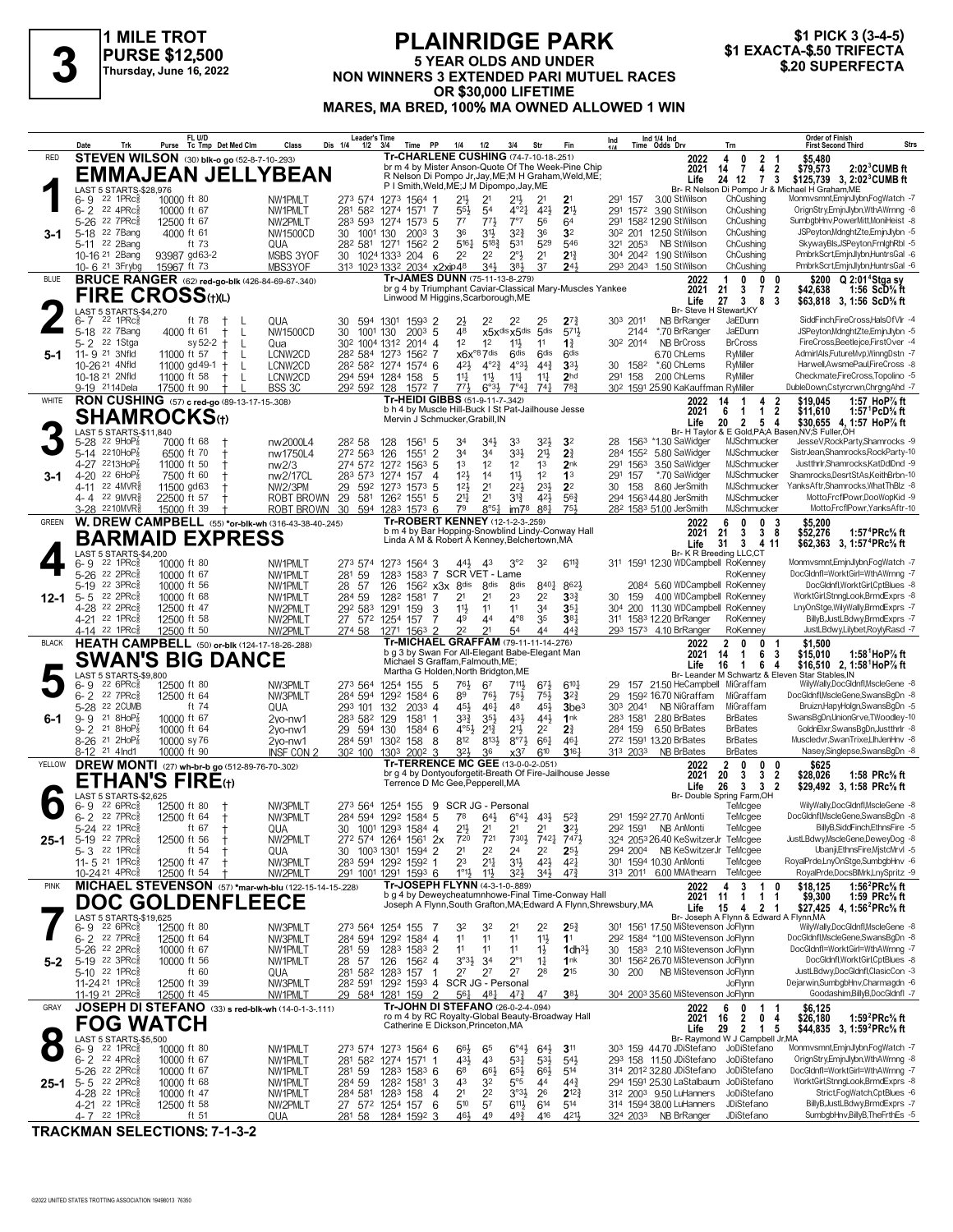

#### **PLAINRIDGE PARK NON WINNERS \$4,000 LAST 5 STARTS (100% MA OWNED \$4,800) OR WITH A TRACKMASTER RATING OF 80 OR LESS ATOD WINNERS THIS CLASS OR HIGHER LAST START NOT ELIGIBLE AE: CLAIMING PRICE \$15,000 PURSE \$12,500**<br>A **PURSE \$12,500** MON WINNERS \$4,000 LAST 5 STARTS **\$1 EXACTA-\$.50 TRIFECTA**<br>Thursday, June 16, 2022 (100% MA OWNED \$4,800)

**PICK 4 (4-5-6-7)** 2ND LEG PICK 3<br>\$1 EXACTA-\$.50 TRIFECTA

|                                                | Date           | Trk                                                    | Purse | FL U/D                      | Tc Tmp Det Med Clm                                     | Class                                                    | <b>Leader's Time</b><br>Dis 1/4<br>$1/2$ $3/4$                                |            | <b>PP</b><br>Time                   | 1/4                                                                                                  | 1/2                              | 3/4                                                             | Str                                                                    | Fin                                                       | Ind       |                                  | Ind 1/4 Ind<br>Time Odds Drv |                                                                               | Trn                                                                     | <b>Order of Finish</b><br><b>Strs</b><br><b>First Second Third</b>                                                      |
|------------------------------------------------|----------------|--------------------------------------------------------|-------|-----------------------------|--------------------------------------------------------|----------------------------------------------------------|-------------------------------------------------------------------------------|------------|-------------------------------------|------------------------------------------------------------------------------------------------------|----------------------------------|-----------------------------------------------------------------|------------------------------------------------------------------------|-----------------------------------------------------------|-----------|----------------------------------|------------------------------|-------------------------------------------------------------------------------|-------------------------------------------------------------------------|-------------------------------------------------------------------------------------------------------------------------|
| <b>RED</b>                                     |                |                                                        |       |                             | <b>WALLACE WATSON</b> (51) br-red (123-19-10-12-232)   |                                                          |                                                                               |            |                                     | Tr-LISA WATSON (107-17-9-12-.243)                                                                    |                                  |                                                                 |                                                                        | b g 4 by Cantab Hall-Lindy's Showgirl-Deweycheatumnhowe   |           |                                  |                              | 2022<br>2021                                                                  | 6<br>$\overline{2}$<br>$\overline{1}$<br>$\overline{2}$<br>6<br>21      | 1:54 <sup>4</sup> PRc <sup>5</sup> / <sub>8</sub> ft<br>\$18.700<br>0<br>1:59 ${}^1$ PRc ${}^5\! s$ ft<br>2<br>\$54,406 |
|                                                |                |                                                        |       |                             | <b>LINDY ON STAGE</b>                                  |                                                          |                                                                               |            |                                     | John J & Susan M Muldoon, Marblehead, MA                                                             |                                  |                                                                 |                                                                        |                                                           |           |                                  |                              | Life                                                                          | 27<br>4<br>7                                                            | $\overline{2}$<br>\$73,106 4, 1:54 <sup>4</sup> PRc <sup>5</sup> / <sub>8</sub> ft                                      |
|                                                |                | LAST 5 STARTS-\$18,700<br>$22$ 9PR $c_{8}$             |       |                             |                                                        |                                                          | TM Rating: 79.98                                                              |            |                                     | 42}                                                                                                  |                                  |                                                                 |                                                                        |                                                           |           |                                  |                              |                                                                               | Br- Lindy Farms Of Conn.CT                                              | IlHveALny,SumbgbHnv,NicaloHnv -9                                                                                        |
|                                                | 6-9<br>$6 - 2$ | 22 1PRc                                                |       | 15000 ft 76<br>15000 ft 67  |                                                        | W3-6PMLT<br>W3-6PMLT                                     | 274 573<br>274 572 127                                                        | 1271 156   | - 4<br>$1553$ 1                     | $1\frac{1}{2}$                                                                                       | 43<br>2 <sup>1</sup>             | 75,<br>3½                                                       | 7 <sup>3</sup><br>32                                                   | 7 <sup>4</sup><br>44                                      | 291       |                                  |                              | 283 1564 11.10 WaRWatson LiWatson<br>156 <sup>2</sup> 4.80 WaRWatson LiWatson |                                                                         | PmbrkeRgl,StrmBrngr,NewLegacy -5                                                                                        |
|                                                |                | 5-19 22 5PRc                                           |       | 15000 ft 56                 |                                                        | W2-5PMLT                                                 | 283 592 1271                                                                  |            | 1561<br>-7                          | 21}                                                                                                  | 2 <sup>1</sup>                   | $3^{11}$                                                        | 32                                                                     | 2 <sup>2</sup>                                            | 291       |                                  |                              | 1563 19.00 WaRWatson LiWatson                                                 |                                                                         | MrgsLfyte,LnyOnStge,StrmBrngr -8                                                                                        |
| 5-1                                            |                | 5-12 22 4PRc<br>4-28 22 2PRc <sup>5</sup>              |       | 15000 ft 77<br>12500 ft 47  |                                                        | W2-5PMLT<br>NW2PMLT                                      | 272 563 1253 1544 2<br>292 583 1291                                           |            | 159                                 | 37<br>441<br>$\overline{4}$                                                                          | 32<br>43                         | 33<br>$4^{\circ}2$                                              | 33<br>1 <sup>3</sup>                                                   | $1\frac{1}{2}$<br>143                                     |           |                                  |                              | 283 1544 12.40 WaRWatson LiWatson<br>292 159 10.90 WaRWatson LiWatson         |                                                                         | LnyOnStge,PmbrkeRgl,ABlueBlod -8<br>LnyOnStge, WilyWally, BrmdExprs -7                                                  |
|                                                |                | 4-23 22 3CUMB                                          |       | ft 47                       |                                                        | QUA                                                      | 301 1003 131                                                                  |            | $201^1$ 1                           | 59                                                                                                   | 59}                              | $5^{\circ}4$                                                    | 35                                                                     | $2^{4^3}$                                                 |           |                                  |                              | 30 <sup>2</sup> 202 <sup>1</sup> NB WaRWatson LiWatson                        |                                                                         | NowsThMmn,LnyOnStge,TheLnyTre -7                                                                                        |
|                                                |                | 4-14 22 4PRc <sup>3</sup>                              |       | 15000 ft 50                 |                                                        | NW4PMLT                                                  | 282 593 1273 1564 8                                                           |            |                                     | 86}                                                                                                  | 76                               | $6x^5$                                                          | 721                                                                    | 7231                                                      |           |                                  |                              | 324 2012 50.80 WaRWatson LiWatson                                             |                                                                         | Chapolier,StrmBrngr,UsurpHnv -8                                                                                         |
| <b>BLUE</b>                                    |                |                                                        |       |                             | <b>BRUCE RANGER</b> (62) red-go-blk (426-84-69-67-340) |                                                          |                                                                               |            |                                     | Tr-DENNIS WHITTEMORE (68-4-6-8-.147)<br>b g 7 by Explosive Matter-Caramel-Conway Hall                |                                  |                                                                 |                                                                        |                                                           |           |                                  |                              | 2022<br>2021                                                                  | 3<br>15<br>$\overline{1}$<br>$\overline{7}$<br>-35<br>4                 | 1:55 ${}^{3}$ PRc ${}^{5}_{8}$ ft<br>-1<br>\$16.589<br>5<br>\$61,205<br>1:55 ${}^{3}$ PRc ${}^{5}_{8}$ ft               |
|                                                |                |                                                        |       |                             | <b>CHAV HANOVER(t)(L)</b>                              |                                                          |                                                                               |            |                                     | Dennis J Whittemore, Norway, ME                                                                      |                                  |                                                                 |                                                                        |                                                           |           |                                  |                              |                                                                               | Life 122 16 15 16                                                       | \$177,802 5, 1:54 PRc <sup>5</sup> / <sub>8</sub> ft                                                                    |
|                                                |                | LAST 5 STARTS-\$11,425<br>5-30 22 7PRc <sup>5</sup>    |       | 10000 ft 87                 | $\pm$                                                  | NW3000CD                                                 | TM Rating: 75.93<br>273 561                                                   |            | 1252 1553 5                         | 11                                                                                                   | 1 <sup>3</sup>                   | 1 <sup>2</sup>                                                  | 11                                                                     | $1^{11}$                                                  |           |                                  |                              | 301 1553 *1.90 BrRanger                                                       | Br- Hanover Shoe Farms Inc,PA<br>DeWhittemore                           | ChavHnv, Jericho, Ubanji - 8                                                                                            |
|                                                |                | 5-19 22 9PRc                                           |       | 10000 ft 56                 | $^{\mathrm{+}}$<br>L                                   | NW3000CD                                                 | 274 582                                                                       |            | 126 <sup>2</sup> 156 <sup>2</sup> 7 | 78                                                                                                   | 5°3                              | $6^{\circ 5}$                                                   | 88                                                                     | 87                                                        |           |                                  |                              | 30 <sup>2</sup> 1574 7.10 BrRanger                                            |                                                                         | DeWhittemoreSortieHnv,OmahaOmha,BendInThR -8                                                                            |
|                                                |                | 5-12 22 2PRc                                           |       | 7500 ft 77                  | L                                                      | NW2000CD                                                 | 271 571                                                                       |            | 1271 1562 5                         | $55\frac{1}{2}$                                                                                      | $5^{\circ}4\frac{1}{2}$          | $2^{\circ}$ <sub>2</sub>                                        | 1 <sup>2</sup>                                                         | $14\frac{3}{7}$                                           | 291<br>31 |                                  |                              | 156 <sup>2</sup> *1.30 BrRanger<br>1.60 ShTGray                               | DeWhittemore                                                            | ChavHnv,MadDog,DazIngLny -8<br>CarsonHil,ChavHnv,IfIMust -7                                                             |
| $9 - 2$                                        |                | 4-28 22 3PRc<br>4-17 22 2PPk <sup>5</sup>              |       | 7500 ft 47<br>10000 ft 83   | L<br>$^+$<br>$^+$<br>L                                 | NW2000CD<br><b>FADC ISLE</b>                             | 28<br>564<br>281 574                                                          | 127<br>126 | 1574 5<br>1564 4                    | $4^{\circ}2\frac{1}{2}$<br>$6^{8}$                                                                   | $2^{\circ}1$<br>$5^{4}$          | 2 <sup>1</sup><br>58                                            | 2 <sup>1</sup><br>$44\frac{1}{4}$                                      | $2^{13}$<br>46                                            |           | 1581<br>30 <sup>2</sup> 158      |                              |                                                                               | DeWhittemore<br>NB DeWhittemoreDeWhittemore                             | MrHoudini, Wht APtstp, Holton -9                                                                                        |
|                                                |                | 4-10 22 4PPk                                           |       | 8000 ft 70                  | L<br>$\pm$                                             | <b>FADC II</b>                                           | 272 562 1262 1563 5                                                           |            |                                     | $7^{16}\frac{3}{4}$                                                                                  | $8^{\circ}16$                    | $5^{93}$                                                        | 59                                                                     | 58                                                        |           |                                  |                              |                                                                               | 294 1581 20.80 DeWhittemordDeWhittemore                                 | BjLorado, The BgMscl, MrHoudini -8                                                                                      |
|                                                |                | 4-3 22 2PPk                                            |       | 8000 ft 79                  |                                                        | <b>FADC II</b>                                           | 283 572 1264 1563 6                                                           |            |                                     | $55\frac{1}{2}$<br>Tr-RANDY BICKMORE (88-18-7-8-279)                                                 | 443                              | 45}                                                             | 43}                                                                    | 45                                                        |           |                                  |                              |                                                                               | 294 1573 21.70 DeWhittemordDeWhittemore                                 | TheBgMscl,Holton,Phoenicin -7                                                                                           |
| WHITE                                          |                |                                                        |       |                             |                                                        | W. DREW CAMPBELL (55) *or-blk-wh (316-43-38-40-.245)     |                                                                               |            |                                     |                                                                                                      |                                  |                                                                 |                                                                        | b h 8 by Lucky Chucky-L Dees Cashmere-Donato Hanover      |           |                                  |                              | 2022<br>2021                                                                  | 9<br>$\mathbf{2}$<br>0<br>-36<br>4 11                                   | 1:57 ${}^4$ PRc ${}^5\!$ ft<br>\$11,591<br>-1<br>- 5<br>\$42,915<br>1:56 PRc% ft                                        |
|                                                |                | LAST 5 STARTS-\$7,541                                  |       |                             | <b>DEES YOYO MA</b> (t)(L)                             |                                                          |                                                                               |            |                                     | Emery C Pelletier, Dover Foxcroft, ME                                                                |                                  |                                                                 |                                                                        |                                                           |           |                                  |                              |                                                                               | Life 154 21 29 22<br>Br- Deanna Dumain & Carlo J Lattinelli, NY         | \$181,831<br>4, 1:55 <sup>3</sup> PRc% ft                                                                               |
|                                                | 6-9            | $22 \text{ } 3 \text{PRc}^5$                           |       | 12500 ft 80                 | $\pm$                                                  | NW4000CD                                                 | <b>TM Rating: 77.27</b><br>274 571                                            | 126        | 1563 1                              | 32}                                                                                                  | 33                               | 431,                                                            | 53                                                                     | $85\frac{3}{4}$                                           |           |                                  |                              |                                                                               | 311 1574 18.80 WDCampbell RaBickmore                                    | SortieHnv,Jericho,BlbrdRcky=Ho -8                                                                                       |
|                                                |                | 5-30 2210PRcs<br><b>22 5CUMB</b>                       |       | 12500 ft 83                 | $^+$<br>L                                              | NW4000CD                                                 | 272 554                                                                       | 1251       | 1554 2                              | 421,<br>22                                                                                           | 44<br>2 <sup>2</sup>             | $2^{\circ}1$<br>2 <sup>4</sup>                                  | 2 <sup>1</sup><br>25                                                   | 5 <sup>2</sup><br>47                                      |           |                                  |                              |                                                                               | 304 1561 14.60 WDCampbell RaBickmore                                    | NrtrnSltn,NoTmTPly,BlbrdRcky -8<br>Richsnrth, Prescott, Thruway -7                                                      |
| 25-1                                           | $5 - 20$       | 5-12 22 1PRc $\frac{5}{8}$                             |       | 5200 ft 58<br>12500 ft 77   | L<br>ŧ<br>L<br>$^+$                                    | OPN III-IV<br>NW4000CD                                   | 29 59<br>281 572 1253                                                         | 1281       | 159 <sup>3</sup> 5<br>1542 6        | 31}                                                                                                  | $3^{21}$                         | 42}                                                             | 33                                                                     | 3 <sub>5</sub>                                            | 32        |                                  |                              |                                                                               | 201 *2.70 WDCampbell RaBickmore<br>292 1552 26.20 WDCampbell RaBickmore | ForADremr,ExplsvRdg,LDesYyoMa -7                                                                                        |
|                                                |                | 5-5 2210PRcs                                           |       | 10000 ft 68                 | $^+$<br>L                                              | NW3000CD                                                 | 283 59                                                                        | 128        | 1574 5                              | 2 <sup>1</sup>                                                                                       | 2 <sup>1</sup>                   | 3 <sup>1</sup>                                                  | 2 <sup>1</sup>                                                         | 1 <sup>3</sup>                                            |           |                                  |                              |                                                                               | 293 1574 35.90 WDCampbell RaBickmore                                    | LDesYyoMa,CarsonHil,Caulfield -8                                                                                        |
|                                                |                | 4-28 2211PRc3<br>4-21 22 4PRc                          |       | 10000 ft 47<br>9000 ft 55   | $\pm$<br>L                                             | NW3000CD<br>NW3000CD                                     | 291 573 1274 1574 3<br>274 581 128                                            |            | 159                                 | 2 <sup>1</sup><br>31}<br>4                                                                           | 32<br>33                         | 421<br>78                                                       | 421<br>75                                                              | 47<br>741                                                 | 31        |                                  |                              |                                                                               | 1591 22.00 WDCampbell RaBickmore<br>301 1594 9.00 WDCampbell RaBickmore | Jericho, One SwnFrA, TagUpNGo - 7<br>OmahaOmha.IfIMust.CarsonHil -8                                                     |
| <b>GREEN</b>                                   |                |                                                        |       |                             |                                                        | KEVIN SWITZER JR (34) col blu-blk-wh (342-61-61-59-.335) |                                                                               |            |                                     | <b>Tr-ZACH VICKERSON (33-10-8-4-.478)</b>                                                            |                                  |                                                                 |                                                                        |                                                           |           |                                  |                              | 2022                                                                          | 7<br>2                                                                  | 1:58 $^{1}$ DD $%$ gd<br>0<br>\$15,078                                                                                  |
|                                                |                | BIG AL M                                               |       |                             |                                                        |                                                          |                                                                               |            |                                     | Zachary T Vickerson, Portland, ME                                                                    |                                  |                                                                 |                                                                        | b g 4 by Anders Bluestone-Bringing Up Lindy-Credit Winner |           |                                  |                              | 2021                                                                          | 3<br>5<br>8                                                             | 1:58 <sup>3</sup> DD% ft<br>0<br>\$114,000                                                                              |
|                                                |                | LAST 5 STARTS-\$12,978                                 |       |                             |                                                        |                                                          | TM Rating: 79.59                                                              |            |                                     |                                                                                                      |                                  |                                                                 |                                                                        |                                                           |           |                                  |                              | Life                                                                          | 22 11<br>6<br>- 1<br>Br- Robert Harold Myers, DE                        | \$265,170 2, 1:58 DD% ft                                                                                                |
|                                                | 6-11           | 22 4CUMB                                               |       | ft 71                       |                                                        | QUA                                                      | 313 1023 1321 2021 3                                                          |            |                                     | 1 <sup>2</sup>                                                                                       | 1 <sup>3</sup>                   | 16                                                              | 18                                                                     | $1^{14}\frac{3}{4}$                                       | 30        | 2021                             |                              |                                                                               | NB KeSwitzerJr ZaVickerson                                              | BigAlM,Bantam,SmysVntre -5<br>DfcnSlstr,PotsNPrts,UncleKip -6                                                           |
|                                                | $3 - 7$        | 3-14 22 8DD\$<br>2210DD용                               |       | 12000 ft 55<br>12000 ft 74  |                                                        | W/OF2<br>W/OF2                                           | 29<br>58<br>27<br>-57                                                         | 1252       | $155^1$ 2                           | 126 <sup>2</sup> 156 <sup>4</sup> 4 SCR VET - Sick<br>$55\frac{1}{2}$                                | 57                               | $56\frac{3}{4}$                                                 | 431                                                                    | 44}                                                       | 291       | 156                              |                              | 12.90 MMAthearn                                                               | ErDavis<br>ErDavis                                                      | ThatOlBrS,LndGnCrzy,DfcnSlstr -8                                                                                        |
| 4-1                                            |                | $2-28$ 22 6DD <sup>5</sup>                             |       | 12000 ft 40                 |                                                        | W/OF2                                                    | 274 574 1262 1561 6                                                           |            |                                     | 21                                                                                                   | $21\frac{1}{2}$                  | 23                                                              | 2 <sup>3</sup>                                                         | $2^{3}\frac{3}{4}$                                        | 30        | 157                              |                              | *1.50 TiTetrick                                                               | ErDavis                                                                 | PotsNPrts,BigAlM,KimsComnd -8                                                                                           |
|                                                | $2 - 21$       | 22 6DD§<br>$2 - 7$ 22 8DD <sup>5</sup>                 |       | 12000 ft 51<br>12000 gd39-1 |                                                        | W/OF2<br>W/OF2                                           | 283 574<br>284 574 1262 1552 4                                                | 126        | 155                                 | 3<br>561<br>$45\frac{1}{4}$                                                                          | $5^{\circ 5}$<br>$56\frac{1}{4}$ | $5^{\circ 5\frac{1}{2}}$<br>45}                                 | $55\frac{3}{4}$<br>$45\frac{3}{4}$                                     | 58<br>$46\frac{1}{4}$                                     |           | 293 1563<br>291 1563             |                              | 8.70 AMorgan<br>7.00 ErDavis                                                  | ErDavis<br>ErDavis                                                      | PassKey, That OIBrS, PotsNPrts -8<br>Monarch,LndGnCrzy,HopeSo -7                                                        |
|                                                |                | $1-31$ 22 6DD                                          |       | 7500 gd32-1                 |                                                        | nw2                                                      | 284 582 1273 1581 6                                                           |            |                                     | $1^{\circ}1$                                                                                         | 1 <sup>3</sup>                   | 1 <sup>3</sup>                                                  | 1 <sup>5</sup>                                                         | 14 <sub>1</sub>                                           |           | 303 1581                         |                              | *.20 TiTetrick                                                                | ErDavis                                                                 | BigAlM,DesgnrsEd,Kryptonte -7                                                                                           |
| <b>BLACK</b>                                   |                |                                                        |       |                             | JAMES HARDY (58) wh-grn-I blu (92-13-16-11-278)        |                                                          |                                                                               |            |                                     | Tr-ROBERT KENNEY (12-1-2-3-.259)                                                                     |                                  |                                                                 |                                                                        |                                                           |           |                                  |                              | 2022                                                                          | 2<br>6<br>-1                                                            | \$11,700<br>1:57 ${}^4$ PRc ${}^5\!\!$ sft<br>0                                                                         |
|                                                |                | <b>JERICHO</b>                                         |       |                             |                                                        |                                                          |                                                                               |            |                                     | Linda A M & Robert A Kenney, Belchertown, MA                                                         |                                  |                                                                 |                                                                        | blk g 10 by Credit Winner-Just In Time-Yankee Glide       |           |                                  |                              | 2021                                                                          | $\overline{2}$<br>26<br>4<br>Life 155 25 29 20                          | \$48,135<br>1:54 ${}^{2}$ PRc ${}^{5}_{8}$ ft<br>4<br>\$294,530 6, 1:54 PRc% ft                                         |
|                                                |                | LAST 5 STARTS-\$11,700                                 |       |                             |                                                        |                                                          | <b>TM Rating: 78.71</b>                                                       |            |                                     |                                                                                                      |                                  |                                                                 |                                                                        |                                                           |           |                                  |                              |                                                                               |                                                                         | Br- Bluestone Farms LLC,NJ;S Steven Arak,FL                                                                             |
|                                                | 6-9            | $22 \text{ } 3 \text{PRc}^5$<br>5-30 22 7PRc           |       | 12500 ft 80<br>10000 ft 87  |                                                        | NW4000CD<br>NW3000CD                                     | 274 571<br>273 561                                                            | 126        | $1563$ 3<br>125 <sup>2</sup> 1553 3 | 55<br>43                                                                                             | $55\frac{1}{2}$<br>46            | $5^{\circ}4$<br>22                                              | 42<br>2 <sup>1</sup>                                                   | 2 <sup>1</sup><br>2 <sup>11</sup>                         | 30<br>30  |                                  |                              | 1564 4.80 JaHardy<br>1554 4.80 JaHardy                                        | RoKenney<br>RoKenney                                                    | SortieHnv,Jericho,BlbrdRcky=Ho -8<br>ChavHnv, Jericho, Ubanji - 8                                                       |
|                                                |                | 5-12 22 1PRc <sup>5</sup>                              |       | 12500 ft 77                 |                                                        | NW4000CD                                                 | 281 572                                                                       |            | 1253 1542 1                         | 421                                                                                                  | 44                               | 3°2                                                             | 431                                                                    | 573                                                       |           |                                  |                              | 294 1554 2.30 BrRanger                                                        | RoKenney                                                                | ForADremrExplsvRdg,LDesYyoMa -7                                                                                         |
| $7 - 2$                                        |                | 4-28 2211PRcs<br>4-21 22 4PRc <sup>5</sup>             |       | 10000 ft 47<br>9000 ft 55   |                                                        | NW3000CD<br>NW3000CD                                     | 291 573 1274 1574 5<br>274 581                                                | 128        | 159                                 | 421,<br>86}<br>7                                                                                     | 43<br>88                         | $2^{\circ}$<br>56                                               | 11<br>$5^{31}$                                                         | 1 <sup>5</sup><br>5 <sup>2</sup>                          | 30<br>301 |                                  |                              | 1574 *1.40 BrRanger<br>1592 5.00 ShTGray                                      | RoKenney<br>RoKenney                                                    | Jericho, One SwnFrA, TagUpNGo - 7<br>OmahaOmha,IfIMust,CarsonHil -8                                                     |
|                                                |                | 4-14 22 9PRcs                                          |       | 15000 ft 50                 |                                                        | NW6000CD                                                 | 283 59                                                                        |            | 1264 1564 6                         | 7 <sup>8</sup>                                                                                       | 781                              | $7^{10\frac{3}{4}}$                                             | 89                                                                     | 8131                                                      |           |                                  |                              | 30 <sup>2</sup> 159 <sup>2</sup> 11.60 BrRanger                               | RoKenney                                                                | Esa, Thersdmnn, SortieHnv -8                                                                                            |
|                                                |                | 4-4 22 1PRc <sup>5</sup>                               |       | ft 49                       |                                                        | QUA                                                      | 294 594 1294 1592 2                                                           |            |                                     | 34                                                                                                   | 321,                             | $3^{2^{3}}$                                                     | 34                                                                     | 37 <sub>7</sub>                                           |           | 30 <sup>2</sup> 200 <sup>4</sup> |                              | NB RoKenney                                                                   | RoKenney                                                                | BlbrdRcky, OneSwnFrA, Jericho -4                                                                                        |
| <b>YELLOW</b>                                  |                |                                                        |       |                             |                                                        | NICHOLAS GRAFFAM (31) c red-b go-blk (259-29-36-41-.242) |                                                                               |            |                                     | <b>Tr-MICHAEL EATON (69-8-9-9-232)</b>                                                               |                                  |                                                                 |                                                                        | b g 8 by Explosive Matter-Agenda Tom Ridge-Tom Ridge      |           |                                  |                              | 2022<br>2021                                                                  | 2<br>12<br>-1<br>3<br>36<br>6                                           | $1:563$ Stga gd<br>0<br>\$17,375<br>5<br>\$50,870<br>$1:532M1$ ft                                                       |
|                                                |                |                                                        |       |                             | <b>EXPLOSIVE RIDGE@</b>                                |                                                          |                                                                               |            |                                     | M E Eaton, Mendon, MA; R J Mc Hugh, Norwood, MA;<br>R J Griffin, Salem, MA; R M Young, Wellesley, MA |                                  |                                                                 |                                                                        |                                                           |           |                                  |                              | Life                                                                          | 129 23 14 15                                                            | $$278,682$ 5, 1:53 M1 ft                                                                                                |
|                                                | 6-9            | LAST 5 STARTS-\$3,750<br>$22 \text{ } 3 \text{PRc}^5$  |       | 12500 ft 80                 |                                                        | NW4000CD                                                 | TM Rating: 79.76<br>274 571                                                   | 126        | $156^3$ 5                           | 21                                                                                                   | 21                               | 2 <sup>11</sup>                                                 | 3 <sup>1</sup>                                                         | $5^{2}$                                                   |           |                                  |                              | 304 157 4.10 NiGraffam                                                        | Br- Kenneth Ross & Claire R Ross, PA<br>MiEaton                         | SortieHnv.Jericho.BlbrdRckv=Ho -8                                                                                       |
|                                                |                | 5-31 22 5PRc <sup>5</sup>                              |       | 17500 ft 69                 | L                                                      | NW8000CD                                                 | 28 <sup>2</sup> 581 126 <sup>2</sup> 1544 1                                   |            |                                     | 32                                                                                                   | 32                               | $4^{21}$                                                        | 43}                                                                    | $67\frac{1}{4}$                                           |           |                                  |                              | 292 1561 44.20 NiGraffam                                                      | MiEaton                                                                 | ForUndrPr,GabysWIdC,Raybarnz -8                                                                                         |
| 7-1                                            |                | 5-23 22 6PRc <sup>5</sup><br>5-12 22 1PRc <sup>5</sup> |       | 15000 ft 72<br>12500 ft 77  | L                                                      | NW6000CD<br>NW4000CD                                     | 27 <sup>2</sup> 57 125 <sup>3</sup> 154 <sup>1</sup> 1<br>281 572 1253 1542 3 |            |                                     | 423<br>2½                                                                                            | 43<br>2 <sup>1</sup>             | $4^{\circ}3$<br>2 <sup>1</sup>                                  | 88}<br>2 <sup>1</sup>                                                  | $8^{14}\frac{3}{4}$<br>2 <sup>3</sup>                     | 31        |                                  |                              | 1571 22.50 NiGraffam<br>291 155 9.00 NiGraffam MiEaton                        | MiEaton                                                                 | Chapolier, Gabys WldC, JoeyBats -8<br>ForADremr,ExplsvRdg,LDesYyoMa -7                                                  |
|                                                |                | 5-5 22 7PRc <sup>5</sup>                               |       | 15000 ft 68                 | L                                                      | NW6000CD                                                 | 271 564 1251 1543 3                                                           |            |                                     | 2 <sup>2</sup>                                                                                       | 2 <sup>2</sup>                   | 431                                                             | 6 <sup>8</sup>                                                         | $7^{15}$                                                  |           |                                  |                              | 314 1573 6.70 WDCampbell MiEaton                                              |                                                                         | SwnFneLdy,Creemore,MasvLghtn -7                                                                                         |
|                                                |                | 4-28 22 8PRc <sup>3</sup><br>4-21 22 8PRc              |       | 15000 ft 47<br>15000 ft 55  |                                                        | 20000CL OP<br>20000CL OP                                 | 283 574 127<br>274 582 127                                                    |            | 1564 1<br>156<br>- 2                | 32}<br>43                                                                                            | $43\frac{1}{2}$<br>44            | $4^{21}$<br>43}                                                 | $4^{21}$<br>$55\frac{1}{2}$                                            | $5^{4}$<br>471                                            |           |                                  |                              | 301 1573 45.90 WDCampbell MiEaton<br>294 1572 19.80 NiGraffam                 | MiEaton                                                                 | MakItADbl, MrqsLfyte, MasvLghtn -8<br>ForUndrPr,NewLegacy,Thersdmnn -7                                                  |
| <b>PINK</b>                                    |                |                                                        |       |                             | MARK ATHEARN (56) *grn-go-wh (81-7-13-13-229)          |                                                          |                                                                               |            |                                     | Tr-GRETCHEN ATHEARN (144-16-20-21-.237)                                                              |                                  |                                                                 |                                                                        |                                                           |           |                                  |                              | 2022                                                                          | 0<br>0<br>7                                                             | \$4,580 $Q 1:58^{3} P Rc$ % ft<br>2                                                                                     |
|                                                |                |                                                        |       |                             | <b>BLUEBIRD ROCKY</b> W                                |                                                          |                                                                               |            |                                     | William H Phipps, Yarmouth, ME                                                                       |                                  |                                                                 |                                                                        | b g 5 by Guccio-My Command To You-CR Commando             |           |                                  |                              | 2021                                                                          | 3<br>5<br>28                                                            | 2<br>1:55 HoP% ft<br>\$48,885                                                                                           |
|                                                |                | LAST 5 STARTS-\$3,500                                  |       |                             |                                                        |                                                          | TM Rating: 82.78                                                              |            |                                     |                                                                                                      |                                  |                                                                 |                                                                        |                                                           |           |                                  |                              | Life                                                                          | 8<br>42<br>3                                                            | 4<br>\$71,365 4, 1:55 HoP% ft<br>Br- Daryl D Miller & Kenneth E Bontrager, IN                                           |
|                                                |                | $6 - 9$ $22$ $3$ PRc $\frac{5}{6}$                     |       | 12500 ft 80                 | L                                                      | NW4000CD                                                 | 274 571 126 1563 4                                                            |            |                                     | 44                                                                                                   | $4^{\circ}4$                     | $3^{\circ}2\frac{1}{2}$                                         | $2\frac{1}{2}$                                                         | $3$ dh <sup>11</sup> $\frac{1}{2}$                        |           |                                  |                              | 30 <sup>2</sup> 1564 *1.60 MaAthearn GrAthearn                                |                                                                         | SortieHnv,Jericho,BlbrdRcky=Ho -8                                                                                       |
|                                                |                | 5-30 2210PRcs<br>5-23 <sup>22</sup> 6PRc <sup>5</sup>  |       | 12500 ft 83<br>15000 ft 72  | L<br>L                                                 | NW4000CD<br>NW6000CD                                     | 272 554 1251 1554 4<br>272 57                                                 |            | 1253 1541 7                         | $1^{\circ}$<br>$8^{71}$                                                                              | 1 <sup>2</sup><br>87             | 11<br>8°7                                                       | 1 <sup>1</sup><br>56                                                   | $3\frac{1}{2}$<br>$59\frac{1}{2}$                         | 29        |                                  |                              | 303 1554 2.10 MaAthearn<br>156 47.90 MaAthearn                                | GrAthearn<br>GrAthearn                                                  | NrtrnSltnNoTmTPlv.BlbrdRckv -8<br>Chapolier, Gabys WldC, JoeyBats -8                                                    |
| $6 - 1$                                        |                | 5-17 22 1PRc $\frac{5}{8}$                             |       | ft 70                       |                                                        | QUA                                                      | 293 591 1283 1583 4                                                           |            |                                     | 1 <sup>2</sup>                                                                                       | 1 <sup>2</sup>                   | 1 <sup>7</sup>                                                  | 17                                                                     | $12\frac{3}{4}$                                           | 30        | 1583                             |                              | NB MaAthearn                                                                  | GrAthearn                                                               | BlbrdRcky,SmothAclr,RflsSuprS -4                                                                                        |
|                                                |                | $5 - 5$ 22 6PRc <sup>5</sup>                           |       | 20000 ft 68                 |                                                        | WO10000LT                                                | 272 573 1252 1541 5                                                           |            |                                     | 6 <sup>7</sup>                                                                                       | $6^{\circ}5$                     | 67                                                              | $7x^9$                                                                 | $7^{16}\frac{3}{4}$                                       | 304       |                                  |                              | 1573 18.80 MaAthearn                                                          | GrAthearn                                                               | NowsThMmn, OhSoPine, JoeyBats -8<br>BntwnMdns, NrtrnSltn, GracUndrF -6                                                  |
|                                                |                | 4-26 <sup>22</sup> 2PRcs<br>4-14 22 7PRc               |       | ft 54<br>17500 ft 50        |                                                        | QUA<br>NW8000CD                                          | 30 593 128<br>28 572 1254 1541 2                                              |            | 1574 1                              | 43}<br>67                                                                                            | $3^{o_2}\frac{1}{2}$             | $4^{\circ}2\frac{1}{2}$<br>$x6^{16\frac{1}{2}}$ 6 $x$ dis 7 dis | 47                                                                     | 412<br>7841                                               |           | 314 2001                         |                              | NB MaAthearn<br>211 22.10 MaAthearn GrAthearn                                 | GrAthearn                                                               | RmmbrTtns,Itsonlymn,FredieMac -7                                                                                        |
| GRAY                                           |                |                                                        |       |                             | DREW MONTI (27) wh-br-b go (512-89-76-70-.302)         |                                                          |                                                                               |            |                                     | Tr-TERRY DI CICCO (57-5-8-3-183)                                                                     |                                  |                                                                 |                                                                        |                                                           |           |                                  |                              | 2022                                                                          | 10<br>2<br>0                                                            | 2<br>\$17,075<br>1:56 ${}^{\prime}$ PRc ${}^{\prime\prime}$ sft                                                         |
|                                                |                | <b>SORTIE</b>                                          |       |                             | <b>HANOVER</b> (t)(L)                                  |                                                          |                                                                               |            |                                     | Barry Franklin, Westbury, NY                                                                         |                                  |                                                                 |                                                                        | b g 8 by Donato Hanover-Sweetr By The Bone-Malabar Man    |           |                                  |                              | 2021                                                                          | $\overline{7}$<br>45<br>8                                               | \$81,540<br>1:55 ${}^{3}$ PRc ${}^{5}_{8}$ ft<br>7<br>\$305,540 6, 1:54 <sup>4</sup> M1 ft                              |
|                                                |                | LAST 5 STARTS-\$13,750                                 |       |                             |                                                        |                                                          | TM Rating: 79.93                                                              |            |                                     |                                                                                                      |                                  |                                                                 |                                                                        |                                                           |           |                                  |                              |                                                                               | Life 189 30 30 24<br>Br- Hanover Shoe Farms Inc, PA                     |                                                                                                                         |
|                                                |                | $6 - 9$ $22$ $3$ PRc $\frac{5}{6}$<br>5-30 2210PRcs    |       | 12500 ft 80                 | L                                                      | 15000CL OP                                               | 274 571                                                                       | 126        | 15636                               | 11<br>$54\frac{1}{2}$                                                                                | 11<br>55                         | $11\frac{1}{2}$                                                 | $1\frac{1}{2}$<br>$4^{\circ}2\frac{1}{2}$ 5 <sup>3</sup> $\frac{1}{2}$ | 1 <sup>1</sup>                                            |           | 303 1563                         |                              | 3.90 AnMonti<br>301 1554 7.50 BrRanger                                        | TeDiCicco<br>TeDiCicco                                                  | SortieHnv,Jericho,BlbrdRcky=Ho -8<br>NrtrnSltn,NoTmTPly,BlbrdRcky -8                                                    |
| \$15,000 5-19 <sup>22</sup> 9PRc $\frac{5}{8}$ |                |                                                        |       | 12500 ft 83<br>10000 ft 56  | $^{\mathrm{+}}$<br>L<br>L<br>$\mathsf{t}$              | 15000CL OP<br>z-10000CL OP                               | 272 554 1251 1554 6<br>274 582 1262 1562 6                                    |            |                                     | 11                                                                                                   | 11                               | 11                                                              | 11                                                                     | $4\frac{1}{2}$<br>$1\frac{1}{4}$                          | 30        |                                  |                              |                                                                               |                                                                         | 156 <sup>2</sup> 3.90 KeSwitzerJr ElLafreniere SortieHnv, Omaha Omha, BendIn ThR -8                                     |
| 5-1                                            |                | 5-12 22 1PRc <sup>3</sup>                              |       | 12500 ft 77                 | L<br>$^+$                                              | NW4000CD                                                 | 281 572 1253 1542 7                                                           |            |                                     | $75\frac{1}{2}$                                                                                      | $77\frac{1}{2}$                  | $7^{\circ}4^{\frac{3}{4}}$                                      | 76                                                                     | 683                                                       |           |                                  |                              |                                                                               | 292 156 19.80 KeSwitzerJr ElLafreniere                                  | For ADremr, ExplsvRdg, LDes YyoMa -7                                                                                    |
|                                                |                | 5-6 22 7 CUMB<br>4-28 22 4PRc <sup>5</sup>             |       | 6000 ft 59<br>12500 ft 47   | L<br>L<br>$^+$                                         | open II<br>NW4000CD                                      | 293 1004 1301 2001 2<br>281 564 1263 157                                      |            | $\overline{1}$                      | SCR JG - Personal<br>3 <sup>1</sup>                                                                  | $3^{2}\frac{1}{2}$               | $43\frac{1}{2}$                                                 | $56\frac{1}{2}$                                                        | $36\frac{1}{2}$                                           |           |                                  |                              |                                                                               | ElLafreniere<br>31 1581 12.70 KeSwitzerJr ElLafreniere                  | BrdwyGint, NorthrnSk, LitleMcbe -5<br>SwetIsNAI, Perron, SortieHnv -8                                                   |
|                                                |                | 4-21 22 6PRc                                           |       | 12500 ft 55                 |                                                        | NW4000CD                                                 | 281 591 1281 1582 7                                                           |            |                                     | 11}                                                                                                  | 11                               | 11                                                              | 2}                                                                     | $5^{12}$                                                  |           |                                  |                              |                                                                               | 303 1584 13.70 KeSwitzerJr ElLafreniere                                 | MasvLghtn, MakItADbl, Perron -9                                                                                         |

**TRACKMAN SELECTIONS: 5-4-2-1**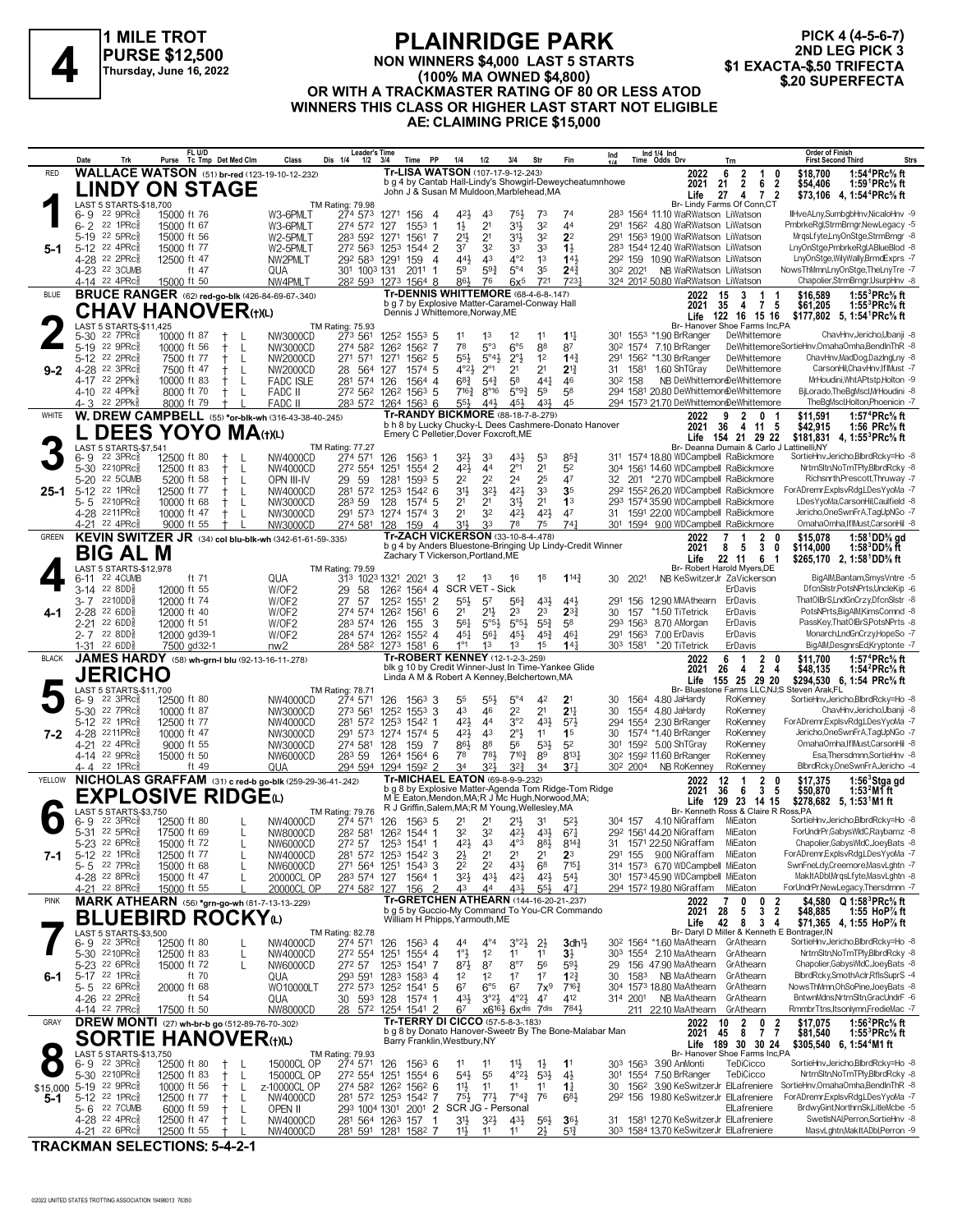#### **PLAINRIDGE PARK NON WINNERS \$6,000 (100% MA OWNED \$7,200) LAST 5 STARTS OR IN 2022 OR WITH A TRACKMASTER RATING OF 83 LESS ATOD FLAINNIDUL PARK**<br> **1 PURSE \$15,000**<br>
Thursday, June 16, 2022<br> **1 EXACTA-\$.50 TRIFECTA**<br> **1 EXACTA-\$.50 TRIFECTA**<br> **1 EXACTA-\$.50 TRIFECTA**<br> **1 EXACTA-\$.50 TRIFECTA**<br> **1 EXACTA-\$.50 TRIFECTA**<br> **1 A TRACKMASTER RATING OF 83**

**LAST LEG PICK 3 2ND LEG PICK 4<br>\$1 EXACTA-\$.50 TRIFECTA** 

**STARTERS HIGHER THAN NW \$8,000 OR WINNERS THIS CLASS/HIGHER L/S NE**

**AE: CLAIMING PRICE \$20,000**

|              | Date                                                 | Trk                                                | FL U/D<br>Purse                                          | Tc Tmp Det Med Clm           | Class                                                    | Leader's Time<br>Dis 1/4<br>1/2                                      | 3/4                                 | Time PP                | 1/4                                                                                        | 1/2                                       | 3/4                                                | Str                                | Fin                                                             | Ind                |          | Ind 1/4 Ind<br>Time Odds Drv                                      | Trn                                                | Order of Finish<br><b>First Second Third</b><br><b>Strs</b>                                                        |
|--------------|------------------------------------------------------|----------------------------------------------------|----------------------------------------------------------|------------------------------|----------------------------------------------------------|----------------------------------------------------------------------|-------------------------------------|------------------------|--------------------------------------------------------------------------------------------|-------------------------------------------|----------------------------------------------------|------------------------------------|-----------------------------------------------------------------|--------------------|----------|-------------------------------------------------------------------|----------------------------------------------------|--------------------------------------------------------------------------------------------------------------------|
| <b>RED</b>   |                                                      |                                                    | NICHOLAS GRAFFAM (31) c red-b go-blk (259-29-36-41-.242) |                              |                                                          |                                                                      |                                     |                        | Tr-MICHAEL GIROUARD (55-9-10-8-.313)                                                       |                                           |                                                    |                                    | b g 5 by Sportswriter-Troxel Hanover-Badlands Hanover           |                    |          | 2022                                                              | 5<br>14<br>4                                       | \$43,387<br>1:53 PRc% ft<br>-1                                                                                     |
|              |                                                      |                                                    | <b>KICK THE DIRT UP</b>                                  |                              |                                                          |                                                                      |                                     |                        | Michael John Girouard, Spencer, MA                                                         |                                           |                                                    |                                    |                                                                 |                    |          | 2021<br>Life                                                      | $\overline{2}$<br>19<br>54 12 13 9                 | 5 <sub>5</sub><br>\$25,960<br>1:54 <sup>4</sup> Stgaft<br>\$82,557 5, 1:53 PRc <sup>5</sup> / <sub>8</sub> ft      |
|              |                                                      | LAST 5 STARTS-\$20,175                             |                                                          |                              |                                                          | TM Rating: 82.71                                                     |                                     |                        |                                                                                            |                                           |                                                    |                                    |                                                                 |                    |          |                                                                   |                                                    | Br- River Valley Management, NB; Windemere Farms, PE                                                               |
|              | $6 - 9$                                              | $2210$ PRc $\frac{5}{8}$                           | 15000 ft 76                                              |                              | NW6000CD                                                 | 26 551                                                               | 1221 151                            | -1                     | 46                                                                                         | 43                                        | 454                                                | 46                                 | $3^{73}$                                                        |                    |          | 292 1523 12.60 MMAthearn                                          | MiGirouard                                         | SundwnKid,BchchpHnv,KickThDrt -8                                                                                   |
|              | 5-31<br>5-19                                         | 22 8PRc3<br>2210PRc3                               | 17500 ft 69<br>17500 ft 56                               |                              | NW8000CD<br>NW6PMLT                                      | 271 544<br>271 571                                                   | 1223 1511 5<br>1243 153             | 4                      | 32<br>21                                                                                   | 43<br>2 <sup>1</sup>                      | 53<br>$21\frac{1}{2}$                              | $5^{2}$<br>2}                      | $5^{3}_{2}$<br>1 <sup>1</sup>                                   | 284 152<br>281 153 |          | 7.80 NiGraffam<br>3.00 MMAthearn                                  | MiGirouard<br>MiGirouard                           | WyattJ,SportsObs,QuickShot -8<br>KickThDrt,UnwrtnRle,MkiUSoFne -7                                                  |
| $6-1$        | 5-12 22 9PRcs                                        |                                                    | 17500 ft 77                                              |                              | NW6PMLT                                                  | 264 57                                                               | 125                                 | $153^3$ 6              | 533                                                                                        | $4^{\circ}3$                              | $4^{\circ}2\frac{1}{2}$                            | 4 <sup>3</sup>                     | $2^{13}$                                                        |                    |          | 283 154 10.30 MMAthearn                                           | MiGirouard                                         | BoogyWogy,KickThDrt,StopStrng -8                                                                                   |
|              | 5-3                                                  | 22 6PRc3                                           | 17500 ft 58                                              |                              | NW6PMLT                                                  | 261<br>554                                                           | 1241 1532 5                         |                        | 6i <sup>41</sup>                                                                           | 56                                        | $5^{31}$                                           | 54                                 | 2 <sup>1</sup>                                                  |                    | 284 1533 | 6.10 MMAthearn                                                    | MiGirouard                                         | UnwrtnRle,KickThDrt,MkiUSoFne -7                                                                                   |
|              | 4-19                                                 | 22 9PRc3                                           | 17500 gd 49                                              |                              | NW6PMLT                                                  | 27<br>562                                                            | 1244 154                            | 4                      | 31}                                                                                        | 11                                        | $4^{3}\frac{3}{4}$                                 | 66}                                | $8^{11}$                                                        |                    |          | 303 1561 11.80 Brlrvine                                           | MiGirouard                                         | OpcIIIsnN, MkiUSoFne, Umbrto -9                                                                                    |
|              | 4-11 22 5PRc                                         | 2210Stga                                           | 20000 ft 61                                              |                              | NW10000CD                                                | 261 534 1213 1511                                                    |                                     | -5                     | 783<br>$8^{12}$                                                                            | 78<br>$8^{10}\frac{3}{4}$                 | $77\frac{1}{2}$<br>$6^{\circ 5}\frac{1}{2}$        | $7^7$<br>$5^{4}$                   | 79<br>2 <sup>3</sup>                                            | 30                 | 153      | 8.10 Brlrvine<br>292 1544 28.00 Brlrvine                          | MiGirouard<br>MiGirouard                           | KysDakota, OregnTral, Talbtcrkw -7<br>Veneno,KickThDrt,BlseMmHnv -8                                                |
|              | 4- 2<br>3-26 22 8Stga                                |                                                    | 12300 ft 51<br>12300 ft 47                               |                              | NW7500L5CD<br>NW7500L5CD                                 | 271 56<br>274 572                                                    | 1242 1543 6<br>1254 155             |                        | 32}                                                                                        | $3^{°2}4$                                 | $2^{\circ}$                                        | $2\frac{1}{2}$                     | 2 <sup>3</sup>                                                  |                    |          | 291 1551 11.60 Brlrvine                                           | MiGirouard                                         | OregnTral.KickThDrt.Veneno -9                                                                                      |
|              | 3-5                                                  | 22 3Stga                                           | 10500 ft 36                                              |                              | WO2-5PMCD                                                | 28 583 1264 1553 1                                                   |                                     |                        | 11}                                                                                        | $11\frac{1}{2}$                           | $21\frac{1}{4}$                                    | $1\frac{1}{4}$                     | 1 <sub>hd</sub>                                                 |                    |          | 283 1553 4.30 Brlrvine                                            | MiGirouard                                         | KickThDrt,SteelRefr,IveGtHtsp -7                                                                                   |
| <b>BLUE</b>  |                                                      |                                                    | <b>BRUCE RANGER</b> (62) red-go-blk (426-84-69-67-.340)  |                              |                                                          |                                                                      |                                     |                        | <b>Tr-NICHOLAS VAMVILIS (20-1-4-1-178)</b>                                                 |                                           |                                                    |                                    |                                                                 |                    |          | 2022                                                              | 0<br>2<br>0                                        | \$2.275 Q 1:54 <sup>4</sup> PRc <sup>5</sup> / <sub>8</sub> ft<br>0                                                |
|              |                                                      |                                                    | <b>LEVEL UP</b> W                                        |                              |                                                          |                                                                      |                                     |                        | b g 5 by Art Major-Apogee Hanover-Jereme's Jet<br>Seafood Delight Stable, East Windsor, CT |                                           |                                                    |                                    |                                                                 |                    |          | 2021                                                              | 29<br>6<br>6<br>8                                  | 2<br>\$86,430<br>1:52 PRc% ft                                                                                      |
|              |                                                      | LAST 5 STARTS-\$20,400                             |                                                          |                              |                                                          | TM Rating: 84.17                                                     |                                     |                        |                                                                                            |                                           |                                                    |                                    |                                                                 |                    |          | Life                                                              | 61<br>Br- Fair Winds Stable, NJ                    | 9 10<br>\$167,771 4, 1:52 PRc <sup>5</sup> / <sub>8</sub> ft                                                       |
|              | 6- 7                                                 | $22$ 5PR $c_{8}$                                   | 17500 ft 75                                              |                              | HGNW8000CD                                               | 261 543                                                              | 1223 1523 6                         |                        | $77\frac{1}{2}$                                                                            | 781,                                      | $6^{\circ}2^{\frac{3}{4}}$                         | $6^{2}$                            | 6 <sub>p</sub> 55 <sub>3</sub>                                  |                    |          | 30 <sup>2</sup> 153 <sup>3</sup> 7.30 BrRanger                    | NiVamvilis                                         | DubisClam, QuickShot, TwinBJays -7                                                                                 |
|              | 5-31 22 8PRc3<br>5-24 22 2PRc                        |                                                    | 17500 ft 69<br>ft 67                                     | L                            | NW8000CD                                                 | 271 544                                                              | 1223 1511 3                         |                        | 55                                                                                         | $5^{4}$                                   | $4^{\circ}2$<br>15                                 | $4^{13}$<br>18                     | 42<br>193                                                       |                    |          | 283 1513 11.20 BrRanger                                           | NiVamvilis<br>NiVamvilis                           | WyattJ,SportsObs,QuickShot -8<br>LevelUp,MachUpA,BentwnSpr -6                                                      |
| 3-1          | 11-24 <sup>21</sup> 8PRc                             |                                                    | 20000 ft 39                                              | $\mathbf{I}$<br>$\mathbf{I}$ | QUA<br>NW10000CD                                         | 29<br>583<br>26 <sup>2</sup> 54 <sup>2</sup> 123 <sup>1</sup> 1524 2 | 1264 1544 5                         |                        | 11<br>55                                                                                   | 11<br>$5^\circ 4\frac{3}{4}$              | $4^{\circ}2$                                       | 2 <sup>1</sup>                     | 2 <sup>1</sup>                                                  | 28.<br>292 153     | 1544     | NB JaGermain<br>9.60 BrRanger                                     | NiVamvilis                                         | AlwysAMki,LevelUp,BagPpeMjr -9                                                                                     |
|              | 11-18 <sup>21</sup> 3PRc                             |                                                    | 17500 ft 67                                              | $\mathbf{I}$                 | NW8000CD                                                 | 272 563 1243 1533 5                                                  |                                     |                        | 55                                                                                         | 5°5                                       | $2^{\circ}$ $\frac{3}{4}$                          | $1\frac{1}{2}$                     | $1\frac{3}{4}$                                                  |                    |          | 284 1533 *1.60 BrRanger                                           | NiVamvilis                                         | LevelUp,BagPpeMjr,Sportsnst -6                                                                                     |
|              | 11-11 21 3PRcs                                       |                                                    | 17500 ft 56                                              |                              | NW8000CD                                                 | 264 552 1232 1523 4                                                  |                                     |                        | 551                                                                                        | 55                                        | 5°21                                               | $5^{2}$                            | 2 <sub>hd</sub>                                                 |                    |          | 284 1523 4.70 BrRanger                                            | NiVamvilis                                         | Duplicatd,LevelUp,TheWyfrng -6                                                                                     |
|              | 11-4 21 9PRc                                         |                                                    | 17500 ft 48                                              |                              | NW8000CD                                                 | 261<br>55                                                            | 1224 1521 5                         |                        | 671                                                                                        | $6^{\circ}4^{\frac{3}{4}}$                | $5^{\circ}4\frac{1}{2}$                            | $5^{41}$                           | $4^{11}$                                                        |                    |          | 284 1522 *2.20 BrRanger                                           | NiVamvilis                                         | KingSpncr,SportsObs,TheWyfrng -9                                                                                   |
|              | 10-28 <sup>21</sup> 6PRc<br>10-21 <sup>21</sup> 8PRc |                                                    | 17500 ft 51<br>17500 ft 72                               | $\mathbf{I}$<br>$\mathbf{I}$ | NW8000CD<br>NW8000CD                                     | 26<br>544<br>26<br>552 123                                           | 1233 1524 5                         | $\overline{2}$<br>1511 | $66\frac{3}{4}$<br>421,                                                                    | $65\frac{1}{4}$<br>421                    | $6^{94}$<br>$4^{2^{3}}$                            | $5^{13}$<br>33                     | $1\frac{1}{2}$<br>$44\frac{3}{4}$                               |                    |          | 28 <sup>2</sup> 1524 3.20 ShTGray<br>283 1521 14.30 ShTGray       | NiVamvilis<br>NiVamvilis                           | LevelUp,SelsICty,PutToRght -8<br>Mansome,Duplicatd,PutToRght -9                                                    |
|              | 10-7 21 7PRc <sup>3</sup>                            |                                                    | 20000 ft 72                                              |                              | <b>NW8000CD</b>                                          | 26 533 1212 1512 2                                                   |                                     |                        | 44}                                                                                        | 44                                        | $3^{\circ}1\frac{1}{2}$                            | 2 <sub>hd</sub>                    | 2 <sup>1</sup>                                                  |                    |          | 294 1512 10.00 BrRanger                                           | NiVamvilis                                         | ActonHnv,LevelUp,Tixnstons -7                                                                                      |
| WHITE        |                                                      |                                                    | <b>HEATH CAMPBELL</b> (50) or-blk (124-17-18-26-288)     |                              |                                                          |                                                                      |                                     |                        | Tr-MICHAEL GRAFFAM (79-11-11-14-.276)                                                      |                                           |                                                    |                                    |                                                                 |                    |          | 2022                                                              | 2<br>0<br>0                                        | \$1,200<br>n                                                                                                       |
|              |                                                      |                                                    | <b>SAILOR JERRY</b> W                                    |                              |                                                          |                                                                      |                                     |                        | Michael S Graffam, Falmouth, ME;                                                           |                                           |                                                    |                                    | b g 10 by Cheyenne Hollywood-Allamerican Vigil-Bettor's Delight |                    |          | 2021                                                              | 3<br>1<br>14                                       | $\boldsymbol{2}$<br>\$29,875<br>1:52 $^2$ PRc $\%$ ft                                                              |
|              |                                                      | LAST 5 STARTS-\$13.650                             |                                                          |                              |                                                          | TM Rating: 82.94                                                     |                                     |                        | Christopher G Hamilton, Cross Lake Twp, ME                                                 |                                           |                                                    |                                    |                                                                 |                    |          |                                                                   | Life 172 36 23 26                                  | \$267,804 5, 1:51 <sup>2</sup> PRc <sup>5</sup> / <sub>8</sub> ft<br>Br- Lillian A Bellmore & Roger L Bellmore, ME |
|              | 6- 9                                                 | $2210$ PR $c_{8}$                                  | 15000 ft 76                                              |                              | NW6000CD                                                 | 26<br>551                                                            | 1221                                | 2<br>151               | 710                                                                                        | 751                                       | 78                                                 | 673                                | 481                                                             |                    |          | 284 1523 20.50 HeCampbell MiGraffam                               |                                                    | SundwnKid,BchchpHnv,KickThDrt -8                                                                                   |
|              | 5-28 22 5CUMB                                        |                                                    | 5500 ft 74                                               | L                            | OPEN III                                                 | 28<br>583                                                            | 1263 1554 7                         |                        | $7^{10\frac{1}{2}}$                                                                        | 76}                                       | $74\frac{1}{2}$                                    | $6^{2}3$                           | 663                                                             |                    |          | 293 157 17.00 NiGraffam                                           | MiGraffam                                          | Rocksptrt, Nagle, JetAviatn - 7                                                                                    |
|              | 5-21                                                 | 22 1 CUMB<br>$21 \, 5$ PR $c_{8}$                  | ft 75                                                    | $\mathbf{I}$                 | QUA                                                      | 292 1003 1301                                                        |                                     | 2011<br>3              | 341<br>SCR VET - Injured                                                                   | $44\frac{1}{4}$                           | 4 <sup>3</sup>                                     | $3^{3}\frac{1}{2}$                 | $2^{21}$                                                        |                    | 304 2013 | NB NiGraffam                                                      | MiGraffam<br>MiGraffam                             | FivCntDps,SailrJery,SkyfulOfL -4<br>LcheMgreN, WyattJ, ThinkbgDr -5                                                |
| $6-1$        | 9-16<br>9-9                                          | 21 7PRc                                            | 22500 ft 70<br>20000 sy 72                               | $\mathbf{I}$<br>$\mathbf{I}$ | <b>OPEN</b><br>NW10000CD                                 | 273 563<br>271 552 123                                               | 124                                 | 152<br>3<br>1514<br>-1 | 2 <sup>1</sup>                                                                             | $21\frac{1}{4}$                           | 21                                                 | 21                                 | 2 <sup>1</sup>                                                  |                    |          | 283 1514 7.90 NiGraffam                                           | MiGraffam                                          | QuickShot,SailrJery,LcheMgreN -8                                                                                   |
|              | $9 - 2$                                              | 21 7PRc                                            | 12500 ft 70                                              |                              | NW6000CD                                                 | 271 561                                                              | 1241                                | 1522 3                 | $11\frac{1}{4}$                                                                            | $11\frac{1}{4}$                           | $1\frac{3}{4}$                                     | 11                                 | $1\frac{1}{2}$                                                  |                    |          | 281 1522 4.20 NiGraffam                                           | MiGraffam                                          | SailrJery, MistcKiwi, WalkItTlk -8                                                                                 |
|              | 8-26                                                 | 21 8PRc                                            | 15000 ft 91                                              |                              | NW8000CD                                                 | 272 553                                                              | 123                                 | 1522 2                 | 14                                                                                         | $21\frac{1}{2}$                           | 3 <sup>1</sup>                                     | 31                                 | 421,                                                            |                    |          | 293 1524 24.80 NiGraffam                                          | MiGraffam                                          | Nagle,LetsRoll,StihlN -7                                                                                           |
|              | $8 - 9$                                              | 21 7PRc3                                           | 15000 ft 73                                              |                              | NW10000CD                                                | 272 553 1231                                                         |                                     | 1521 2                 | 323                                                                                        | $3^{2}$                                   | $5^{2}$                                            | 421                                | 79                                                              |                    |          | 30 <sup>2</sup> 154 9.70 NiGraffam                                | MiGraffam                                          | BetrsFire,PutToRght,MknMnyFst -7                                                                                   |
|              | 8- 2<br>7-26 <sup>21</sup> 6PRc                      | 21 5PRc                                            | 20000 ft 77<br>20000 ft 88                               |                              | WO10000CD<br>NW10000CD                                   | 273 561<br>263 553                                                   | 124<br>1223 1503                    | 1514 1<br>7            | 44<br>78                                                                                   | $4^{3}\frac{3}{4}$<br>763                 | $6^{3}\frac{3}{4}$<br>75 <sub>1</sub>              | $65\frac{1}{4}$<br>$54\frac{1}{2}$ | 65<br>461                                                       | 28                 |          | 1524 50.70 NiGraffam<br>281 1514 74.60 NiGraffam                  | MiGraffam<br>MiGraffam                             | TheBrdDnc,BluCrew,WyattJ -7<br>BluCrew, Quick Shot, Rogrtht BI -8                                                  |
|              |                                                      |                                                    |                                                          |                              |                                                          |                                                                      |                                     |                        |                                                                                            |                                           |                                                    |                                    |                                                                 |                    |          |                                                                   |                                                    |                                                                                                                    |
|              |                                                      |                                                    |                                                          |                              |                                                          |                                                                      |                                     |                        |                                                                                            |                                           |                                                    |                                    |                                                                 |                    |          |                                                                   |                                                    |                                                                                                                    |
| <b>GREEN</b> |                                                      |                                                    |                                                          |                              | KEVIN SWITZER JR (34) col blu-blk-wh (342-61-61-59-.335) |                                                                      |                                     |                        | Tr-JAMIE GERARD (78-18-19-14-.426)                                                         |                                           |                                                    |                                    | b g 8 by Somebeachsomewhere-Billie Bluechip-Western Hanover     |                    |          | 2022<br>2021                                                      | 3<br>4<br>$\mathbf{3}$<br>$\overline{2}$<br>19     | 1:52 ${}^4$ PRc ${}^5\!$ ft<br>\$34.110<br>2<br>$\overline{2}$<br>\$21,610<br>1:54 PRc% ft                         |
|              |                                                      |                                                    | <b>BEACHCHIP HANOVER</b> ധ                               |                              |                                                          |                                                                      |                                     |                        | Jeffrey S Epstein, Framingham, MA;<br>Steven M Gondelman, East Walpole, MA                 |                                           |                                                    |                                    |                                                                 |                    |          | Life                                                              | 153 37 26 24                                       | \$277,097 4, 1:50 M1 ft                                                                                            |
|              | 6-9                                                  | LAST 5 STARTS-\$23,050<br>2210PRc3                 | 15000 ft 76                                              |                              | 20000CL OP                                               | TM Rating: 85.13<br>26 551                                           | 1221                                | 151<br>6               | 21                                                                                         | 3½                                        | 2°2                                                | 23                                 | $2^{2}$                                                         |                    | 284 1512 | 3.60 KeSwitzerJr JaGerard                                         | Br- Hanover Shoe Farms Inc,PA                      | SundwnKid,BchchpHnv,KickThDrt -8                                                                                   |
|              | 5-31                                                 | 22 7PRc                                            | 15000 ft 69                                              | L                            | 20000CL OP                                               | 26 <sup>2</sup> 554                                                  | 1234 1513 8                         |                        | 32                                                                                         | 3 <sup>2</sup>                            | 34                                                 | 34                                 | $3^{22}$                                                        |                    |          | 273 1521 11.10 JaRandall                                          | JaGerard                                           | Mansome, Bet You, BchchpHnv -8                                                                                     |
| \$20,000     | 5-24 22 5PRc                                         |                                                    | 15000 ft 67                                              | $\mathbf{I}$                 | 20000CL OP                                               | 263 562 124                                                          |                                     | 1521                   | $2\frac{1}{2}$                                                                             | 2 <sup>1</sup>                            | 31                                                 | $21\frac{1}{2}$                    | $2^{13}$                                                        |                    | 282 1523 | 2.10 KeSwitzerJr JaGerard                                         |                                                    | WaimcAtck,BchchpHnv,BetYou -7                                                                                      |
| 2-1          | $5 - 16$                                             | 22 7PRc                                            | 15000 ft 78                                              | L                            | <b>TRK&lt;85</b>                                         | 263 56                                                               | 1233 1531                           | -1                     | 11                                                                                         | 11                                        | $1\frac{1}{2}$                                     | 11                                 | $\mathbf{1}_{2}^{1}$                                            |                    | 293 1531 | 4.80 KeSwitzerJr JaGerard                                         |                                                    | BchchpHnv,Tisadream,WyattJ -6                                                                                      |
|              | 5-9<br>5-2 2210PRc                                   | 22 7PRc3                                           | 12500 ft 54                                              |                              | NW4000CD                                                 | 261 541                                                              | 1231                                | 1524 3<br>7            | 2°3                                                                                        | 11                                        | 11                                                 | $1\frac{1}{2}$                     | 12 <sub>1</sub><br>2 <sub>nk</sub>                              | 292 153            |          | 293 1524 *2.00 KeSwitzerJr JaGerard<br>*2.00 KeSwitzerJr JaGerard |                                                    | BchchpHnv,LrdWlghby,CaptanHil -8<br>CalvinB,BchchpHnv,Finnbar -7                                                   |
|              | 4-25 22 3PRc                                         |                                                    | 10000 ft 55<br>13000 ft 56                               | $\mathbf{I}$                 | <b>TRK&lt;80</b><br>15000SA                              | 263 552<br>271 561                                                   | 1232 153<br>1241 1524 1             |                        | $3^{\circ}1\frac{1}{2}$<br>21                                                              | 3 <sup>2</sup><br>2 <sup>1</sup>          | $2^{\circ}1$<br>3 <sup>1</sup>                     | 2 <sup>1</sup><br>2 <sup>2</sup>   | 3 <sup>1</sup>                                                  | 283 153            |          | 4.50 KeSwitzerJr JaGerard                                         |                                                    | Tisadream, OdsLdrdle, BchchpHnv -8                                                                                 |
|              | 4-18                                                 | 22 3PRc3                                           | 7000 ft 47                                               | $\mathbf{I}$                 | 7500CL OP                                                | 273 58                                                               | 126 <sup>2</sup> 155 <sup>2</sup> 7 |                        | 11                                                                                         | 11                                        | 11                                                 | 11                                 | $1\frac{3}{4}$                                                  |                    | 29 1552  | *1.30 KeSwitzerJr JaGerard                                        |                                                    | BchchpHnv,RespctblD,ChsngMony -7                                                                                   |
|              | 4-11 22 9PRc3                                        |                                                    | 7000 ft 61                                               |                              | 7500SA                                                   | 264 58                                                               | 126 <sup>2</sup> 1551 1             |                        | 32                                                                                         | 32                                        | $2^{\circ}1$                                       | 2 <sup>1</sup>                     | 1 <sup>2</sup>                                                  |                    | 283 1551 | 4.10 KeSwitzerJr JaGerard                                         |                                                    | BchchpHnv,DimndCwby,RcknRmbrn -8                                                                                   |
| <b>BLACK</b> | 4-2                                                  | 22 4CUMB                                           | gd 40                                                    |                              | QUA                                                      | 292 100                                                              | 1291                                | 1584 3                 | 454<br>Tr-JOSEPH NELSON (61-7-7-9-.228)                                                    | 45 <sub>1</sub>                           | $4^{04}\frac{3}{4}$                                | 451                                | 48                                                              |                    | 301 2002 | NB WaCaseJr                                                       | JaGerard<br>17<br>$\overline{2}$                   | SohoLvthn, Nagle, victy sub -6                                                                                     |
|              |                                                      |                                                    | <b>DREW MONTI</b> (27) wh-br-b go (512-89-76-70-.302)    |                              |                                                          |                                                                      |                                     |                        |                                                                                            |                                           |                                                    |                                    | b g 10 by Bettor's Delight-Armbro Amoretto-Artsplace            |                    |          | 2022<br>2021                                                      | 3<br>4<br>$\overline{2}$<br>30                     | 1:54 <sup>1</sup> YR ft<br>\$23,057<br>2<br>$\overline{4}$<br>\$40,465<br>1:51 $\text{PRc}_{8}$ ft                 |
|              |                                                      | <b>BET YOU</b> (L)                                 |                                                          |                              |                                                          |                                                                      |                                     |                        | Scott A Dillon, Anson, ME                                                                  |                                           |                                                    |                                    |                                                                 |                    |          |                                                                   | Life 218 43 37 27<br>Br- Hanover Shoe Farms Inc,PA | \$633,029 8, 1:50 PRc <sup>5</sup> / <sub>8</sub> ft                                                               |
|              | 6-9                                                  | LAST 5 STARTS-\$6,600<br>2210PRc§                  | 15000 ft 76                                              | L                            | NW6000CD                                                 | <b>TM Rating: 80.32</b><br>26 551 1221 151 3                         |                                     |                        | $5^7$                                                                                      |                                           | $5^{\circ}3\frac{1}{2}$ $5^{\circ}6\frac{1}{2}$ 57 |                                    | 593                                                             |                    |          | 29 <sup>2</sup> 1524 8.90 BrRanger                                | <b>JoONelson</b>                                   | SundwnKid,BchchpHnv,KickThDrt -8                                                                                   |
|              | 5-31 22 7PRc\$                                       |                                                    | 15000 ft 69                                              |                              | NW6000CD                                                 | 26 <sup>2</sup> 554 1234 1513 4                                      |                                     |                        | 2 <sup>1</sup>                                                                             | 2 <sup>1</sup>                            | 2 <sup>2</sup>                                     | 2 <sup>2</sup>                     | 2 <sup>2</sup>                                                  |                    | 274 152  | 9.50 BrRanger                                                     | <b>JoONelson</b>                                   | Mansome, Bet You, BchchpHnv -8                                                                                     |
|              | 5-24 22 5PRc <sup>5</sup>                            |                                                    | 15000 ft 67                                              |                              | NW6000CD                                                 | 263 562 124                                                          |                                     | 1521 4                 | 55                                                                                         | $5^{\circ}3\frac{1}{2}$                   | $4^{\circ}2\frac{1}{2}$                            | 42                                 | $3^{32}$                                                        |                    | 283 153  | 9.20 AnMonti                                                      | <b>JoONelson</b>                                   | WaimcAtck,BchchpHnv,BetYou -7                                                                                      |
| 4-1          | $5 - 15$                                             | 22 9Bang                                           | 6000 ft 64                                               | L                            | NW5500CD                                                 | 281 58                                                               | 126                                 | 1552 6                 | $67\frac{1}{2}$                                                                            | $65\frac{3}{4}$                           | 64                                                 | 5 <sup>7</sup>                     | 58                                                              |                    |          | 301 157 12.30 GaMosher                                            | <b>JoONelson</b>                                   | GrandGlpS,Rocksptrt,LndsInHvn -6                                                                                   |
|              | 5-8<br>5-1                                           | 22 7Bang<br>22 3Bang                               | 6500 ft 57<br>6500 ft 53                                 | L                            | WO10000LT<br>WO10000LT                                   | 282 571<br>282 581                                                   | 1252<br>1261                        | 153<br>1542 3          | 2 <sup>1</sup><br>331                                                                      | $5^{3}\frac{1}{2}$<br>$3^{03}\frac{1}{2}$ | $64\frac{1}{2}$<br>$4^{\circ}2^{\frac{3}{4}}$      | 43                                 | x7x <sup>71</sup> <sub>4</sub> x7461<br>$5^{3}\frac{3}{4}$      |                    |          | 36 2021 18.00 GaMosher<br>28 <sup>2</sup> 1551 2.70 GaMosher      | <b>JoONelson</b><br><b>JoONelson</b>               | CaptnNash,GrandGlpS,Rocksptrt -7<br>CaptnNash,GrandGlpS,WodysCshC -5                                               |
|              | 4-23 22 8CUMB                                        |                                                    | 6500 ft 57                                               | L                            | OPEN I-II                                                | 271 564                                                              | 1252 156                            | 3                      | $5^{5^{3}_{4}}$                                                                            | $5^{\circ}4^{\circ}$                      | $5^{\circ}2^{\frac{3}{4}}$                         | $4\frac{3}{4}$                     | $2^{13}$                                                        |                    |          | 30 <sup>2</sup> 156 <sup>2</sup> 11.90 GaMosher                   | <b>JoONelson</b>                                   | RockDmnds,BetYou,SarhsLily -6                                                                                      |
|              | 4-13 22 1YR                                          |                                                    | 11500 ft 70                                              |                              | NW5051L5                                                 | 271 563                                                              | 125                                 | 1541<br>-1             | 11                                                                                         | $11\frac{1}{4}$                           | $11\frac{1}{4}$                                    | 1hd                                | $1\frac{3}{4}$                                                  |                    |          | 291 1541 3.95 JaBartlett                                          | ScBlackler                                         | BetYou.ShinvBlck.Secrecy -8                                                                                        |
|              | 4- 6                                                 | 22 1YR                                             | 11500 ft 53                                              | L                            | NW5000L5                                                 | 281 573 126                                                          |                                     | 7<br>154               | $79\frac{1}{4}$                                                                            | 781<br>56                                 | $75\frac{1}{4}$                                    | $64\frac{1}{2}$                    | $45\frac{3}{4}$                                                 |                    |          | 281 1551 88.50 JaBartlett                                         | ScBlackler                                         | RockinM,UrbanRnwl,Cantstply -8<br>Glacis, BaronMchl, Provetvpr -8                                                  |
| YELLOW       | 3-28 <sup>22</sup> 1YR                               |                                                    | 13000 ft 29                                              |                              | NW7500L5                                                 | 274 584                                                              | 1272 1554 4                         |                        | 56<br>Tr-GRETCHEN ATHEARN (144-16-20-21-.237)                                              |                                           | 5°3                                                |                                    | $x4x^{2}\frac{1}{2}x8x^{43}$                                    |                    |          | 36 <sup>2</sup> 204 <sup>2</sup> 10.80 JaBartlett<br>2022         | ScBlackler<br>0<br>11                              | \$16,620<br>1:53 $PRc\%$ ft<br>3                                                                                   |
|              |                                                      |                                                    | MATTHEW ATHEARN (23) k grn-wh-b go (383-57-52-44-.263)   |                              |                                                          |                                                                      |                                     |                        |                                                                                            |                                           |                                                    |                                    | b g 8 by Rock N Roll Heaven-Stonebridge Prima-Camluck           |                    |          | 2021                                                              | $\frac{2}{6}$<br>38                                | 7 <sub>4</sub><br>\$70,824<br>1:50 $4$ HoP $\%$ ft                                                                 |
|              |                                                      |                                                    | <b>JACK ROGER</b> ധ                                      |                              |                                                          |                                                                      |                                     |                        | Katie Flaherty, Queen Anne, MD                                                             |                                           |                                                    |                                    |                                                                 |                    |          |                                                                   | Life 134 20 17 13                                  | \$214.622 5.1:50 <sup>4</sup> Phl <sup>5</sup> / <sub>8</sub> ft                                                   |
|              | 6- 7                                                 | LAST 5 STARTS-\$9,750<br>$22$ $7$ $PRc\frac{5}{8}$ | 15000 ft 75                                              |                              | HGNW6000CD                                               | TM Rating: 82.80<br>264 56                                           | 1234 153                            | 2                      | 32                                                                                         | 32                                        | 2 <sup>1</sup>                                     | $1\frac{1}{2}$                     | $1\frac{3}{4}$                                                  | 29                 | 153      | 5.30 MMAthearn GrAthearn                                          |                                                    | Br- William A Wagoner Jr & John L Ballinger, NJ<br>JackRoger,Finnbar,Tisadream -7                                  |
|              | 5-30 22 6PRc3                                        |                                                    | 12500 ft 87                                              | L                            | 15000CL OP                                               | 272 554 1232 152                                                     |                                     | 8                      | $4^{\circ}3$                                                                               | $3^{01}$                                  | $3^{01}\frac{1}{2}$                                | 78                                 | 714 <sub>7</sub>                                                |                    | 311 1544 | 7.50 MMAthearn                                                    | GrAthearn                                          | SundwnKid,Finnbar,KiwiTintn -8                                                                                     |
|              | \$20,000 5-23 <sup>22</sup> 9PRcs                    |                                                    | 12500 ft 70                                              | L                            | 15000CL OP                                               | 271 562 1242 1531                                                    |                                     | 6                      | 811                                                                                        | $8^{7}\frac{1}{2}$                        | $7^{\circ 6}$                                      | $5^{2}$                            | 3 <sup>1</sup>                                                  | 28                 | 1532     | 2.60 MMAthearn                                                    | GrAthearn                                          | MajrngArt,Sofer,JackRoger -8                                                                                       |
| 5-1          | 5-16 22 7PRcs                                        |                                                    | 15000 ft 78                                              | L                            | <b>TRK&lt;85</b>                                         | 263 56                                                               | 1233 1531                           | 3                      | 32                                                                                         | $2^{\circ}1$                              | $2^{\circ}$                                        | 3 <sup>1</sup>                     | 561<br>74                                                       |                    |          | 304 1542 5.20 MMAthearn                                           | GrAthearn<br>GrAthearn                             | BchchpHnv, Tisadream, WyattJ -6<br>RocknThBl,SportsObs+SelsICty- -8                                                |
|              | 5-9<br>5-2                                           | 22 5PRc <sup>3</sup><br>$22$ 4PR $c_{8}$           | 17500 ft 54<br>15000 ft 55                               | L<br>L                       | NW8000CD<br>NW6000CD                                     | 263 553<br>271 554                                                   | 1232 1514 7<br>1232 1512 2          |                        | $7^7$<br>32                                                                                | $6^{\circ}4\frac{1}{2}$<br>3 <sup>2</sup> | $3^{\circ}2$<br>$42\frac{1}{2}$                    | 4x <sup>3</sup><br>3 <sup>2</sup>  | $34\frac{3}{4}$                                                 |                    |          | 284 1523 18.50 MMAthearn<br>283 1522 26.80 MMAthearn              | GrAthearn                                          | Hespsdtpn,SmbchBarn,JackRoger -8                                                                                   |
|              | 4-18 <sup>22</sup> 4PRc <sup>3</sup>                 |                                                    | 10000 ft 47                                              | $\mathbf{I}$                 | NW3000CD                                                 | 273 571                                                              | 125                                 | 1544-1                 | 11                                                                                         | 11                                        | $1\frac{1}{2}$                                     | $2\frac{1}{2}$                     | 63                                                              |                    |          | 30 <sup>2</sup> 155 <sup>2</sup> *1.20 MMAthearn                  | GrAthearn                                          | ArtistsRf, OdsLdrdle, KiwiTintn -8                                                                                 |
|              | 4-11 22 2PRc3                                        |                                                    | 7500 ft 61                                               | L                            | NW2000CD                                                 | 271 563                                                              | 125                                 | 1544 4                 | 11                                                                                         | $11\frac{1}{2}$                           | 1 <sup>2</sup>                                     | $11\frac{1}{2}$                    | 1 <sup>nk</sup>                                                 |                    |          | 294 1544 *1.00 MMAthearn                                          | GrAthearn                                          | JackRoger,DullRoar,CherkHfly -7                                                                                    |
|              | 4-3 22 4RcR <sup>5</sup><br>3-27 2210RcR}            |                                                    | 6000 ft 49<br>7500 ft 36                                 | L                            | MPNW3000L4<br>MPNW4500L4                                 | 27 56<br>263 562 1242 153                                            | 1233 1521 2                         |                        | 11}<br>$2^{\circ}1$                                                                        | 11号<br>211,                               | $11\frac{1}{2}$<br>31                              | $1\frac{1}{2}$<br>231              | 3 <sup>2</sup><br>$45\frac{3}{4}$                               |                    |          | 29 1523 3.90 MMAthearn<br>293 1541 5.70 MMAthearn                 | <b>BrCallahan</b><br><b>BrCallahan</b>             | Maurice, Rocktavis, JackRoger -8<br>Nvrferlyd, Transtnng, Dancng On A-9                                            |

**TRACKMAN SELECTIONS: 4-2-5-6 Bombshell Hanover - Scratched**

**1 MILE PACE PURSE \$15,000 Thursday, June 16, 2022**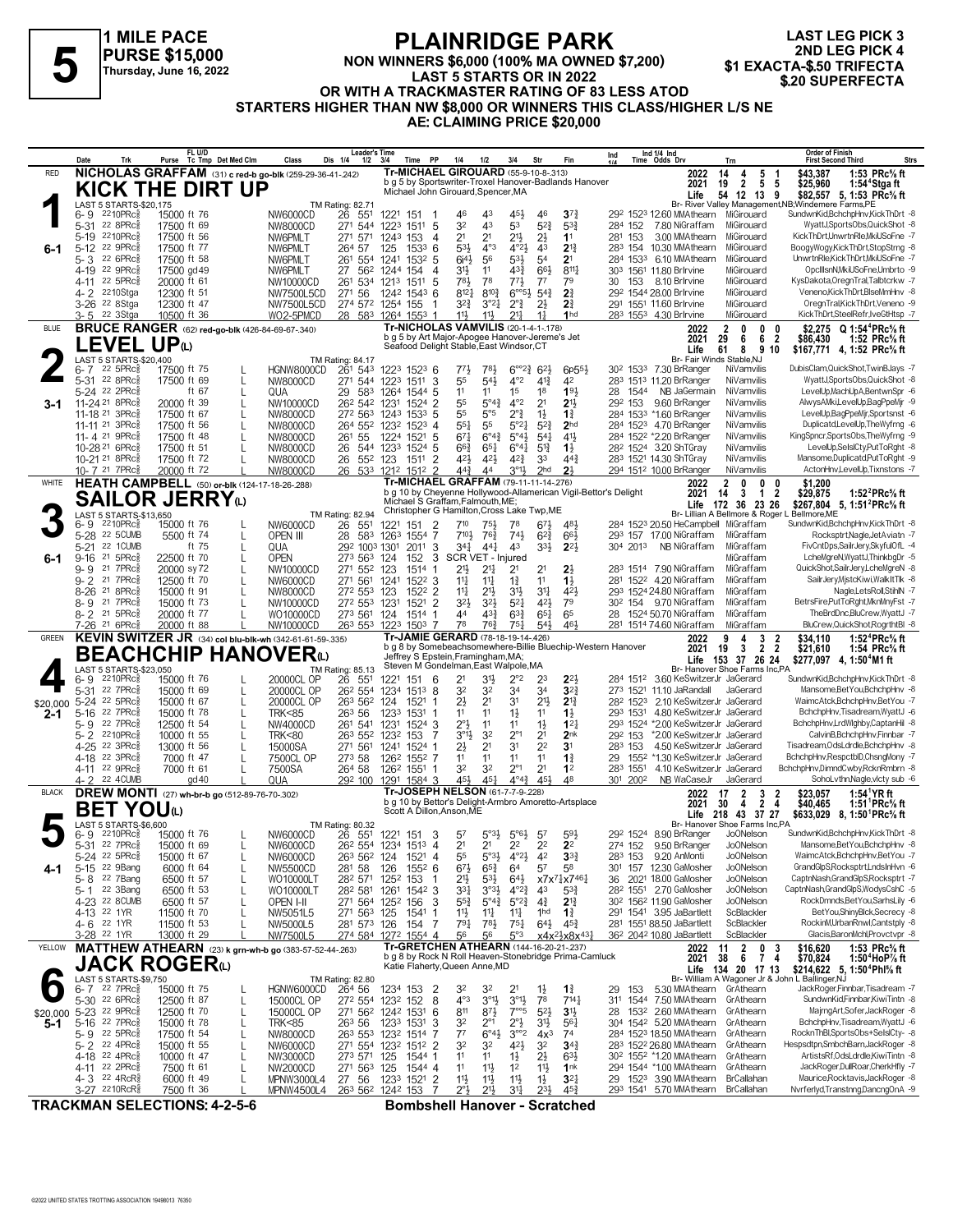

#### **PLAINRIDGE PARK 5 YEAR OLDS AND UNDER PURSE \$15,000**<br> **1 EXALIBRATELY AND UNDER**<br>
Thursday, June 16, 2022<br> **3RD LEG PICK 4**<br> **3RD LEG PICK 4**<br> **EXTENDED BABLMUTIEL BACES OF \$60,000 LIFETIME**<br> **1 EXACTA-\$.50 TRIFECTA EXTENDED PARI MUTUEL RACES OR \$60,000 LIFETIME MARES, MA BRED, 100% MA OWNED ALLOWED 1 WIN**

|              | Date                                      | Trk                                                                  | Purse                                                               | FL U/D<br>Tc Tmp Det Med Clm |         | Class                                                                 | Leader's Time<br>Dis 1/4<br>$1/2$ $3/4$    |                                                                | Time                   | PP                                                                       | 1/4                                             | 1/2                                        | 3/4                                                                         | Str                                                           | Fin                                                                     | Ind                                                                    |                      | Ind 1/4 Ind<br>Time Odds Drv                                                                  |                                      | Trn                                                                                                | <b>Order of Finish</b><br>Strs<br><b>First Second Third</b>                                                                                                  |
|--------------|-------------------------------------------|----------------------------------------------------------------------|---------------------------------------------------------------------|------------------------------|---------|-----------------------------------------------------------------------|--------------------------------------------|----------------------------------------------------------------|------------------------|--------------------------------------------------------------------------|-------------------------------------------------|--------------------------------------------|-----------------------------------------------------------------------------|---------------------------------------------------------------|-------------------------------------------------------------------------|------------------------------------------------------------------------|----------------------|-----------------------------------------------------------------------------------------------|--------------------------------------|----------------------------------------------------------------------------------------------------|--------------------------------------------------------------------------------------------------------------------------------------------------------------|
| <b>RED</b>   |                                           |                                                                      | <b>DEWEY DOG</b>                                                    |                              |         | <b>W. DREW CAMPBELL</b> (55) *or-blk-wh (316-43-38-40-245)            |                                            |                                                                |                        | <b>Tr-ERIC DICKSON (16-0-1-1-056)</b>                                    |                                                 |                                            |                                                                             |                                                               | b g 5 by Deweycheatumnhowe-Yankee Nola-S J's Photo                      |                                                                        |                      |                                                                                               | 2022<br>2021                         | 9<br>0<br>1<br>$\overline{2}$<br>24<br>4                                                           | \$5,250<br>1:56 <sup>1</sup> PRc <sup>5</sup> / <sub>8</sub> ft<br>\$33,047<br>-4                                                                            |
|              | 6-9                                       | LAST 5 STARTS-\$3,500<br>$226$ PRc $\frac{2}{3}$                     | 12500 ft 80                                                         |                              |         | NW3PMLT                                                               | TM Rating: 75.08<br>273 564                | 1254 155 2                                                     |                        | Eric W Dickson, Princeton, MA                                            | 21                                              |                                            | 33                                                                          | 46                                                            | 481,                                                                    |                                                                        |                      |                                                                                               | Life                                 | 49<br>4<br>49<br>Br- Morrisville Col Fdn Inc,NY<br>301 1563 25.50 WDCampbell ErDickson             | \$59,747 4, 1:56 <sup>1</sup> PRc <sup>5</sup> / <sub>8</sub> ft<br>WilyWally,DocGldnfl,MscleGene -8                                                         |
|              | $6 - 2$<br>5-26                           | 22 7PRc<br>22 7PRc                                                   | 12500 ft 64<br>12500 ft 67                                          |                              |         | NW3PMLT<br>NW2PMLT                                                    | 284 594<br>283 593                         | 1292 1584 8<br>1274 1573 1                                     |                        |                                                                          | 32<br>43                                        | 421<br>431                                 | 53}<br>3°3                                                                  | 641<br>34                                                     | 63<br>431                                                               |                                                                        |                      |                                                                                               |                                      | 292 1592 22.10 WDCampbell ErDickson<br>294 1581 14.10 JDiStefano ErDickson                         | DocGldnfl, MscleGene, SwansBgDn -8<br>SumbgbHnv,PowerMitt,MoniHeist -8                                                                                       |
| 25-1         | 5-19 22 7PRcs                             | 5-12 22 4PRc\$                                                       | 12500 ft 56<br>15000 ft 77                                          |                              |         | NW2PMLT<br>W2-5PMLT                                                   | 272 574 1264 1561 6<br>272 563 1253 1544 1 |                                                                |                        |                                                                          | 2 <sup>4</sup><br>49                            | 2 <sup>2</sup><br>43                       | 32}<br>55                                                                   | 25<br>56                                                      | $35\frac{1}{4}$<br>663                                                  |                                                                        |                      | 30 1571 17.00 BrRanger<br>29 <sup>2</sup> 156 48.00 ToODea                                    |                                      | ErDickson<br>ErDickson                                                                             | JustLBdwy,MscleGene,DeweyDog -8<br>LnyOnStge,PmbrkeRgl,ABlueBlod -8                                                                                          |
| <b>BLUE</b>  |                                           | $5 - 5$ 2211PRc $\frac{5}{8}$                                        | 7500 ft 68<br><b>DREW MONTI</b> (27) wh-br-b go (512-89-76-70-.302) |                              |         | NW2000CD                                                              | 271 564 1253 1561 7                        |                                                                |                        | Tr-JIMMY NICKERSON (126-26-22-23-.364)                                   | $4^{\circ}3\frac{1}{2}$                         | 44                                         | 681                                                                         | 716                                                           | 714 <sub>7</sub>                                                        |                                                                        |                      | 314 159 21.20 ToODea                                                                          | 2022                                 | ErDickson<br>6<br>0<br>1                                                                           | Richsnrth,ChocltXpl,NrthnCrdt -8<br>\$7.500                                                                                                                  |
|              |                                           |                                                                      | <b>NEW LEGACY</b>                                                   |                              |         |                                                                       |                                            |                                                                |                        |                                                                          |                                                 |                                            |                                                                             |                                                               | br g 4 by Father Patrick-Monarchs Sequel-RC Royalty                     | Nickerson Rcg, Mlt, NY; J Hayes Jr, Histn, MA; S Kouray, Schnctdy, NY; |                      |                                                                                               | 2021<br>Life                         | 17<br>6<br>3<br>31<br>6<br>6                                                                       | 1:54 PRc% ft<br>\$59,823<br>-1<br>\$120,267 3, 1:54 PRc% ft<br>-3                                                                                            |
|              | 6- 9                                      | LAST 5 STARTS-\$3,750<br>22 9PRc <sup>3</sup>                        | 15000 ft 76                                                         |                              |         | W3-6PMLT                                                              | TM Rating: 84.83<br>274 573                | 1271 156 2                                                     |                        | D De Luca, Frt MI, SC                                                    | 31}                                             | 32                                         | 53}                                                                         | 5 <sup>2</sup>                                                | 531                                                                     |                                                                        |                      | 284 1563 *1.10 AnMonti                                                                        |                                      | Br- AI J Libfeld, ON, CA<br>JiNickerson                                                            | IlHveALny,SumbgbHnv,NicaloHnv -9                                                                                                                             |
|              | $6 - 2$<br>$5 - 23$                       | 22 1PRc3<br>22 1PRc                                                  | 15000 ft 67<br>17500 ft 74                                          |                              |         | W3-6PMLT<br>NW8000CD                                                  | 274 572<br>562<br>28                       | 127<br>1242                                                    | $155^3$ 4<br>$153^2$ 3 |                                                                          | 2°3<br>441                                      | 11<br>46                                   | 11<br>431                                                                   | $1\frac{1}{2}$<br>$3^{2}$                                     | $3\frac{13}{4}$<br>$6^{2}$                                              | 29                                                                     | 156                  | *.60 AnMonti<br>284 1534 20.00 JaRandall                                                      |                                      | JiNickerson<br>JiNickerson                                                                         | PmbrkeRgl,StrmBrngr,NewLegacy -5<br>ForUndrPr,TrixNStns,SwnFneLdy -6                                                                                         |
| 2-1          | 5-16 22 2PRc                              | 4-28 22 8PRc\$                                                       | 15000 ft 78<br>15000 ft 47                                          |                              |         | NW6000CD<br>NW6000CD                                                  | 272 564 1252 1544 3<br>283 574 127         |                                                                | $1564$ 5               |                                                                          | 53}<br>$2^{\circ}2$                             | 5 <sup>4</sup><br>54                       | 66}<br>5°3                                                                  | 67<br>85                                                      | 461<br>$7^{11}$                                                         |                                                                        | 292 156              | 3.50 AnMonti<br>313 1591 2.40 AnMonti                                                         |                                      | JiNickerson<br><b>JiNickerson</b>                                                                  | ForUndrPr, MasvLghtn, JoeyBats -7<br>MakItADbl,MrqsLfyte,MasvLghtn -8                                                                                        |
| WHITE        |                                           | 4-21 22 8PRc                                                         | 15000 ft 55<br>JAY RANDALL (61) blu-go-wh (535-75-73-64-.256)       |                              |         | NW6000CD                                                              | 274 582 127                                |                                                                | 156                    | 1<br><b>Tr-MICHAEL MANCINI (38-2-5-5-170)</b>                            | 21                                              | 21                                         | 21                                                                          | 2 <sup>2</sup>                                                | $2^{3}$                                                                 |                                                                        |                      | 292 1563 *1.60 AnMonti                                                                        | 2022                                 | JiNickerson<br>13<br>2<br>1                                                                        | ForUndrPr,NewLegacy,Thersdmnn -7<br>\$22.975<br>1:57 <sup>1</sup> PRc <sup>5</sup> / <sub>8</sub> ft<br>2                                                    |
|              |                                           | <b>PERRON</b> (t)(L)<br>LAST 5 STARTS-\$6,575                        |                                                                     |                              |         |                                                                       | TM Rating: 78.29                           |                                                                |                        | br g 4 by My MVP-Long Island Tea-Credit Winner<br>K Doherty, Jfrsnyl, IN |                                                 |                                            |                                                                             |                                                               |                                                                         | S Stewart, Prs, KY; D Wright, Wxhw, NC; G Wilcoxen, Vlrc, FL;          |                      |                                                                                               | 2021<br>Life                         | 3<br>17<br>$\mathbf{1}$<br>38<br>5 <sub>5</sub><br>6                                               | 5<br>\$130,355<br>1:54 Mea% ft<br>8<br>\$356,834 3, 1:54 Mea% ft<br>Br- S Stewart, KY; Paul Kelley Rcg Stb, FL; etc.                                         |
|              | 6- 9<br>$6 - 2$                           | $22$ 9PR $c_{8}$<br>22 1PRc                                          | 15000 ft 76<br>15000 ft 67                                          |                              | L       | W3-6PMLT<br>W3-6PMLT                                                  | 274 573<br>274 572                         | 1271 156<br>127                                                | 1553 4                 | - 8                                                                      |                                                 | SCR VET - Sick                             | $9^{7\frac{1}{2}}$ $9^{6\frac{1}{2}}$ $6^{6\frac{1}{2}}$ $8^{3\frac{1}{2}}$ |                                                               | 86                                                                      |                                                                        |                      | 291 1571 27.40 JaRandall                                                                      |                                      | MiMancini<br>MiMancini                                                                             | IlHveALny,SumbgbHnv,NicaloHnv -9<br>PmbrkeRgl,StrmBrngr,NewLegacy -5                                                                                         |
| 6-1          | 5-12<br>$5 - 5$                           | 22 6PRc<br>22 7PRc                                                   | 15000 ft 77<br>15000 ft 68                                          |                              | L       | W2-5PMLT<br>NW6000CD                                                  | 284 583<br>271 564                         | 1272 1553 7<br>1251                                            | $1543$ 1               |                                                                          | 710<br>46                                       | 67<br>$54\frac{1}{2}$                      | 4°21,<br>6°5 <sup>1</sup>                                                   | 43}<br>57                                                     | $44\frac{3}{4}$<br>583                                                  | 30                                                                     |                      | 284 1563 29.10 NiGraffam<br>1561 7.20 BrRanger                                                |                                      | MiMancini<br>MiMancini                                                                             | NicaloHnv,StrmBrngr,MrqsLfyte -8<br>SwnFneLdy,Creemore,MasvLghtn -7                                                                                          |
|              | 4-28 <sup>22</sup> 4PRc                   | 4-21 22 6PRc3                                                        | 12500 ft 47<br>12500 ft 55                                          |                              | L       | NW4000CD<br>NW4000CD                                                  | 281 564 1263 157 2<br>281 591 1281 1582 4  |                                                                |                        |                                                                          | $53\frac{1}{2}$<br>76}                          | $4^{\circ}4^{\frac{1}{2}}$<br>$6^{\circ}4$ | $3^{\circ}23$<br>$4^{\circ}2$                                               | $34\frac{1}{2}$<br>$31\frac{1}{2}$                            | $26\frac{1}{4}$<br>3 <sup>1</sup>                                       |                                                                        |                      | 311 1581 4.60 ByDobson<br>294 1582 *1.80 BrRanger                                             |                                      | MiMancini<br>MiMancini                                                                             | SwetIsNAI.Perron.SortieHnv -8<br>MasvLghtn, MakItADbl, Perron -9                                                                                             |
| <b>GREEN</b> |                                           |                                                                      |                                                                     |                              |         | MATTHEW ATHEARN (23) k grn-wh-b go (383-57-52-44-.263)                |                                            |                                                                |                        | Tr-MARK EATON (16-1-5-2-.278)                                            |                                                 |                                            |                                                                             |                                                               | b g 4 by Explosive Matter-Secret Credit-Credit Winner                   |                                                                        |                      |                                                                                               | 2022<br>2021                         | 8<br>1<br>$\mathbf{1}$<br>34<br>3<br>15                                                            | 1:57 ${}^{3}$ PRc ${}^{5}$ s ft<br>2<br>\$17.200<br>1:56 <sup>1</sup> PRc <sup>5</sup> / <sub>8</sub> ft<br>$\overline{2}$<br>\$61,911                       |
|              |                                           | LAST 5 STARTS-\$14.200                                               |                                                                     |                              |         | <b>SUMBIGBANK HANOVER(1)</b>                                          | TM Rating: 77.67                           |                                                                |                        | Michael E & Mark W Eaton, Mendon, MA;                                    |                                                 |                                            |                                                                             |                                                               |                                                                         | Robert J Mc Hugh, Norwood, MA; Robert J Griffin, Salem, MA             |                      |                                                                                               | Life                                 | 52<br>4 18<br>Br- Hanover Shoe Farms Inc,PA                                                        | - 5<br>\$89,754 3, 1:56 PRc <sup>5</sup> / <sub>8</sub> ft                                                                                                   |
|              | 6- 9<br>$6 - 2$                           | 22 9PRc<br>2210PRc                                                   | 15000 ft 76<br>15000 ft 64                                          | $\ddagger$                   |         | W3-6PMLT<br>W3-6PMLT                                                  | 274 573<br>29<br>582                       | 1271 156 7<br>1274 1554 5                                      |                        |                                                                          | 86}<br>32                                       | 7°5<br>32}                                 | $4^{\circ}2\frac{1}{2}$<br>31}                                              | 3 <sup>1</sup><br>$3^{3}\frac{1}{2}$                          | 2 <sup>11</sup><br>$35\frac{1}{4}$                                      |                                                                        |                      | 283 1561 58.60 MMAthearn<br>284 1564 14.80 MMAthearn                                          |                                      | MaEaton<br>MaEaton<br>MaEaton                                                                      | IlHveALny,SumbgbHnv,NicaloHnv -9<br>MrgsLfyte,NicaloHnv,SumbgbHnv -6<br>SumbabHnv.PowerMitt.MoniHeist -8                                                     |
| 5-1          | 5-26<br>5-19 22 5PRc<br>5-12 22 4PRc      | 22 7PRc3                                                             | 12500 ft 67<br>15000 ft 56<br>15000 ft 77                           |                              |         | NW2PMLT<br>W2-5PMLT<br>W2-5PMLT                                       | 283 593<br>283 592 1271<br>272 563         | 1274 1573 8<br>1253                                            | 1561<br>$1544$ 6       | - 6                                                                      | 11<br>810<br>$6^{15}$                           | 11<br>87<br>66                             | 11<br>75<br>$6^{\circ}6$                                                    | 11<br>45<br>67                                                | $1\frac{1}{2}$<br>431,<br>454                                           |                                                                        |                      | 294 1573 1.70 MMAthearn<br>283 1564 31.70 MMAthearn<br>29 1554 9.00 BrRanger                  |                                      | MaEaton<br>MaEaton                                                                                 | MrgsLfyte,LnyOnStge,StrmBrngr -8<br>LnyOnStge,PmbrkeRgl,ABlueBlod -8                                                                                         |
| <b>BLACK</b> | 5-5 22 4PRc                               |                                                                      | 15000 ft 68                                                         |                              |         | W2-5PMLT<br>KEVIN SWITZER JR (34) col blu-blk-wh (342-61-61-59-.335)  | 273 571 126                                |                                                                | 1561 7                 | Tr-AARON HALL (47-6-10-6-.288)                                           | 33                                              | 33                                         | 55}                                                                         | 44                                                            | 46                                                                      |                                                                        |                      | 30 <sup>2</sup> 157 <sup>2</sup> 11.80 BrRanger                                               |                                      | MaEaton<br>$\mathbf{0}$<br>8                                                                       | NicaloHnv,StrmBrngr,InqrngMnd -8                                                                                                                             |
|              |                                           |                                                                      | <b>STORM BRINGER</b> a                                              |                              |         |                                                                       |                                            |                                                                |                        | Mona J Dodd, Yarmouth, ME                                                |                                                 |                                            |                                                                             |                                                               |                                                                         | b g 5 by Explosive Matter-Agenda Tom Ridge-Tom Ridge                   |                      |                                                                                               | 2022<br>2021<br>Life                 | 12<br>28<br>4<br>4<br>40<br>4 12                                                                   | \$34,050<br>-3<br>\$47,331<br>1:56 <sup>1</sup> PcD <sup>5</sup> / <sub>8</sub> ft<br>\$81,381 4, 1:56 <sup>1</sup> PcD <sup>5</sup> / <sub>8</sub> ft<br>-4 |
|              | 6- 9                                      | LAST 5 STARTS-\$13,050<br>22 9PRc3                                   | 15000 ft 76                                                         |                              |         | W3-6PMLT                                                              | TM Rating: 78.81<br>274 573                | 1271 156                                                       |                        | - 6                                                                      | $1^{\circ}$                                     | 2 <sup>1</sup>                             | 32                                                                          | $6^{2}$                                                       | $63\frac{3}{4}$                                                         |                                                                        |                      | 291 1564 6.90 KeSwitzerJr AaHall                                                              |                                      | Br- W Boyd Henderson, PA                                                                           | IlHveALny,SumbgbHnv,NicaloHnv -9                                                                                                                             |
|              | $6 - 2$<br>$5 - 19$                       | 22 1PRc<br>22 5PRc                                                   | 15000 ft 67<br>15000 ft 56                                          |                              | L       | W3-6PMLT<br>W2-5PMLT                                                  | 274 572 127<br>283 592                     | 1271                                                           | $155^3$ 3<br>1561      | 8                                                                        | 31<br>11}                                       | 32<br>11                                   | 421<br>$1\frac{1}{2}$                                                       | 42}<br>2 <sup>1</sup>                                         | 2 <sup>11</sup><br>3 <sup>2</sup>                                       |                                                                        |                      | 282 1554 9.00 KeSwitzerJr AaHall<br>29 <sup>2</sup> 156 <sup>3</sup> 18.80 KeSwitzerJr AaHall |                                      |                                                                                                    | PmbrkeRgl,StrmBrngr,NewLegacy -5<br>MrgsLfyte,LnyOnStge,StrmBrngr -8                                                                                         |
| 5-1          | $5 - 12$<br>5-5 22 4PRc                   | $22.6$ PR $c_{\overline{2}}$                                         | 15000 ft 77<br>15000 ft 68                                          |                              |         | W2-5PMLT<br>W2-5PMLT                                                  | 284 583 1272 1553 3<br>273 571 126         |                                                                | 1561                   | -8                                                                       | 11<br>44                                        | 21}<br>44                                  | 34<br>$2^{\circ}3$                                                          | 3 <sup>1</sup><br>2 <sup>1</sup>                              | 2 <sup>11</sup><br>$2\frac{1}{2}$                                       |                                                                        | 281 1554<br>293 1561 | 5.00 KeSwitzerJr AaHall<br>3.40 KeSwitzerJr AaHall                                            |                                      |                                                                                                    | NicaloHnv,StrmBrngr,MrgsLfyte -8<br>NicaloHnv,StrmBrngr,InqrngMnd -8                                                                                         |
| YELLOW       |                                           | 4-28 <sup>22</sup> 5PRc <sup>3</sup>                                 | 15000 ft 47                                                         |                              |         | W2-5PMLT<br><b>WALLACE WATSON</b> (51) br-red (123-19-10-12-232)      | 29 591 1281                                |                                                                | 1581 4                 | Tr-LISA WATSON (107-17-9-12-243)                                         | 1 <sup>2</sup>                                  | $1\frac{1}{2}$                             | $1\frac{1}{2}$                                                              | 11                                                            | 2 <sup>1</sup><br>b g 4 by Cr Power Glide-Menage Hall-Conway Hall       |                                                                        | 30 1581              | *.70 LuHanners                                                                                | 2022                                 | AaHall<br>2<br>7<br>0                                                                              | BillyB,StrmBrngr,SumbgbHnv -7<br>\$14.950<br>1:57 PRc% ft<br>0                                                                                               |
|              |                                           | <b>BILLY B</b> (t)<br>LAST 5 STARTS-\$8,700                          |                                                                     |                              |         |                                                                       | <b>TM Rating: 76.41</b>                    |                                                                |                        | Joel Herman Wheeler, Milford, MA                                         |                                                 |                                            |                                                                             |                                                               |                                                                         |                                                                        |                      |                                                                                               | 2021<br>Life                         | $\overline{2}$<br>3<br>16<br>32<br>$\overline{4}$<br>4 <sub>2</sub><br>Br- Joel Herman Wheeler, MA | \$29.623<br>1:58 ${}^1$ PRc ${}^5\!$ ft<br>$\mathbf 1$<br>\$51.516 4.1:57 PRc% ft                                                                            |
|              | $6 - 9$<br>$6 - 2$                        | 22 3PRc<br>$2210$ PR $c_{8}^{5}$                                     | 12500 ft 80<br>15000 ft 64                                          |                              |         | NW4000CD<br>W3-6PMLT                                                  | 274 571<br>29<br>582                       | 126<br>1274                                                    | $1563$ 2<br>$1554$ 6   |                                                                          | 68<br>6 <sup>7</sup>                            | 664<br>693                                 | 77<br>573                                                                   | 86<br>481                                                     | 74<br>4131                                                              | 30<br>291                                                              |                      |                                                                                               |                                      | 1572 27.30 WaRWatson LiWatson<br>1582 18.80 WaRWatson LiWatson                                     | SortieHnv,Jericho,BlbrdRcky=Ho -8<br>MrasLfvte.NicaloHnv.SumbabHnv -6                                                                                        |
| 15-1         | 5-24<br>5-19 22 7PRc                      | 22 1PRc                                                              | 12500 ft 56                                                         | ft 67                        |         | QUA<br>NW2PMLT                                                        | 30<br>272 574 1264                         | 1001 1293                                                      | 1584 5<br>1561         | -7                                                                       | 11}<br>410                                      | 11<br>$4^{\circ}4$                         | 11<br>$2^{\circ}1$                                                          | 11                                                            | $1\frac{1}{2}$<br>x6171 6183                                            | 33                                                                     | 291 1584<br>200      |                                                                                               |                                      | NB WaRWatson LiWatson<br>3.70 WaRWatson LiWatson                                                   | BillyB,SiddFinch,EthnsFire -5<br>JustLBdwy,MscleGene,DeweyDog -8                                                                                             |
|              | $5-12$                                    | $22.6$ PR $c_{\overline{2}}$<br>4-28 <sup>22</sup> 5PRc <sup>3</sup> | 15000 ft 77<br>15000 ft 47                                          |                              |         | W2-5PMLT<br>W2-5PMLT                                                  | 284 583 1272 1553 4<br>29 591 1281 1581    |                                                                |                        | -1                                                                       | $4x^6$<br>57                                    | 815<br>2°}                                 | 814<br>$2^{\circ}$                                                          | $7^{13\frac{1}{2}}$<br>2 <sup>1</sup>                         | 714<br>$1\frac{1}{2}$                                                   | 281                                                                    | 1582                 |                                                                                               |                                      | 7.00 WaRWatson LiWatson<br>30 1581 5.30 WaRWatson LiWatson                                         | NicaloHnv,StrmBrngr,MrgsLfyte -8<br>BillyB,StrmBrngr,SumbgbHnv -7                                                                                            |
| <b>PINK</b>  |                                           |                                                                      | <b>SIDD FINCH</b> th                                                |                              |         | <b>BRUCE RANGER</b> (62) red-go-blk (426-84-69-67-.340)               |                                            |                                                                |                        | Tr-IRWIN ROSENTHAL (84-3-12-16-.179)                                     |                                                 |                                            |                                                                             |                                                               | q 4 by Credit Winner-New Sensation-Donato Hanove                        |                                                                        |                      |                                                                                               | 2022<br>2021                         | $\mathbf{0}$<br>0 <sub>0</sub><br>4<br>19<br>$\mathbf{2}$<br>3                                     | \$0 Q 1:58 PRc <sup>5</sup> / <sub>8</sub> ft<br>2<br>\$23,664<br>1:55 $^{\circ}$ HoP $\%$ ft                                                                |
|              |                                           | LAST 5 STARTS-\$0<br>$6 - 7$ 22 1PRc $\frac{5}{8}$                   |                                                                     | ft 78                        |         |                                                                       | TM Rating: 85.69                           |                                                                |                        | John E Barnard, Miami, FL                                                |                                                 |                                            |                                                                             |                                                               |                                                                         |                                                                        |                      |                                                                                               | Life<br>Br- Steve Jones, NY          | 31<br>4<br>4<br>292 1593 NB WDCampbell IrRosenthal                                                 | - 3<br>\$36,494 3, 1:55 <sup>2</sup> HoP <sup>7</sup> / <sub>8</sub> ft<br>SiddFinch.FireCross.HalsOfVlr -4                                                  |
|              |                                           | 6-2 2210PRcs<br>5-24 <sup>22</sup> 1PRc                              | 15000 ft 64                                                         | ft 67                        |         | QUA<br>W3-6PMLT<br>QUA                                                | 594<br>30<br>29<br>30                      | 1301 1593 1<br>58 <sup>2</sup> 1274 1554 3<br>1001 1293 1584 3 |                        |                                                                          | $1^\circ \frac{1}{2}$<br>55<br>3°2 <sup>1</sup> | $1^2$<br>$55\frac{1}{2}$<br>32             | 12<br>$4^{\circ}2\frac{1}{2}$<br>32                                         | 1 <sup>5</sup><br>$6x^{11}\frac{1}{2}6^{16}\frac{1}{2}$<br>33 | $1^{7}_{4}$<br>$2\frac{1}{2}$                                           |                                                                        |                      |                                                                                               |                                      | 304 159 26.90 WDCampbell IrRosenthal<br>284 1584 NB WDCampbell IrRosenthal                         | MrqsLfyte, NicaloHnv, SumbgbHnv -6<br>BillyB,SiddFinch,EthnsFire -5                                                                                          |
| 8-1          | 5-19 22 5PRcs                             | 5-10 22 2PRc\$                                                       | 15000 ft 56                                                         | ft $60$                      |         | W2-5PMLT<br>QUA                                                       | 283 592 1271 1561 3<br>293 593 1282 158    |                                                                |                        | 4                                                                        | $5°6\frac{1}{2}$<br>45                          | $5^{\circ}4$<br>$2^{\circ}1$               | $5^\circ \times$ <sup>3</sup><br>$1^2$                                      | $6^{15}$<br>1 <sup>4</sup>                                    | 619<br>1 <sup>3</sup>                                                   |                                                                        | 293 158              |                                                                                               |                                      | 321 200 22.10 WDCampbell IrRosenthal<br>NB WDCampbell IrRosenthal                                  | MrgsLfyte,LnyOnStge,StrmBrngr -8<br>SiddFinch,BendInThR,TheFrthEs -4                                                                                         |
| GRAY         |                                           | 5-5 22 4PRc                                                          | 15000 ft 68<br>HEATH CAMPBELL (50) or-blk (124-17-18-26-288)        |                              |         | W2-5PMLT                                                              | 273 571 126 1561 3                         |                                                                |                        | Tr-VALERIE GRONDIN (60-8-13-12-.320)                                     | x8 <sup>13</sup>                                | 893                                        | 8163                                                                        | 8x <sup>13</sup> 8 <sup>23</sup> }                            |                                                                         |                                                                        |                      |                                                                                               | 2022                                 | 313 2004 10.30 WDCampbell IrRosenthal<br>- 5<br>2<br>1                                             | NicaloHnv,StrmBrngr,InqrngMnd -8<br>\$21,174<br>1:55 $3$ PRc $\%$ ft<br>2                                                                                    |
|              |                                           |                                                                      | <b>NICALO HANOVER</b> W                                             |                              |         |                                                                       |                                            |                                                                |                        | William L Varney, Bangor, ME                                             |                                                 |                                            |                                                                             |                                                               | b g 4 by Donato Hanover-Noon Tea Party-Broadway Hall                    |                                                                        |                      |                                                                                               | 2021 21<br>Life                      | 4<br>4<br>-26<br>6<br>54                                                                           | $\overline{2}$<br>\$33,147<br>1:55 <sup>4</sup> Mea% ft<br>\$54,321 4, 1:55°PRc% ft                                                                          |
| $\bullet$    | 6- 9                                      | LAST 5 STARTS-\$21,174<br>$22$ 9PR $c_{8}$                           | 15000 ft 76                                                         |                              |         | W3-6PMLT                                                              | TM Rating: 79.49<br>$27^4$ 573             | 1271 156 9                                                     |                        |                                                                          | 75}                                             | $5^{\circ}4$                               | $2^{\circ_1}$                                                               | $2\frac{1}{2}$                                                | 3 <sup>11</sup>                                                         |                                                                        | 284 1561             |                                                                                               |                                      | Br- Hanover Shoe Farms Inc,PA<br>8.40 HeCampbell VaGrondin                                         | IlHveALny,SumbgbHnv,NicaloHnv -9                                                                                                                             |
|              | 6-2 2210PRcs                              | 5-12 <sup>22</sup> 6PRc                                              | 15000 ft 64<br>15000 ft 77                                          |                              | L<br>L  | W3-6PMLT<br>W2-5PMLT                                                  | 29 582 1274 1554 4<br>284 583 1272 1553 2  |                                                                |                        |                                                                          | 1 <sup>1</sup><br>2 <sup>1</sup>                | 11<br>$11\frac{1}{2}$                      | $1\frac{1}{2}$<br>11                                                        | $2\frac{1}{2}$<br>11                                          | 2 <sup>11</sup><br>$1\frac{11}{2}$                                      |                                                                        | 281 156              |                                                                                               |                                      | 1.40 HeCampbell VaGrondin<br>281 1553 4.40 HeCampbell VaGrondin                                    | MrgsLfyte,NicaloHnv,SumbgbHnv -6<br>NicaloHnv,StrmBrngr,MrqsLfyte -8                                                                                         |
| 4-1          | $5 - 5$ 22 4PRc $\frac{5}{8}$             | 4-29 22 7 CUMB                                                       | 15000 ft 68<br>5200 ft 49                                           |                              |         | W2-5PMLT<br>OPN III-IV                                                | 273 571 126<br>29 1004 1292 2003 7         |                                                                | 1561                   | -1                                                                       | 56<br>$6^{10}$ <sup>1</sup>                     | 55<br>$67\frac{1}{4}$                      | $4^{\circ}4^{\frac{1}{2}}$<br>$5^{\circ}7$                                  | 3 <sup>2</sup><br>$59\frac{3}{4}$                             | $1\frac{1}{2}$<br>3 <sup>8</sup>                                        |                                                                        |                      |                                                                                               |                                      | 292 1561 *1.40 HeCampbell VaGrondin<br>312 2021 4.90 HeCampbell VaGrondin                          | NicaloHnv,StrmBrngr,InqrngMnd -8<br>EtrnlFath, Thruway, NicaloHnv -7                                                                                         |
| PURPLE       |                                           | 4-16 22 4GCTC <sub>8</sub>                                           |                                                                     | ft 83                        |         | QUALIFIER<br>NICHOLAS GRAFFAM (31) c red-b go-blk (259-29-36-41-.242) | 294 594 1294 1571 5                        |                                                                |                        | Tr-MICHAEL GRAFFAM (79-11-11-14-276)                                     | 32}                                             | 35                                         | 34                                                                          |                                                               | 2 <sup>3</sup><br>b m 4 by Muscle Mass-Morcredit Bluechip-Credit Winner |                                                                        | 271 1574             |                                                                                               | 2022                                 | NB HeCampbell VaGrondin<br>6<br>0<br>0                                                             | MyUncleCz, NicaloHnv, SseKanDue -5<br>\$5,050<br>-1                                                                                                          |
|              |                                           | LAST 5 STARTS-\$4,300                                                | A BLUE BLOOD(t)(L)                                                  |                              |         |                                                                       | TM Rating: 78.11                           |                                                                |                        | Judith A Ambrose, Falmouth, ME                                           |                                                 |                                            |                                                                             |                                                               |                                                                         | Martha G Holden, N Bridgton, ME; Michael S Graffam, Falmouth, ME;      |                      |                                                                                               | 2021<br>Life<br>Br- Little E LLC, NY | $\overline{2}$<br>18<br>4<br>36<br>4<br>4                                                          | 0<br>\$37,579<br>1:56 $\frac{2}{1}$ Wbsb $\frac{7}{8}$ ft<br>\$59,103 3, 1:56 <sup>2</sup> Wbsb <sup>7</sup> / <sub>8</sub> ft<br>3                          |
|              | 6- 9<br>6-2 2210PRc                       | 22 9PRc3                                                             | 15000 ft 76<br>15000 ft 64                                          | $^+$                         | -L<br>L | W3-6PMLT<br>W3-6PMLT                                                  | 274 573<br>29 582                          | 1271 156 1<br>1274 1554 1                                      |                        |                                                                          | $64\frac{1}{2}$<br>43                           | $85\frac{1}{2}$<br>44                      | 99<br>x6 <sup>81</sup>                                                      | 94<br>$59\frac{1}{2}$                                         | 961<br>$5^{15}$                                                         |                                                                        |                      | 281 1571 41.00 NiGraffam<br>29 <sup>2</sup> 1584 42.40 NiGraffam                              |                                      | MiGraffam<br>MiGraffam                                                                             | IlHveALny,SumbgbHnv,NicaloHnv -9<br>MrqsLfyte, NicaloHnv, SumbgbHnv -6                                                                                       |
|              | 30-1 5-12 <sup>22</sup> 4PRc <sup>§</sup> | 5-19 22 7PRc                                                         | 12500 ft 56<br>15000 ft 77                                          | $^+$<br>Ť.                   | L<br>L  | NW2PMLT<br>W2-5PMLT                                                   | 272 574 1264 1561 8<br>272 563 1253 1544 3 |                                                                |                        |                                                                          | 613<br>24                                       | 66<br>2 <sup>1</sup>                       | $55\frac{1}{2}$<br>21}                                                      | $46\frac{1}{4}$<br>22                                         | $46\frac{1}{4}$<br>3 <sup>12</sup>                                      |                                                                        |                      | 293 1572 9.10 NiGraffam<br>29 <sup>2</sup> 1551 9.30 NiGraffam                                |                                      | MiGraffam<br>MiGraffam                                                                             | JustLBdwy,MscleGene,DeweyDog -8<br>LnyOnStge,PmbrkeRgl,ABlueBlod -8                                                                                          |
|              |                                           | $5 - 5$ 22 4PRc $\frac{5}{8}$<br>4-28 <sup>22</sup> 5PRc             | 15000 ft 68<br>15000 ft 47                                          |                              | L       | W2-5PMLT<br>W2-5PMLT                                                  | 273 571 126<br>29 591 1281 1581 3          |                                                                |                        | 1561 x6x 79                                                              | 68                                              | $77\frac{1}{2}$<br>67                      | $66\frac{1}{2}$<br>66                                                       | 66<br>66                                                      | 573<br>56                                                               |                                                                        |                      | 30 <sup>2</sup> 1573 42.40 AnMonti<br>30 1592 76.00 NiGraffam                                 |                                      | MiGraffam<br>MiGraffam                                                                             | NicaloHnv,StrmBrngr,InqrngMnd -8<br>BillyB,StrmBrngr,SumbgbHnv -7                                                                                            |

**TRACKMAN SELECTIONS: 2-8-4-5**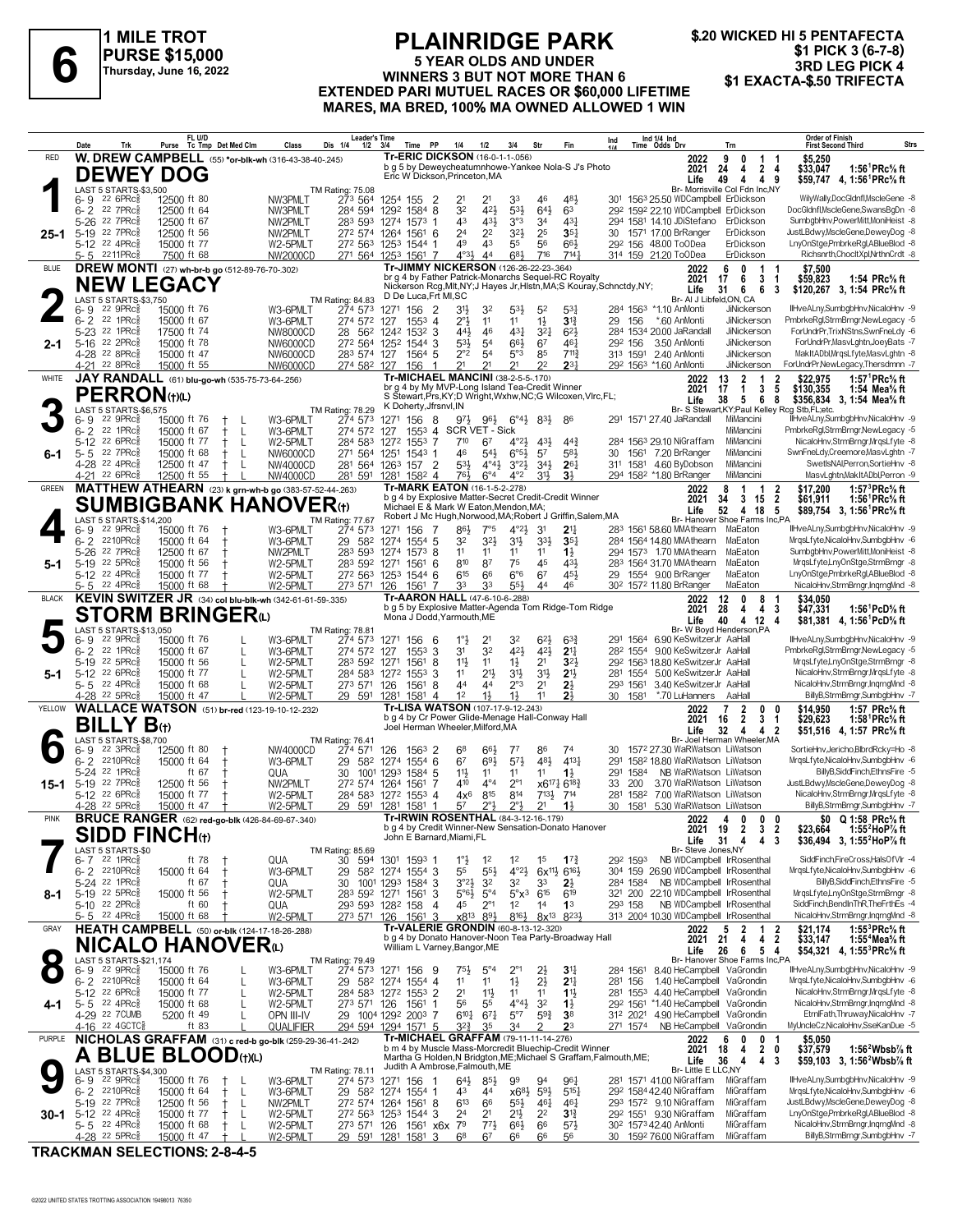

#### **PLAINRIDGE PARK NON WINNERS \$6,000 LAST 5 STARTS (100% MA OWNED OR NW LAST 6 STS \$7,200)**<br>Thursday, June 16, 2022<br>OB WITH A TRACKMASTER BATING OF 83 OR LESS ATOR \$20 SUPERFECTA **OR WITH A TRACKMASTER RATING OF 83 OR LESS ATOD WINNERS THIS CLASS OR HIGHER LAST START NOT ELIGIBLE AE: CLAIMING PRICE \$20,000**

**2ND LEG PICK 3 LAST LEG PICK 4<br>\$1 EXACTA-\$.50 TRIFECTA** 

|              | Date<br>Trk                                                         | FL U/D<br>Purse Tc Tmp Det Med Clm                                          | Class                         | <b>Leader's Time</b><br>Dis 1/4<br>1/2       | <b>PP</b><br>3/4<br>Time                                                                                              | 1/4<br>1/2                                                      | 3/4                                              | Fin<br>Str                                                            | Ind       | Ind 1/4 Ind<br>Time Odds Drv                                                                | Trn                                                                           | <b>Order of Finish</b><br><b>First Second Third</b>                                                                | Strs |
|--------------|---------------------------------------------------------------------|-----------------------------------------------------------------------------|-------------------------------|----------------------------------------------|-----------------------------------------------------------------------------------------------------------------------|-----------------------------------------------------------------|--------------------------------------------------|-----------------------------------------------------------------------|-----------|---------------------------------------------------------------------------------------------|-------------------------------------------------------------------------------|--------------------------------------------------------------------------------------------------------------------|------|
| RED          |                                                                     | HEATH CAMPBELL (50) or-blk (124-17-18-26-288)                               |                               |                                              | Tr-VALERIE GRONDIN (60-8-13-12-.320)<br>b g 4 by Pembroke Slugger-Pembroke Posey-Master Glide                         |                                                                 |                                                  |                                                                       |           | 2022                                                                                        | 6<br>$\overline{2}$<br>2<br>0                                                 | 1:55 ${}^{3}$ PRc ${}^{5}_{8}$ ft<br>\$15,225                                                                      |      |
|              |                                                                     | <b>PEMBROKE REGAL</b>                                                       |                               |                                              | William L Varney, Bangor, ME                                                                                          |                                                                 |                                                  |                                                                       |           | 2021<br>Life                                                                                | 14<br>8<br>4<br>$\overline{2}$<br>6<br>27 15<br>3                             | \$83,366<br>1:55 ${}^{3}$ PRc ${}^{5}_{8}$ ft<br>\$123,823<br>$3, 1:55^3$ PRc% ft                                  |      |
|              | LAST 5 STARTS-\$15,225<br>22 4PRc3<br>6- 9                          | 17500 ft 80                                                                 | <b>NW8000CD</b>               | TM Rating: 81.67<br>273 571                  | 1253 1544 3                                                                                                           | $54\frac{1}{2}$<br>$4^{\circ}2\frac{1}{2}$                      | $2^{\circ}$ <sub>2</sub>                         | 2 <sup>1</sup><br>663                                                 |           | 30 <sup>2</sup> 156                                                                         | Br- William L Varney, ME<br>*2.40 HeCampbell VaGrondin                        | MakItADbl,GabysWldC,LuckyWknd -7                                                                                   |      |
|              | 22 1 $PRC_8^5$<br>6-2<br>5-27 22 9CUMB                              | 15000 ft 67<br>5500 ft 77                                                   | W3-6PMLT<br>OPEN III          | 274 572<br>281 592 1282                      | 127<br>$155^3$ 5<br>1583 4                                                                                            | 433<br>43<br>2 <sup>2</sup><br>2 <sup>2</sup>                   | $2^{\circ}1$<br>$2^{13}$                         | $2\frac{1}{2}$<br>$11\frac{1}{4}$<br>3 <sup>1</sup><br>$2^{2}$        | 301       | 282 1553<br>159<br>2.20 HeCampbell                                                          | 3.10 HeCampbell VaGrondin<br>VaGrondin                                        | PmbrkeRgl,StrmBrngr,NewLegacy -5<br>Prescott,PmbrkeRal,Richsnrth -5                                                |      |
| 3-1          | 22 4PRc3<br>$5-12$                                                  | 15000 ft 77                                                                 | W2-5PMLT                      | 272 563                                      | 1253 1544 4                                                                                                           | 14<br>11                                                        | 11}                                              | 2}<br>1 <sup>2</sup>                                                  | 291       | *.10 HeCampbell<br>1544                                                                     | VaGrondin                                                                     | LnyOnStge,PmbrkeRgl,ABlueBlod -8                                                                                   |      |
|              | 22 9CUMB<br>5-6<br>4-29 22 9CUMB                                    | 5200 ft 59<br>6000 ft 49                                                    | OPEN III<br><b>OPEN II</b>    | 30                                           | 1003 1312 2023 4<br>283 1002 1302 2013 2                                                                              | $21\frac{1}{4}$<br>11}<br>45<br>$2^{\circ}1\frac{1}{2}$         | i1 <sup>2</sup><br>2 <sup>11</sup>               | 1 <sup>5</sup><br>12 <sup>3</sup><br>68<br>622                        |           | 3.10 HeCampbell<br>311 2023<br>352 206<br>*1.00 HeCampbell                                  | VaGrondin<br>VaGrondin                                                        | PmbrkeRgl,MdnghtZte,Thruway -6<br>WrwePrfrd,BrdwyGint,LitleMcbe -6                                                 |      |
|              | 4-9 22 5 GCTC3                                                      | ft 64                                                                       | QUALIFIER                     |                                              | 294 1013 1324 2024 2                                                                                                  | 22<br>21,                                                       | 211,                                             | 2 <sup>1</sup>                                                        |           | 30 203                                                                                      | NB HeCampbell VaGrondin                                                       | Expresso,PmbrkeRgl,HeCanRock -5                                                                                    |      |
| <b>BLUE</b>  |                                                                     | MATTHEW ATHEARN (23) k grn-wh-b go (383-57-52-44-.263)                      |                               |                                              | Tr-GRETCHEN ATHEARN (144-16-20-21-.237)<br>b g 4 by Lockkeeper-Alzata Hanover-Cantab Hall                             |                                                                 |                                                  |                                                                       |           | 2022<br>2021                                                                                | 8<br>18<br>3<br>- 9<br>$\overline{\mathbf{2}}$                                | \$12,325<br>1:56 RcR <sup>5</sup> / <sub>8</sub> ft<br>\$102,437<br>1:56 ${}^3$ RcR ${}^5\!\!$ ft                  |      |
|              | LAST 5 STARTS-\$5,825                                               | <b>FUNNYFUNNYRIDDLE</b> (L)                                                 |                               | TM Rating: 89.94                             | Anthony E Sapienza, Bluffton, SC                                                                                      |                                                                 |                                                  |                                                                       |           | Life                                                                                        | 33<br>14<br>6<br>-3<br>Br- James P Magno, MD                                  | \$137,037 4, 1:56 RcR <sup>5</sup> / <sub>8</sub> ft                                                               |      |
|              | $22$ $7$ $PRc\frac{5}{8}$<br>6- 9                                   | 25000 ft 80                                                                 | OPEN HC                       | 28 572                                       | 1253 1541 1                                                                                                           | 33<br>32}                                                       | 3°2<br>42                                        | 64}<br>$8^{8}$                                                        |           | 294 1554 11.00 MMAthearn                                                                    | GrAthearn                                                                     | RmmbrTtns,TrixNStns,Raybarnz -8                                                                                    |      |
|              | 22 9PRc<br>$5 - 31$<br>22 8PRc<br>5-23                              | 25000 ft 69<br>20000 ft 72<br>L                                             | OPEN HC<br><b>OPEN</b>        | 264 562<br>281 582                           | 125<br>1534 1<br>1262<br>1544.5                                                                                       | 34<br>32<br>66<br>65                                            | $4^{\circ}4$                                     | 53<br>$64\frac{1}{2}$<br>47<br>471                                    | 291<br>29 | 1543 20.70 MMAthearn<br>1561 2.60 MMAthearn                                                 | GrAthearn<br>GrAthearn                                                        | RmmbrTtns, NowsThMmn, TrixNStns -7<br>NowsThMmn,MalibuKid,BlueKnght -7                                             |      |
| 7-2          | 22 2RcR<br>$4 - 27$<br>2210RcR<br>4-20                              | 12900 ft 55<br>L<br>12500 ft 61                                             | MSS4&5YO<br><b>MPOPENHC</b>   | 563<br>28<br>26 <sup>2</sup> 55 <sup>2</sup> | 124<br>$1533$ 2<br>$1531$ 2<br>1241                                                                                   | 2 <sup>2</sup><br>$2^{2}$<br>431<br>43                          | 2 <sup>2</sup><br>52}                            | 2 <sup>11</sup><br>$2^{2}$<br>43}<br>$46\frac{1}{4}$                  |           | 293 154<br>NB MMAthearn<br>294 154239.40 WaLong                                             | JaWalters<br>JaWalters                                                        | YalBnthMe,Funyfnyrd,WhtVilTg -4<br>JudgeBob, YalBnthMe, NrthnExps -6                                               |      |
|              | 4-13 2210RcR                                                        | 8000 ft 76                                                                  | MPNW5000L4                    | 28 592                                       | 1274 156<br>6                                                                                                         | 11}<br>$11\frac{1}{2}$                                          | $11\frac{1}{2}$                                  | $1\frac{1}{2}$<br>$1\frac{1}{2}$                                      |           | 281 156<br>*.30 WaLong                                                                      | JaWalters                                                                     | Funyfnyrd, Whiskynmy, WnkysCrdt -9                                                                                 |      |
| WHITE        | 2210RcR<br>4- 6                                                     | 12500 ft 55<br>JAY RANDALL (61) blu-go-wh (535-75-73-64-.256)               | <b>MPOPENHC</b>               | 272 571                                      | 1251<br>1534 1<br>Tr-JACKIE GREENE (144-35-23-18-.373)                                                                | 461<br>$5^{4}$                                                  | 641                                              | 42}<br>32                                                             |           | 282 1542 68.80 WaLong<br>2022                                                               | JaWalters<br>$\overline{2}$<br>11<br>$\mathbf{1}$<br>0                        | NrthnExps, YalBnthMe, JudgeBob -6<br>\$18,743<br>1:56 ${}^4$ PRc ${}^5\!$ sft                                      |      |
|              | ESA(L)                                                              |                                                                             |                               |                                              | b h 6 by E L Titan-Christiana Hanover-Andover Hall<br>Bill Reepmeyer LLC, Meredith, NH;                               |                                                                 |                                                  |                                                                       |           | 2021                                                                                        | 6<br>36<br>41                                                                 | \$68,988<br>1:54 <sup>4</sup> PRc% ft                                                                              |      |
|              | LAST 5 STARTS-\$6,887                                               |                                                                             |                               | TM Rating: 81.95                             | Jackie Greene Stables LLC, Fort Ann, NY                                                                               |                                                                 |                                                  |                                                                       |           |                                                                                             | Life 110 16 11 21<br>Br- Overseas Farms LTD,ON, CA                            | $$185,918$ 5, 1:54 <sup>4</sup> PRc <sup>5</sup> / <sub>8</sub> ft                                                 |      |
|              | $22$ 5PR $c_{8}$<br>5-31<br>22 5Stga<br>$5 - 22$                    | 17500 ft 69<br>13900 ft 85<br>L                                             | NW8000CD<br>WO10000LT         | 282 581<br>281 573                           | 1262<br>1544 6<br>1263<br>157<br>- 6                                                                                  | 810<br>$8°6\frac{1}{2}$<br>791<br>$7^{10}$                      | $75\frac{1}{2}$<br>$7^{\circ}8_{4}^{3}$          | 761<br>$7^{10}$<br>431<br>$86\frac{1}{4}$                             |           | 29 <sup>2</sup> 1564 34.50 JaRandall<br>291 157345.25 JaRandall                             | JaGreene<br>JaGreene                                                          | ForUndrPr,GabysWIdC,Raybarnz -8<br>QudrtcBlc,LitlBgRgs,Xcuseme -8                                                  |      |
|              | 22 8PRc<br>5-16<br>22 6PRc                                          | 17500 ft 78<br>L<br>20000 ft 68<br>L                                        | NW8000CD                      | 27 571<br>272 573                            | 125<br>$154^2$ 1<br>1541 7                                                                                            | 32<br>32<br>79<br>76                                            | 43<br>78                                         | 45}<br>44<br>6 <sup>8</sup><br>611                                    |           | 294 1552 19.30 JaRandall<br>29 <sup>2</sup> 156 <sup>2</sup> 51.60 JaRandall                | JaGreene<br>JaGreene                                                          | MakItADbl,SwnFneLdy,TrixNStns -8<br>NowsThMmn, OhSoPine, JoeyBats -8                                               |      |
| 8-1          | $5 - 5$<br>22 9PRc<br>4-28                                          | 17500 ft 47                                                                 | WO10000LT<br>NW8000CD         | 273 57                                       | 1252<br>1254<br>155<br>-4                                                                                             | 65<br>3°2                                                       | $2^{\circ}$                                      | $2\frac{1}{2}$<br>$2^{5}$                                             |           | 301 156 11.60 JaRandall                                                                     | JaGreene                                                                      | DesRdDlcs,Esa,QueenOfAI -8                                                                                         |      |
|              | 4-14 22 9PRc3<br>4-3 2211Stga                                       | 15000 ft 50<br>10700 ft 45                                                  | NW6000CD<br>NW5500L5CD        | 283 59                                       | 1264 1564 4<br>293 594 1284 1582 8                                                                                    | 3°2<br>431<br>9121<br>$8^{10}\frac{1}{4}$                       | $2^{\circ}1$<br>873                              | $1\frac{3}{4}$<br>11<br>66}<br>$5^{4}$                                | 30        | 1564 *1.30 JaRandall<br>291 1592 10.40 JaRandall                                            | JaGreene<br>JaGreene                                                          | Esa, Thersdmnn, SortieHnv -8<br>Creemore, MysSomoli, Rvrfrylty -9                                                  |      |
| <b>GREEN</b> |                                                                     | DREW MONTI (27) wh-br-b go (512-89-76-70-.302)                              |                               |                                              | Tr-JOSEPH NELSON (61-7-7-9-.228)                                                                                      |                                                                 |                                                  |                                                                       |           | 2022                                                                                        | 9<br>-1<br>1                                                                  | 1:55 <sup>4</sup> PRc% ft<br>\$19,320                                                                              |      |
|              | <b>VESUVIO BI</b> N                                                 |                                                                             |                               |                                              | b g 8 by Manofmanymissions-Palm Beach Bi-Angus Hall<br>Michele L Nelson, Temple, ME; Eric C Everett, Norridgewock, ME |                                                                 |                                                  |                                                                       |           | 2021                                                                                        | 29<br>$\overline{7}$<br>5 <sub>2</sub><br>Life 129 27 19 11                   | \$57,295<br>1:55 $\degree$ PRc% ft<br>\$214,129 5, 1:54 Wbsb <sup>7</sup> / <sub>8</sub> ft                        |      |
|              | LAST 5 STARTS-\$6,250<br>22 4PRc3<br>6-9                            | 17500 ft 80                                                                 | NW8000CD                      | TM Rating: 84.30<br>273 571                  | 1253 1544 1                                                                                                           | 31}<br>32                                                       | 54                                               | 54<br>781,                                                            | 30        | 156 <sup>2</sup> 4.30 BrRanger                                                              | Br- M Biasuzzi Stable Inc.FL<br><b>JoONelson</b>                              | MakItADbl,GabysWldC,LuckyWknd -7                                                                                   |      |
|              | 22 8PRc<br>$5 - 23$<br>22 8PRc                                      | 20000 ft 72<br>L                                                            | <b>OPEN</b>                   | 281 582                                      | 1262<br>1544 6                                                                                                        | 77<br>76<br>53}                                                 | 6°6                                              | 683<br>7101                                                           | 291       | 1564 20.20 BrRanger                                                                         | Jo0Nelson<br><b>JoONelson</b>                                                 | NowsThMmnMalibuKid.BlueKnaht -7<br>MakItADbl,SwnFneLdy,TrixNStns -8                                                |      |
| 6-1          | 5-16<br>22 9PRc3<br>5-5                                             | 17500 ft 78<br>L<br>25000 ft 68<br>L                                        | NW8000CD<br>WO10000LT         | 27 571<br>272 574                            | 125<br>1542 7<br>1253<br>1544 3                                                                                       | 44<br>32<br>32                                                  | 54<br>$2^{\circ}$                                | $66\frac{3}{4}$<br>55<br>6 <sup>3</sup><br>$1\frac{1}{2}$             | 30        | 1554 14.80 BrRanger<br>294 1552 7.30 BrRanger                                               | <b>JoONelson</b>                                                              | RmmbrTtns, Blufiner, MakItADbl -8                                                                                  |      |
|              | 4-28 22 7PRc<br>4-21 22 9PRc3                                       | 25000 ft 47<br>25000 ft 55                                                  | WO10000LT<br>WO10000LT        | 274 57<br>28 58                              | 1261<br>1561<br>-2<br>1254 155<br>7                                                                                   | 33<br>33<br>32<br>32                                            | 3°2<br>$66\frac{1}{2}$                           | 2 <sup>1</sup><br>21,<br>$6^{7}\frac{1}{2}$<br>$77\frac{1}{4}$        |           | 294 1562 13.50 BrRanger<br>292 1562 21.70 BrRanger                                          | <b>JoONelson</b><br>JoONelson                                                 | BigBoxHnv, VesuvioBi, TrixeDust -6<br>RmmbrTtns,TrixeDust,NorthrnSk -8                                             |      |
|              | 4-14 22 5PRc                                                        | 22500 ft 50                                                                 | WO10000LT                     |                                              | 282 582 1271 1554 1                                                                                                   | 21<br>21                                                        |                                                  | $1\frac{1}{2}$<br>2 <sup>2</sup>                                      |           | 28 <sup>2</sup> 1554 4.40 BrRanger                                                          | Jo0Nelson                                                                     | VesuvioBi, Inxs+BigBoxHnv- -7                                                                                      |      |
| <b>BLACK</b> |                                                                     | KEVIN SWITZER JR (34) col blu-blk-wh (342-61-61-59-.335)<br>LUCKY WEEKENDભ@ |                               |                                              | <b>Tr-MATTHEW MEDEIROS (56-7-4-3-183)</b><br>b g 6 by Lucky Chucky-Weekend Vacation-Conway Hall                       |                                                                 |                                                  |                                                                       |           | 2022<br>2021                                                                                | 3<br>0<br>0<br>30<br>6<br>3 <sub>3</sub>                                      | \$2,100<br>\$68,005<br>1:55 $PRc$ % sy                                                                             |      |
|              | LAST 5 STARTS-\$9,600                                               |                                                                             |                               | TM Rating: 80.74                             | Jesmeral Stable, Scarsdale, NY                                                                                        |                                                                 |                                                  |                                                                       |           | Life                                                                                        | 80<br>18<br>512<br>Br- Amy Lynn Stoltzfus, FL; Denise A Williams, PA          | \$297,485 3, 1:53 <sup>3</sup> HoP% ft                                                                             |      |
|              | 22 4PRc3<br>6-9<br>6-4 2213PcD                                      | 17500 ft 80<br>- L<br>17500 ft 76                                           | NW8000CD<br>nw17500L5         | 273 571<br>273 554                           | 1253<br>1544 5<br>1241<br>1523 1                                                                                      | 65}<br>75<br>55<br>$5^{41}$                                     | $6^\circ 4\frac{1}{2}$<br>$64\frac{3}{4}$        | 65<br>$35\frac{1}{4}$<br>$65\frac{1}{2}$<br>$8^{10}\frac{3}{4}$       |           | 292 1554 14.40 KeSwitzerJr MaMedeiros<br>293 1544 28.00 MaMiller                            | MaMedeiros                                                                    | MakItADbl,GabysWldC,LuckyWknd -7<br>RichNMsrb,MarnGndlr,MacmrsHnv -8                                               |      |
|              | 5-23 22 6PRc                                                        | †▲ L<br>15000 ft 72<br>Ť<br>-L                                              | NW6000CD                      | 272 57                                       | 125 <sup>3</sup><br>$154^1$ 6                                                                                         | 7°5<br>76}                                                      | 7°6                                              | $77\frac{1}{2}$<br>7123                                               |           | 294 1563 34.90 KeSwitzerJr MaMedeiros                                                       |                                                                               | Chapolier, Gabys WldC, JoeyBats -8                                                                                 |      |
| 6-1          | 4-29 22 1YR<br>11-26 21 8PRc <sup>5</sup>                           | ft 59<br>$\mathbf{I}$<br>22500 gd 43<br>L<br>Ť                              | QUA T-P<br>WO10000LT          | 274 573<br>281 581                           | 127<br>$1583$ 1<br>1264<br>1561 4                                                                                     | 320<br>318<br>6 <sup>7</sup><br>86                              | 322<br>$8^{\circ}6$                              | 3194<br>315 <sub>7</sub><br>$75\frac{3}{4}$<br>76                     |           | 301 2013<br>NB JaBartlett<br>292 1572 3.60 WDCampbell ShCohen                               | DoSider                                                                       | FlwYorHrt,HrcneSsn,LuckyWknd -3<br>VesuvioBi,GoldnKrns,Esa -9                                                      |      |
|              | 11-19 <sup>21</sup> 1PRc                                            | 15000 ft 45<br>$^+$<br>L                                                    | NW6000CD                      | 291 59                                       | 1292 1584 4                                                                                                           | $1^{\circ}1^{\circ}$<br>11<br>55                                | $11\frac{1}{2}$<br>$4^{\circ}3\frac{1}{2}$       | 11}<br>1 <sup>1</sup>                                                 |           | 292 1584 1.40 ShTGray                                                                       | ShCohen                                                                       | LuckyWknd,LexusMrks,MasvLghtn -5                                                                                   |      |
| YELLOW       | 11-12 21 5PRc                                                       | 17500 sy 60<br>MICHAEL STEVENSON (57) *mar-wh-blu (122-15-14-15-228)        | NW6000CD                      | 271 574                                      | 127<br>158                                                                                                            |                                                                 |                                                  | $4^{2}\frac{3}{4}$<br>2 <sup>11</sup>                                 |           |                                                                                             |                                                                               |                                                                                                                    |      |
|              |                                                                     |                                                                             |                               |                                              | Tr-K WILLIAM KRIKORIAN (15-1-2-1-.163)                                                                                | $55\frac{3}{4}$                                                 |                                                  |                                                                       |           | 303 1581 5.50 ShTGray<br>2022                                                               | ShCohen<br>5<br>-1<br>0<br>0                                                  | Esa,LuckyWknd,BrdwyGint -6<br>1:55 <sup>4</sup> PRc% ft<br>\$7,650                                                 |      |
|              |                                                                     | <b>NORTHERN SULTAN</b> (t)                                                  |                               |                                              | b g 5 by Royalty For Life-Dover Miss-Andover Hall<br>K William Krikorian, Fitchburg, MA                               |                                                                 |                                                  |                                                                       |           | 2021                                                                                        | 30<br>4<br>4<br>5                                                             | \$64,160<br>1:54 ${}^3$ PRc ${}^5\!\!$ ft                                                                          |      |
|              | LAST 5 STARTS-\$7,650                                               |                                                                             |                               | TM Rating: 80.94                             |                                                                                                                       |                                                                 |                                                  |                                                                       |           | Life                                                                                        | 46<br>51<br>8<br>Br- Northfields Farm Inc.ON. CA                              | \$116,876 4, 1:54 <sup>3</sup> PRc <sup>5</sup> / <sub>8</sub> ft                                                  |      |
|              | 22 4PRc3<br>6-9<br>5-30 2210PRcs                                    | 17500 ft 80<br>12500 ft 83<br>$\pm$                                         | NW8000CD<br>NW4000CD          | 273 571                                      | 1253 1544 2<br>272 554 1251 1554 5                                                                                    | 421<br>$5^{3}$<br>2}<br>2 <sup>2</sup>                          | 75}<br>32                                        | 76<br>46<br>32<br>$1\frac{1}{2}$                                      |           | 292 156<br>301 1554 *1.50 MiStevenson KWKrikorian                                           | 9.00 MiStevenson KWKrikorian                                                  | MakItADbl,GabysWIdC,LuckyWknd -7<br>NrtrnSltn,NoTmTPly,BlbrdRcky -8                                                |      |
|              | 5-23 <sup>22</sup> 6PRc                                             | 15000 ft 72                                                                 | NW6000CD                      | 272 57                                       | 1253<br>1541<br>2                                                                                                     | $54\frac{1}{2}$<br>$64\frac{1}{2}$<br>43                        | 652                                              | $66\frac{1}{2}$<br>611<br>78<br>7283                                  |           | 294 156244.30 MiStevenson KWKrikorian<br>334 2003 21.30 MiStevenson KWKrikorian             |                                                                               | Chapolier,GabysWldC,JoeyBats -8<br>ForUndrPr,MasvLghtn,JoeyBats -7                                                 |      |
| 8-1          | 5-16 22 2PRc $\frac{5}{8}$<br>5-5 22 6PRc <sup>5</sup>              | 15000 ft 78<br>20000 ft 68                                                  | NW6000CD<br>WO10000LT         |                                              | 272 564 1252 1544 2<br>272 573 1252 1541 8                                                                            | $4^{21}$<br>810<br>87                                           | $77\frac{1}{2}$<br>89                            | 8ex <sup>11</sup> 8 <sup>23</sup>                                     |           | 313 1584 65.50 MiStevenson KWKrikorian                                                      |                                                                               | NowsThMmn, OhSoPine, JoeyBats -8                                                                                   |      |
|              | 4-26 <sup>22</sup> 2PRc<br>11-19 21 8PRc                            | ft 54<br>22500 ft 45                                                        | QUA<br>WO10000LT              | 30 593 128<br>29 583 128                     | 1574 5<br>1572 6                                                                                                      | 11<br>2 <sup>1</sup><br>$66\frac{3}{4}$<br>$6^{\circ}6^{\circ}$ | 2 <sup>1</sup><br>54                             | 2 <sup>1</sup><br>2 <sup>2</sup><br>$5^{31}$<br>$56\frac{3}{4}$       |           | 30 1581 NB MiStevenson KWKrikorian<br>30 1584 27.10 MiStevenson KWKrikorian                 |                                                                               | BntwnMdns.NrtrnSltn.GracUndrF -6<br>GoldnKrns, VesuvioBi, NorthrnSk -6                                             |      |
| <b>PINK</b>  |                                                                     | IVAN DAVIES (57) *red-blk (9-0-0-2-.074)                                    |                               |                                              | Tr-G MASON JR (2-0-0-0-000)<br>br g 12 by Crazed-Trapezius-Muscles Yankee                                             |                                                                 |                                                  |                                                                       |           | 2022                                                                                        | $\overline{2}$<br>$0\quad 0$<br>0                                             | \$1,875 Q 2:05 <sup>2</sup> GCTC <sup>5</sup> / <sub>8</sub> ft                                                    |      |
|              |                                                                     | <b>MIDNITE CRAZE</b> (L)                                                    |                               |                                              | G Richard Mason Jr, Villages, FL                                                                                      |                                                                 |                                                  |                                                                       |           | 2021                                                                                        | $19 \quad 3 \quad 2 \quad 4$<br>Life 145 39 20 19                             | 1:53 ${}^{3}$ PRc ${}^{5}_{8}$ ft<br>\$46,450<br>\$303,360 6, 1:53 <sup>1</sup> PRc <sup>5</sup> / <sub>8</sub> ft |      |
|              | LAST 5 STARTS-\$6,275<br>$22$ 4PR $c_{8}$<br>6-9                    | 17500 ft 80                                                                 | NW8000CD                      | TM Rating: 82.43<br>273 571                  | 1253 1544 4                                                                                                           | $2\frac{1}{2}$<br>21                                            | 32                                               | 43<br>561                                                             |           | 30 156 10.40 lvDavies                                                                       | Br- Blue Chip Bloodstock Inc, NY<br>GMasonJr                                  | MakItADbl,GabysWldC,LuckyWknd -7                                                                                   |      |
|              | 5-23 <sup>22</sup> 8PRc <sup>3</sup>                                | 20000 ft 72<br>L                                                            | <b>OPEN</b>                   |                                              | 281 582 1262 1544 2                                                                                                   | 55<br>54                                                        | 7 <sup>7</sup>                                   | $5^{7}$<br>$5^{7}$ <sub>4</sub><br>11<br>1                            |           | 283 1562 42.50 IvDavies                                                                     | <b>I</b> vDavies<br><b>IvDavies</b>                                           | NowsThMmn,MalibuKid,BlueKnght -7<br>MdnteCrze,Raybarnz,SmysVntre -3                                                |      |
|              | 4-23 <sup>22</sup> 4GCTC3<br>15-1 4-16 22 2GCTC§                    | ft 75<br>L<br>ft 83<br>L                                                    | QUA<br>QUALIFIER              |                                              | 312 1042 1344 2052 1<br>311 104 1323 2013 4                                                                           | 1 <sup>3</sup><br>11<br>24<br>24                                | 1 <sup>2</sup><br>26                             | 412<br>4                                                              |           | 303 2052 NB RiGMason<br>NB RiGMason<br>301 204                                              | <b>I</b> vDavies                                                              | BurnNotce,FrnksRose,BlueKnght -5                                                                                   |      |
|              | 10-15 21 5PRc <sup>5</sup><br>10-8 <sup>21</sup> 7PRc               | 20000 ft 73<br>L<br>25000 ft 70                                             | NW8000CD<br>OPEN HC           | 272 563 1254 155                             | 28 573 1253 1551 6<br>2                                                                                               | $11\frac{1}{4}$<br>$11\frac{1}{4}$<br>$3^{13}$<br>$3^{21}$      | 1 <sup>2</sup><br>$5^{21}$                       | $3^{2}$<br>1 <sup>2</sup><br>$6^{2}\frac{3}{4}$<br>$8^{2}\frac{3}{4}$ | 30        | 1553 2.60 WDCampbell IvDavies<br>29 <sup>2</sup> 155 <sup>3</sup> 14.30 WDCampbell IvDavies |                                                                               | KyrieDeo,PappyGoGo,MdnteCrze -6<br>BlueKnght, Mak It ADbl, Raybarnz -8                                             |      |
|              | 10-1 21 7PRc                                                        | 25000 ft 64                                                                 | OPEN HC                       | 264 544 1231                                 | 152                                                                                                                   | 213<br>213                                                      | $5^{41}$                                         | $47\frac{1}{2}$<br>$4^{15}$                                           |           | 31 155 85.30 WDCampbell IvDavies                                                            |                                                                               | PLNotsnce, NorthrnSk, GoldnKrns -6                                                                                 |      |
| GRAY         |                                                                     | <b>BRUCE RANGER</b> (62) red-go-blk (426-84-69-67-.340)                     |                               |                                              | Tr-DOMENICO CECERE (21-12-3-3-.698)<br>b g 5 by Ready Cash-Highscore Kemp-Muscles Yankee                              |                                                                 |                                                  |                                                                       |           | 2022<br>2021                                                                                | $\overline{2}$<br>4<br>$\mathbf{1}$<br>5 <sub>5</sub><br>4 <sub>1</sub><br>14 | 1:55 <sup>4</sup> PRc <sup>5</sup> / <sub>8</sub> ft<br>\$20,550<br>\$47,025<br>1:54 ${}^{3}$ PRc ${}^{5}_{8}$ ft  |      |
|              | LAST 5 STARTS-\$20,550                                              | <b>MARQUIS LAFAYETTE</b> t                                                  |                               | TM Rating: 80.20                             | Greathorse, Hampden, MA                                                                                               |                                                                 |                                                  |                                                                       |           | Life                                                                                        | 27<br>9 7 2<br>Br- K R Breeding LLC,CT                                        | \$109,450 4, 1:54 PRc $\frac{5}{6}$ ft                                                                             |      |
|              | $6 - 2$ 2210 PRc                                                    | 15000 ft 64                                                                 | W3-6PMLT                      | 29 582                                       | 1274 1554 2                                                                                                           | 2 <sup>1</sup><br>21                                            |                                                  | $1^{11}$<br>$1\frac{1}{2}$                                            | 28        | 1554<br>*.50 BrRanger                                                                       | DoCecere                                                                      | MrqsLfyte, NicaloHnv, SumbgbHnv -6                                                                                 |      |
|              | 5-19 22 5PRc <sup>5</sup><br>5-12 <sup>22</sup> 6PRc3               | 15000 ft 56<br>L<br>15000 ft 77<br>L                                        | W2-5PMLT<br>W2-5PMLT          |                                              | 283 592 1271 1561 4<br>284 583 1272 1553 6                                                                            | 45}<br>3°2<br>6 <sup>9</sup><br>56                              | $2^{\circ}1/2^{\circ}2^{\circ}1$<br>$2^{\circ}1$ | 1 <sup>2</sup><br>11<br>2 <sup>1</sup><br>$3^{13}$                    | 29        | 1561<br>*.50 BrRanger<br>*.50 BrRanger<br>282 156                                           | DoCecere<br>DoCecere                                                          | MrgsLfyte,LnyOnStge,StrmBrngr -8<br>NicaloHnv,StrmBrngr,MrgsLfyte -8                                               |      |
| 7-2          | 4-28 22 8PRc                                                        | 15000 ft 47<br>L<br>ft $54$                                                 | NW6000CD                      | 283 574 127                                  | 1564 3                                                                                                                | 76<br>$8^{7}\frac{1}{2}$<br>$4^{\circ}3$<br>11                  | $7^{\circ}4_{2}^{1}$<br>11                       | $5^{31}$<br>2 <sup>1</sup><br>1 <sup>3</sup><br>1 <sup>2</sup>        |           | *1.60 YaGingras<br>291 157<br>NB DoCecere<br>301 1591                                       | DoCecere<br>DoCecere                                                          | MakItADbl, MrqsLfyte, MasvLghtn -8<br>MrqsLfyte, Wily Wally, SumbgbHnv -8                                          |      |
|              | 4-19 22 1PRc <sub>8</sub><br>11-12 <sup>21</sup> 7M1<br>11-5 21 8M1 | 18000 ft 54<br>$^{+}$<br>22000 ft 44<br>$+$                                 | QUA<br>nw10000L5<br>nw14200L5 | 293 100 129<br>274 561                       | 1591 8<br>1244 1533 5<br>273 561 1252 1533 7                                                                          | $5^{\circ}4\frac{1}{2}$<br>$3^{011}$<br>993<br>961              | $2^{\circ}1$<br>$9^{73}$                         | $3x^3$<br>$10^{9}$<br>1011                                            |           | x6xp106} 294 1544 8.70 YaGingras<br>284 1554 83.80 StSmith                                  | DoCecere<br>DoCecere                                                          | DeltasunA,Lightftdl,SkywayKnM-10<br>DobleAcnt, Max, MacmrsHnv-10                                                   |      |

**TRACKMAN SELECTIONS: 1-2-8-4**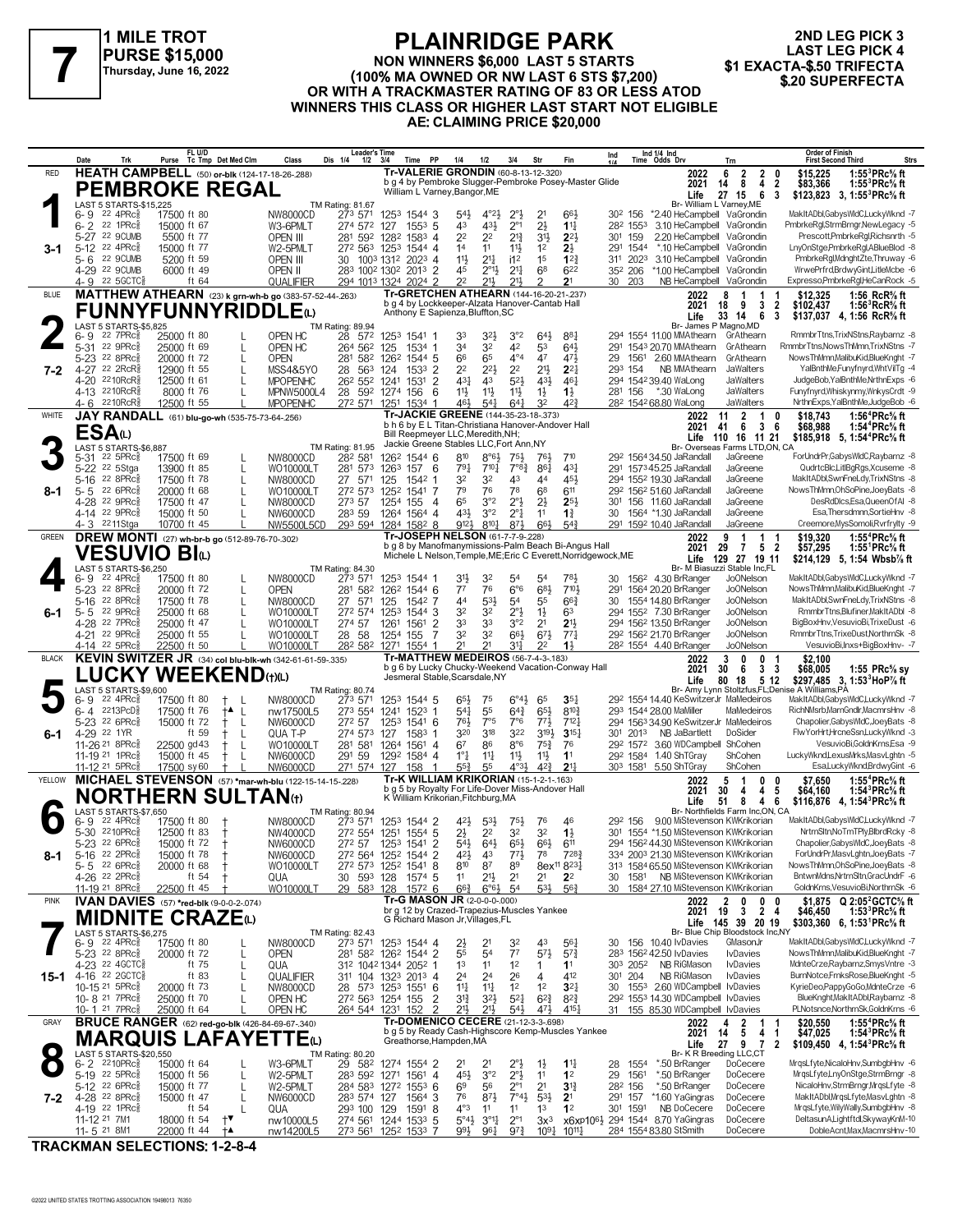

**1 MILE TROT PURSE \$20,000 Thursday, June 16, 2022**

#### **PLAINRIDGE PARK WINNERS OVER \$10,000 LIFETIME (OPEN NOT ELIGIBLE) \$1 EXACTA-\$.50 TRIFECTA 8 \$.20 SUPERFECTA**

## **LAST LEG PICK 3<br>\$1 EXACTA-\$.50 TRIFECTA**

|              | Date<br>Trk                                                       | FL U/D<br>Purse Tc Tmp Det Med Clm                      | Class                               | Leader's Time<br>Dis 1/4<br>1/2 | 3/4<br>Time PP                                                                                 | 1/4                                         | 3/4<br>1/2                                                                       | Str                              | Fin                                | Ind                             |          | Ind 1/4 Ind<br>Time Odds Drv                                     | Trn                                                                          | Order of Finish<br><b>Strs</b><br><b>First Second Third</b>                                 |
|--------------|-------------------------------------------------------------------|---------------------------------------------------------|-------------------------------------|---------------------------------|------------------------------------------------------------------------------------------------|---------------------------------------------|----------------------------------------------------------------------------------|----------------------------------|------------------------------------|---------------------------------|----------|------------------------------------------------------------------|------------------------------------------------------------------------------|---------------------------------------------------------------------------------------------|
| <b>RED</b>   |                                                                   | NICHOLAS GRAFFAM (31) c red-b go-blk (259-29-36-41-242) |                                     |                                 | Tr-MICHAEL GRAFFAM (79-11-11-14-276)                                                           |                                             |                                                                                  |                                  |                                    |                                 |          | 2022                                                             | 7<br>$\begin{array}{cc} 1 & 2 \\ 5 & 5 \end{array}$<br>1                     | \$18,250<br>1:58 $^{2}$ PRc $\%$ ft                                                         |
|              |                                                                   | MASSIVE LIGHTNINGധ                                      |                                     |                                 | b g 10 by Muscle Massive-Flash Lightning-Dream Vacation<br>Robert W Kopack, Virginia Beach, VA |                                             |                                                                                  |                                  |                                    |                                 |          | 2021                                                             | $\overline{2}$<br>28<br>Life 172 24 20 31                                    | \$43,675<br>1:55 ${}^{3}$ PRc ${}^{5}_{8}$ ft<br>\$240,829<br>5, 1:54 PPk% ft               |
|              | LAST 5 STARTS-\$10.200                                            |                                                         |                                     |                                 |                                                                                                |                                             |                                                                                  |                                  |                                    |                                 |          | Br- Lightning Stable,FL                                          |                                                                              |                                                                                             |
|              | 22 $7PRc85$<br>6-9                                                | 25000 ft 80                                             | OPEN HC                             |                                 | 28 572 1253 1541 4                                                                             | 79                                          | 77<br>$6^{\circ}6$                                                               | 75}                              | $5^{4}$                            |                                 |          | 28 <sup>2</sup> 1551 33.10 NiGraffam                             | MiGraffam                                                                    | RmmbrTtns,TrixNStns,Raybarnz -8                                                             |
|              | 5-31 22 9PRc<br>5-23 <sup>22</sup> 1PRcs                          | 25000 ft 69<br>L<br>17500 ft 74<br>L                    | OPEN HC<br><b>NW8000CD</b>          | 264 562                         | $1534$ 3<br>125<br>28 562 1242 1532 5                                                          | 773<br>66}                                  | 75<br>641<br>6 <sup>9</sup><br>$6^{4}$                                           | 64<br>$64\frac{3}{4}$            | $4^{3}3$<br>$4^{2}$                |                                 |          | 284 1543 38.20 NiGraffam<br>28 <sup>2</sup> 1534 10.80 NiGraffam | MiGraffam<br>MiGraffam                                                       | RmmbrTtns, NowsThMmn, TrixNStns -7<br>ForUndrPr,TrixNStns,SwnFneLdy -6                      |
| $12 - 1$     | 22 2PRc<br>$5 - 16$                                               | 15000 ft 78                                             | NW6000CD                            |                                 | 272 564 1252 1544 1                                                                            | 643                                         | $6^{\circ}4\frac{1}{2}$<br>43}                                                   | 45                               | 2 <sup>5</sup>                     |                                 |          | 294 1554 10.00 NiGraffam                                         | MiGraffam                                                                    | ForUndrPr,MasvLghtn,JoeyBats -7                                                             |
|              | 22 7PRc3<br>5-5                                                   | 15000 ft 68                                             | NW6000CD                            |                                 | 271 564 1251 1543 4                                                                            | 68                                          | $5^{\circ}4\frac{1}{2}$<br>$65\frac{1}{2}$                                       | 45                               | 3 <sup>3</sup>                     |                                 |          | 291 1551 *1.40 AnMonti                                           | MiGraffam                                                                    | SwnFneLdy,Creemore,MasvLghtn -7                                                             |
|              | 4-28 22 8PRc                                                      | 15000 ft 47                                             | NW6000CD                            | 283 574 127                     | 1564 6                                                                                         | 87                                          | $8°5\frac{1}{2}$<br>76}                                                          | 64                               | 3 <sup>1</sup>                     | 29                              |          | 157 32.90 NiGraffam                                              | MiGraffam                                                                    | MakItADbl, MrqsLfyte, MasvLghtn -8                                                          |
|              | 4-21 22 6PRc                                                      | 12500 ft 55                                             | NW4000CD                            | 281 591                         | 1281 1582 5<br>Tr-JIMMY NICKERSON (126-26-22-23-.364)                                          | 87}                                         | 8°5<br>5°3                                                                       | 64}                              | $1\frac{1}{2}$                     |                                 |          | 293 1582 6.80 NiGraffam                                          | MiGraffam                                                                    | MasvLghtn, MakItADbl, Perron -9                                                             |
| <b>BLUE</b>  |                                                                   | JAY RANDALL (61) blu-go-wh (535-75-73-64-256)           |                                     |                                 | b g 5 by Triumphant Caviar-Gabby's Creditcard-Credit Winner                                    |                                             |                                                                                  |                                  |                                    |                                 |          | 2022<br>2021                                                     | $\overline{\mathbf{2}}$<br>4<br>11<br>0<br>3<br>5<br>- 6<br>24               | 1:55 $^1$ DD% ft<br>\$26,030<br>\$43,503<br>1:55 Mea% ft                                    |
|              |                                                                   | <b>GABBY'S WILD</b>                                     | <b>CHILD</b>                        |                                 | Fox Racing Inc, New York, NY; RBH Ventures Inc, New York, NY                                   |                                             |                                                                                  |                                  |                                    |                                 |          | Life                                                             | 57 10 12 10                                                                  | \$117.405 4.1:55 Mea% ft                                                                    |
|              | LAST 5 STARTS-\$13,250<br>22 4PRc                                 |                                                         |                                     |                                 |                                                                                                | 761                                         | $6^{\circ}4$<br>$4^{\circ}2\frac{1}{2}$                                          |                                  | $2^{13}$                           | 291 1551                        |          | 2.50 AnMonti                                                     | Br- Johanna M Beaver.FL<br><b>JiNickerson</b>                                | MakItADbl,GabysWldC,LuckyWknd -7                                                            |
|              | 6-9<br>5-31 22 5PRc                                               | 17500 ft 80<br>17500 ft 69<br>L                         | NW8000CD<br>NW8000CD                | 273 571<br>282 581              | 1253 1544 7<br>1262 1544 2                                                                     | 2 <sup>1</sup>                              | 2 <sup>1</sup><br>2 <sup>1</sup>                                                 | 32<br>2 <sup>1</sup>             | 2 <sup>3</sup>                     | 282 155                         |          | 5.40 AnMonti                                                     | JiNickerson                                                                  | ForUndrPr,GabysWIdC,Raybarnz -8                                                             |
|              | 5-23 <sup>22</sup> 6PRc                                           | 15000 ft 72<br>L                                        | NW6000CD                            | 272 57                          | 1253 1541 5                                                                                    | 1 <sup>1</sup>                              | 3 <sup>2</sup><br>2 <sup>1</sup>                                                 | 2 <sup>2</sup>                   | 2 <sup>3</sup>                     |                                 | 284 1544 | 2.80 AnMonti                                                     | JiNickerson                                                                  | Chapolier, Gabys WldC, JoeyBats -8                                                          |
| $8-1$        | 22 2PRc3<br>$5 - 16$                                              | 15000 ft 78<br>L                                        | NW6000CD                            |                                 | 272 564 1252 1544 6                                                                            | $2\frac{1}{2}$                              | 2 <sup>1</sup><br>3 <sup>1</sup>                                                 | $3x^2$                           | 583                                |                                 |          | 304 1562 6.30 JaRandall                                          | JiNickerson                                                                  | ForUndrPr,MasvLghtn,JoeyBats -7                                                             |
|              | 22 9PRc3<br>5-5<br>4-28 22 7PRc                                   | 25000 ft 68<br>25000 ft 47                              | WO10000LT<br>WO10000LT              | 274 57                          | 272 574 1253 1544 1<br>1261 1561 5 SCR VET - Sick                                              | 54                                          | 75<br>85                                                                         | $85\frac{1}{2}$                  | $74\frac{3}{4}$                    |                                 |          | 291 1554 15.80 AnMonti                                           | JiNickerson<br><b>JiNickerson</b>                                            | RmmbrTtns,Blufiner,MakItADbl -8<br>BigBoxHnv, VesuvioBi, TrixeDust -6                       |
|              | 4-13 22 6Har                                                      | 15000 ft 81                                             | NW20001L5                           |                                 | 28 572 1262 155 6                                                                              | $5^{7}$                                     | $x8^{25\frac{3}{4}}8$ dis                                                        | 8 <sub>dis</sub>                 | 8 <sup>dis</sup>                   |                                 |          | 11.30 ArStaffordJr JKingJr                                       |                                                                              | SecretJet,RemrkbIDV,LizyLxmnt -8                                                            |
| WHITE        |                                                                   | W. DREW CAMPBELL (55) *or-blk-wh (316-43-38-40-.245)    |                                     |                                 | Tr-G MASON JR (2-0-0-0-000)                                                                    |                                             |                                                                                  |                                  |                                    |                                 |          | 2022                                                             | 3<br>0<br>0                                                                  | \$3,650                                                                                     |
|              |                                                                   | <b>BLUE KNIGHT@</b>                                     |                                     |                                 | b g 5 by Muscle Mass-Angostura-Angus Hall<br>G Richard Mason Jr, Villages, FL                  |                                             |                                                                                  |                                  |                                    |                                 |          | 2021                                                             | 2 <sub>1</sub><br>$\overline{7}$<br>15                                       | \$86,525<br>1:54 PRc% ft                                                                    |
|              | LAST 5 STARTS-\$17,400                                            |                                                         |                                     |                                 |                                                                                                |                                             |                                                                                  |                                  |                                    |                                 |          | Life                                                             | 37, 13<br>4<br>3<br>Br- Tymal Farms, ON, CA                                  | \$130,070 4, 1:54 PRc <sup>5</sup> / <sub>8</sub> ft                                        |
|              | $22$ $7$ $PRc85$<br>$6 - 9$                                       | 25000 ft 80                                             | OPEN HC                             |                                 | 28 572 1253 1541 6                                                                             | 810                                         | 88<br>$8^{\circ}7\frac{1}{2}$                                                    | $86\frac{1}{2}$                  | $64\frac{3}{4}$                    | 281                             |          | 1551 19.60 Dalngraham GMasonJr                                   |                                                                              | RmmbrTtns,TrixNStns,Raybarnz -8                                                             |
|              | 5-31 22 9PRc                                                      | 25000 ft 69                                             | OPEN HC                             | 264 562                         | 125<br>$1534$ 4                                                                                | $4^{\circ}5$                                | 4°2 <sub>3</sub><br>$3^{01}$                                                     | 3 <sup>2</sup>                   | $5^{4}$                            | 292 1543                        |          | 3.20 IvDavies                                                    | <b>I</b> vDavies                                                             | RmmbrTtns, NowsThMmn, TrixNStns -7                                                          |
| 7-1          | 5-23 <sup>22</sup> 8PRc <sup>5</sup><br>4-23 22 2GCTC§            | 20000 ft 72<br>L<br>ft 75                               | <b>OPEN</b><br>QUA                  | 281<br>31                       | 582 1262 1544 1<br>1024 1313 201                                                               | 44<br>443<br>3                              | 43<br>55<br>45}<br>$44\frac{1}{2}$                                               | 36<br>3                          | 3 <sup>3</sup><br>2 <sup>2</sup>   | 281 1553<br>284 2012            |          | 4.90 AnMonti<br><b>NB IvDavies</b>                               | <b>I</b> vDavies<br><b>IvDavies</b>                                          | NowsThMmn,MalibuKid,BlueKnght -7<br>BurnNotce,BlueKnght,StarltThs -4                        |
|              | 4-16 22 2GCTC§                                                    | ft 83                                                   | QUALIFIER                           |                                 | 311 104 1323 2013 1                                                                            | $5^{8}$                                     | $59\frac{1}{2}$<br>$59\frac{1}{2}$                                               | 3                                | $3^{10}$                           | 291 2033                        |          | <b>NB IvDavies</b>                                               | <b>I</b> vDavies                                                             | BurnNotce,FrnksRose,BlueKnght -5                                                            |
|              | 10-8 <sup>21</sup> 7PRc <sup>3</sup>                              | 25000 ft 70                                             | OPEN HC                             |                                 | 272 563 1254 155                                                                               | 763<br>8                                    | 6°3<br>$7°6\frac{1}{4}$                                                          | 5 <sup>12</sup>                  | $1\frac{1}{2}$                     | 283 155                         |          | 4.00 AnMonti                                                     | <b>I</b> vDavies                                                             | BlueKnght, Mak It ADbl, Raybarnz -8                                                         |
|              | 10-1 <sup>21</sup> 7PRc <sup>3</sup>                              | 25000 ft 64                                             | OPEN HC                             |                                 | 264 544 1231 152                                                                               | 11}<br>6                                    | 11}<br>33                                                                        | 58                               | 5193                               | 321 156                         |          | 8.80 IvDavies                                                    | <b>I</b> vDavies                                                             | PLNotsnce, NorthrnSk, GoldnKrns -6                                                          |
| <b>GREEN</b> |                                                                   | LARRY STALBAUM (58) *red-wh-blk (430-38-61-65-218)      |                                     |                                 | Tr-LARRY STALBAUM (260-32-47-31-263)<br>b g 4 by Wishing Stone-Malibu Seelster-Holiday Road    |                                             |                                                                                  |                                  |                                    |                                 |          | 2022<br>2021                                                     | 16<br>$\overline{\mathbf{3}}$<br>3<br>3<br>5 <sub>4</sub><br>31<br>14        | \$38,593<br>1:55 $2$ Stgaft<br>\$111,277<br>1:55 <sup>+</sup> ScD% ft                       |
|              |                                                                   | <b>MALIBU KID(t)(L)</b>                                 |                                     |                                 | Shark Racing Stable, Bainbridge, NY                                                            |                                             |                                                                                  |                                  |                                    |                                 |          | Life                                                             | 56 20<br>10 7                                                                | \$173,973 4, 1:55 <sup>2</sup> Stga ft                                                      |
|              | LAST 5 STARTS-\$18,750                                            |                                                         |                                     | 274 563                         |                                                                                                |                                             | $4^{\circ}2^3$                                                                   |                                  | $2^{2}$                            | 291                             | 1553     |                                                                  | Br- Lawrence J Crawford, GA                                                  | DewyArnId,MalibuKid,CashMeOut -7                                                            |
|              | 6-5<br>22 6Stga<br>5-29 <sup>22</sup> 6Stga                       | 15000 ft 72<br>$\ddagger$<br>15000 ft 76<br>$^+$<br>L   | Open Hcp<br>WO/OpenHcp              | 27<br>554                       | 1254 1551 5<br>1551<br>125                                                                     | $56\frac{3}{4}$<br>3<br>661                 | $56\frac{3}{4}$<br>$2^{\circ}1$<br>3°23                                          | $3^{11}$<br>$2\frac{1}{2}$       | 2 <sub>nk</sub>                    | 301 1551                        |          | 6.30 LuHanners LaStalbaum<br>8.80 LaStalbaum LaStalbaum          |                                                                              | SqueeHnv,MalibuKid,JnrExpres -6                                                             |
|              | 5-23 <sup>22</sup> 8PRc <sup>3</sup>                              | 20000 ft 72<br>L                                        | <b>OPEN</b>                         | 281 582                         | 1262<br>1544 4                                                                                 | 33                                          | 32<br>$3^{3}\frac{1}{2}$                                                         | 2 <sup>4</sup>                   | $2\frac{1}{2}$                     |                                 | 274 1544 | 5.40 JaRandall                                                   | LaStalbaum                                                                   | NowsThMmn,MalibuKid,BlueKnght -7                                                            |
| $9 - 2$      | 2210Stga<br>$5 - 15$                                              | 11500 ft 72<br>L<br>$^+$                                | NW7500DDE                           | 281 581                         | 1263 1552 2                                                                                    | 33                                          | $3^{°2}$<br>43                                                                   | $2^{13}$                         | 1 <sub>hd</sub>                    | 281 1552                        |          | 3.00 LaStalbaum LaStalbaum                                       |                                                                              | MalibuKid, Xcuseme, Itsnfthse -7                                                            |
|              | 22 1Stga<br>5-8<br>22 7Stga<br>5-1                                | 10000 ft 60<br>L<br>t<br>L<br>12300 ft 65<br>$^+$       | NW5500L5CD<br>NW7500L5CD            | 29<br>591<br>274 592            | 1274 1572 x2x<br>1274 157                                                                      | 711<br>8113<br>7                            | $4^{\circ}3\frac{1}{4}$<br>$2^{\circ}1\frac{1}{2}$<br>$75\frac{3}{4}$<br>88      | 56<br>75 <sub>1</sub>            | $5^{7}$ <sup>3</sup><br>53         | 303 159                         |          | *1.00 LaStalbaum LaStalbaum<br>283 1573 37.50 LuHanners          | LaStalbaum                                                                   | ErSophia,CartrVolo,MastrClas -7<br>JnrExpres,WshngBrft,GetinMesi -8                         |
|              | 4-24 <sup>22</sup> 7Stga                                          | 13900 ft 53<br>$^+$                                     | WO10000LT                           |                                 | 282 584 1271 157                                                                               | $67\frac{1}{2}$<br>4                        | 853<br>$75\frac{3}{4}$                                                           | 66                               | 3 <sup>2</sup>                     |                                 |          | 291 1572 2.45 LaStalbaum LaStalbaum                              |                                                                              | QudrtcBlc,SpotIsrpt,MalibuKid -9                                                            |
| <b>BLACK</b> |                                                                   |                                                         |                                     |                                 |                                                                                                |                                             |                                                                                  |                                  |                                    |                                 |          |                                                                  |                                                                              |                                                                                             |
|              |                                                                   |                                                         |                                     |                                 | Tr-LANCE HUDSON (230-38-33-35-296)                                                             |                                             |                                                                                  |                                  |                                    |                                 |          | 2022                                                             | 6<br>8<br>0                                                                  | \$52,750<br>1:53 $^{2}$ PRc $\%$ ft                                                         |
|              |                                                                   | <b>BRUCE RANGER</b> (62) red-go-blk (426-84-69-67-340)  |                                     |                                 | br m 4 by Swan For All-Saucy-Muscle Hill                                                       |                                             |                                                                                  |                                  |                                    |                                 |          | 2021                                                             | 3 <sub>4</sub><br>23<br>$\mathbf{1}$                                         | \$79,073<br>$2:013$ Green gd                                                                |
|              | LAST 5 STARTS-\$26,250                                            | <b>FOUR UNDER PAR</b> W                                 |                                     |                                 | William A Hartt, Carmel, ME                                                                    |                                             |                                                                                  |                                  |                                    |                                 |          | Life                                                             | 9<br>5<br>41<br>4<br>Br- Michael Bennett Wilt, MO                            | \$178,413 4, 1:53 <sup>2</sup> PRc <sup>5</sup> / <sub>8</sub> ft                           |
|              | 22 6YR<br>6-10                                                    | 25000 ft 78                                             | NW21151L5                           | 29 59                           | 1271 1552 6                                                                                    | 56                                          | $5^{\circ}4$<br>$5^{71}$                                                         | 543                              | $5^{4}$                            |                                 |          | 28 <sup>2</sup> 156 <sup>2</sup> 10.90 JiMarohnJr                | LaHudson                                                                     | FocusPocs, Nextrndsn, LiftmRylt -8                                                          |
|              | 5-31 22 5PRc                                                      | 17500 ft 69                                             | NW8000CD                            | 282 581                         | 126 <sup>2</sup> 1544 7                                                                        | 1 <sup>1</sup>                              | 11<br>11                                                                         | 11                               | $1\frac{3}{4}$                     |                                 |          | 28 <sup>2</sup> 1544 1.50 BrRanger                               | LaHudson                                                                     | ForUndrPr,GabysWIdC,Raybarnz -8                                                             |
|              | 5-23 <sup>22</sup> 1PRc <sup>5</sup><br>22 2PRc3                  | 17500 ft 74<br>L<br>15000 ft 78<br>L                    | NW8000CD                            |                                 | 28 562 1242 1532 1                                                                             | 2 <sup>1</sup>                              | 2 <sup>2</sup><br>2 <sup>1</sup><br>32                                           | 2 <sup>1</sup><br>11             | $1\frac{3}{4}$<br>1 <sup>5</sup>   | 29                              | 1532     | 1.70 BrRanger<br>292 1544 *1.70 BrRanger                         | LaHudson<br>LaHudson                                                         | ForUndrPr,TrixNStns,SwnFneLdy -6<br>ForUndrPr,MasvLghtn,JoeyBats -7                         |
| 3-1          | $5 - 16$<br>4-28 22 8PRc <sup>5</sup>                             | 15000 ft 47                                             | NW6000CD<br>NW6000CD                | 283 574 127                     | 272 564 1252 1544 4<br>1564 8                                                                  | 3 <sup>1</sup><br>$5^{\circ}4$              | $2^{\circ}$<br>3°2 <sup>1</sup><br>$3^{01}\frac{1}{2}$                           | 3 <sup>2</sup>                   | $8^{14}$                           | 322 1593                        |          | 1.70 BrRanger                                                    | LaHudson                                                                     | MakItADbl, MrgsLfyte, MasvLghtn -8                                                          |
|              | 4-21 22 8PRc                                                      | 15000 ft 55<br>L                                        | NW6000CD                            | 274 582 127                     | 156                                                                                            | 11<br>5                                     | 11<br>11                                                                         | 12                               | $13\frac{1}{4}$                    | 29                              | 156      | 1.80 BrRanger                                                    | LaHudson                                                                     | ForUndrPr,NewLegacy,Thersdmnn -7                                                            |
|              | 4-7 22 4YR                                                        | 20000 sy 49-2                                           | NW6PM                               | 284 58                          | 1274 158                                                                                       | 213<br>8                                    | $2^{\circ}1\frac{1}{4}$<br>$21\frac{1}{2}$                                       | 2 <sub>ns</sub>                  | 123                                | 30                              | 158      | *.90 JaBartlett                                                  | LaHudson                                                                     | ForUndrPr,ByAHofHnv,Spree -8                                                                |
| YELLOW       |                                                                   | MARK ATHEARN (56) *grn-go-wh (81-7-13-13-229)           |                                     |                                 | Tr-GRETCHEN ATHEARN (144-16-20-21-.237)<br>b g 7 by Donato Hanover-Dodger Blues-Muscles Yankee |                                             |                                                                                  |                                  |                                    |                                 |          | 2022<br>2021                                                     | 3<br>8<br>-1<br>2<br>4 <sub>2</sub><br>- 5<br>24                             | 1:54 ${}^2$ PRc ${}^5\!$ ft<br>\$32,145<br>\$61,550<br>1:55 <sup>1</sup> PRc% ft            |
|              |                                                                   | <b>MAKE IT A DOUBLE</b> (L)                             |                                     |                                 | William H Phipps, Yarmouth, ME;                                                                |                                             |                                                                                  |                                  |                                    |                                 |          | Life                                                             | 99 25 12 12                                                                  | \$272,949 7, 1:54 <sup>2</sup> PRc <sup>5</sup> / <sub>8</sub> ft                           |
|              | LAST 5 STARTS-\$28,000<br>$22 \, 4$ PR $c_{8}^{5}$<br>6- 9        | 17500 ft 80                                             | NW8000CD                            |                                 | Gretchen R Athearn, Cumberland, ME                                                             |                                             | 11                                                                               | 11                               |                                    | 291                             | 1544     | 3.20 MaAthearn                                                   | Br- Al J Libfeld & Marvin Katz, ON, CA<br>GrAthearn                          | MakItADbl,GabysWldC,LuckyWknd -7                                                            |
|              | 5-23 22 8PRc                                                      | 20000 ft 72<br>L                                        | <b>OPEN</b>                         | 273 571                         | 1253 1544 6<br>281 582 1262 1544 3                                                             | $1^{\circ}$ $\frac{1}{2}$<br>2 <sup>2</sup> | $1\frac{1}{2}$<br>2 <sup>1</sup><br>$2x^2$                                       | 710}                             | $1\frac{13}{4}$<br>$68\frac{3}{4}$ |                                 | 294 1563 | 6.90 MaAthearn                                                   | GrAthearn                                                                    | NowsThMmn,MalibuKid,BlueKnght -7                                                            |
|              | 5-16 22 8PRc <sup>5</sup>                                         | 17500 ft 78                                             | NW8000CD                            |                                 | 27 571 125 1542 3                                                                              | 11                                          | 11<br>$11\frac{1}{2}$                                                            | 11                               | $1\frac{1}{2}$                     |                                 |          | 292 1542 6.70 MaAthearn                                          | GrAthearn                                                                    | MakItADbl,SwnFneLdy,TrixNStns -8                                                            |
| 6-1          | $5 - 5$ 22 9PRc                                                   | 25000 ft 68                                             | WO10000LT                           |                                 | 272 574 1253 1544 2                                                                            | 65                                          | $5^{\circ}3\frac{1}{2}$<br>3 <sup>1</sup>                                        | $5^{21}$                         | 3 <sup>2</sup>                     |                                 |          | 29 <sup>2</sup> 1551 28.80 MaAthearn                             | GrAthearn                                                                    | RmmbrTtns,Blufiner,MakItADbl -8                                                             |
|              | 4-28 22 8PRc3<br>4-21 22 6PRc <sup>5</sup>                        | 15000 ft 47<br>12500 ft 55                              | NW6000CD<br>NW4000CD                | 281 591                         | 283 574 127 1564 4<br>1582 9<br>1281                                                           | 1 <sup>2</sup><br>$5^\circ 4\frac{1}{2}$    | 2 <sup>2</sup><br>2 <sup>1</sup><br>$4^{\circ}2\frac{1}{2}$<br>$2^{\circ\circ}1$ | 2 <sup>1</sup><br>$1\frac{1}{2}$ | 1 <sup>1</sup><br>$2\frac{1}{2}$   |                                 |          | 293 1564 21.10 MaAthearn<br>30 1582 2.80 MaAthearn               | GrAthearn<br>GrAthearn                                                       | MakItADbl, MrgsLfyte, MasvLghtn -8<br>MasvLghtn, MakItADbl, Perron -9                       |
|              | 4-15 22 9CUMB                                                     | 6000 ft 59                                              | OPEN II                             |                                 | 28 584 1274 1582 3                                                                             | 491                                         | $46\frac{3}{4}$<br>48                                                            | 58                               | 3 <sup>13</sup>                    | 313 201                         |          | 6.20 MaAthearn                                                   | GrAthearn                                                                    | SwnFneLdy,LitleMcbe,MakItADbl -6                                                            |
| <b>PINK</b>  |                                                                   | IVAN DAVIES (57) *red-blk (9-0-0-2-.074)                |                                     |                                 | Tr-IVAN DAVIES (7-0-0-3-.143)                                                                  |                                             |                                                                                  |                                  |                                    |                                 |          | 2022                                                             | 0<br>0<br>$\overline{2}$<br>3                                                | \$5,975                                                                                     |
|              | <b>RAYBARNZ</b> W                                                 |                                                         |                                     |                                 | b h 5 by Crazed-Tori Hall-Conway Hall<br>Earl B & Kathy Beaman, Winchester, NH;                |                                             |                                                                                  |                                  |                                    |                                 |          | 2021                                                             | 2 <sub>8</sub><br>19<br>6                                                    | 1:54 <sup>4</sup> PRc% ft<br>\$63,975                                                       |
|              | LAST 5 STARTS-\$15,225                                            |                                                         |                                     |                                 | Shirley S Michaud, Bell, FL                                                                    |                                             |                                                                                  |                                  |                                    |                                 |          | Life                                                             | 35<br>8<br>612<br>Br- Earl B Beaman & Kathy Beaman, NH                       | \$98,945 4, 1:54 <sup>4</sup> PRc <sup>5</sup> / <sub>8</sub> ft                            |
|              | 22 7PRc<br>6-9                                                    | 25000 ft 80                                             | OPEN HC                             |                                 | 28 572 1253 1541 2                                                                             | 5 <sup>7</sup>                              | 55<br>5 <sup>4</sup>                                                             | 42}                              | 3 <sup>11</sup>                    | 28                              |          | 1542 19.20 IvDavies                                              | <b>IvDavies</b>                                                              | RmmbrTtns,TrixNStns,Raybarnz -8                                                             |
|              | 5-31 22 5PRc<br>5-23 <sup>22</sup> 1PRc <sup>5</sup>              | 17500 ft 69<br>L<br>17500 ft 74<br>L                    | NW8000CD                            |                                 | 28 <sup>2</sup> 581 126 <sup>2</sup> 1544 4                                                    | 55<br>$5^{5}\frac{1}{2}$                    | 86<br>$5^{41}$<br>58<br>$5^{\circ}41$                                            | $5^{41}$                         | $3^{3}$<br>$5^{2}$                 | 28                              |          | 1553 *1.50 IvDavies<br>283 1534 20.30 IvDavies                   | <b>I</b> vDavies<br><b>IvDavies</b>                                          | ForUndrPr,GabysWIdC,Raybarnz -8<br>ForUndrPr,TrixNStns,SwnFneLdy -6                         |
| 6-1          | 4-23 22 4GCTC <sub>8</sub>                                        | ft 75<br>L                                              | NW8000CD<br>QUA                     |                                 | 28 562 1242 1532 2<br>312 1042 1344 2052 2                                                     | 2 <sup>3</sup>                              | 2 <sup>2</sup><br>2 <sup>1</sup>                                                 | $5^{41}$<br>2                    | 2 <sup>1</sup>                     | 30 <sup>2</sup> 2053            |          | NB IvDavies                                                      | <b>IvDavies</b>                                                              | MdnteCrze,Raybarnz,SmysVntre -3                                                             |
|              | 4-16 22 6 GCTC <sup>3</sup>                                       | ft 83                                                   | QUALIFIER                           |                                 | 312 1023 1312 2003 4                                                                           | 3 <sup>7</sup>                              | $3^{7}\frac{1}{2}$<br>3 <sup>11</sup>                                            | 2                                | 211                                | 291 2024                        |          | <b>NB IvDavies</b>                                               | <b>IvDavies</b>                                                              | GetinSers, Raybarnz, Fancy Flex -4                                                          |
|              | 10-15 21 8PRcs                                                    | 25000 ft 73<br>L                                        | WO10000LT                           |                                 | 28 57 1254 1551 6                                                                              | $5^{4}$                                     | 5°3<br>$55\frac{1}{4}$                                                           | $4^{3}\frac{3}{4}$               | 2 <sub>hd</sub>                    | 284 1551                        |          | 2.10 IvDavies                                                    | <b>IvDavies</b>                                                              | MakItADbl,Raybarnz,Thersdmnn -6                                                             |
| GRAY         | 10-8 <sup>21</sup> 7PRc <sup>3</sup>                              | 25000 ft 70                                             | OPEN HC                             |                                 | 272 563 1254 155<br>Tr-JIMMY NICKERSON (126-26-22-23-.364)                                     | 5<br>88                                     | $87\frac{1}{4}$<br>$8^{\circ}4^{\circ}$                                          | 831                              | 3 <sup>1</sup>                     | 28 <sup>2</sup> 155             |          | *1.10 lvDavies                                                   | <b>IvDavies</b>                                                              | BlueKnght, Mak It ADbl, Raybarnz -8<br>1:55 <sup>2</sup> PPk <sup>5</sup> / <sub>8</sub> ft |
|              |                                                                   | DREW MONTI (27) wh-br-b go (512-89-76-70-.302)          |                                     |                                 | b h 6 by Trixton-Baby Bella-Raffaello Ambrosio                                                 |                                             |                                                                                  |                                  |                                    |                                 |          | 2022<br>2021                                                     | $\frac{3}{9}$<br>$\begin{array}{ccc} 2 & 4 \\ 3 & 4 \end{array}$<br>20<br>32 | \$35,139<br>\$65,230<br>1:54 $2$ Nfld ft                                                    |
|              |                                                                   | TRIX AND STONES(t)(L)                                   |                                     |                                 | Frank A Canzone, Scarsdale, NY; Yannick Gingras, Allentown, NJ;<br>Evan A Katz, Seaford, NY    |                                             |                                                                                  |                                  |                                    |                                 |          | Life                                                             | 113 19 11 20                                                                 | \$321,235 5, 1:54 <sup>2</sup> Nfld ft                                                      |
|              | LAST 5 STARTS-\$17,325<br>$22$ 7PR $c_{8}^{5}$<br>6-9             | 25000 ft 80<br>$\pm$<br>L                               | OPEN HC                             |                                 | 28 572 1253 1541 5                                                                             | 2 <sup>1</sup>                              | $21\frac{1}{2}$<br>2 <sup>11</sup>                                               | 3 <sup>1</sup>                   | 2 <sub>nk</sub>                    |                                 | 282 1541 | 6.30 AnMonti                                                     | Br- Stephanie Smith-Rothaug,OH<br>JiNickerson                                | RmmbrTtns,TrixNStns,Raybarnz -8                                                             |
|              | 5-31 22 9PRc <sup>5</sup>                                         | 25000 ft 69<br>L<br>$^+$                                | OPEN HC                             | 264 562 125                     | 1534 2                                                                                         | 66}                                         | $6^{\circ}4$<br>5°2 <sup>3</sup>                                                 | $4^{2}\frac{1}{2}$               | 3 <sup>3</sup>                     | 291 1543                        |          | 7.60 AnMonti                                                     | <b>JiNickerson</b>                                                           | RmmbrTtns, NowsThMmn, TrixNStns -7                                                          |
|              | 5-23 <sup>22</sup> 1PRc <sup>5</sup>                              | 17500 ft 74<br>$^{\dagger}$<br>L                        | NW8000CD                            |                                 | 28 56 <sup>2</sup> 124 <sup>2</sup> 153 <sup>2</sup> 6                                         | $3^{3}\frac{1}{2}$                          | 3 <sup>2</sup><br>34                                                             | $43\frac{1}{4}$                  | $2\frac{3}{4}$                     | 284 1533                        |          | 5.60 AnMonti                                                     | JiNickerson                                                                  | ForUndrPr,TrixNStns,SwnFneLdy -6                                                            |
| $9 - 2$      | 22 8PRc <sup>3</sup><br>$5 - 16$<br>$5 - 5$ 22 6PRc $\frac{5}{8}$ | 17500 ft 78<br>L<br>$^{+}$<br>20000 ft 68<br>L<br>Ť     | NW8000CD                            |                                 | 27 571 125 1542 4                                                                              | 55<br>56                                    | 3°2<br>$4^{\circ}2\frac{1}{2}$<br>56<br>54                                       | 3 <sup>2</sup><br>56             | 3 <sup>3</sup><br>44               | 294 1551<br>28 <sup>2</sup> 155 |          | *.50 YaGingras<br>6.20 AnMonti                                   | JiNickerson<br>JiNickerson                                                   | MakItADbl,SwnFneLdy,TrixNStns -8<br>NowsThMmn, OhSoPine, JoeyBats -8                        |
|              | 4-11 22 9PPk<br>4-4 22 5PPk                                       | 8600 ft 73<br>L<br>$\pm$<br>7000 ft 78                  | WO10000LT<br>NW5400 L5<br>NW3100 L5 | 28 58                           | 272 573 1252 1541 1<br>28 <sup>2</sup> 57 <sup>3</sup> 127 156 <sup>4</sup> 4<br>1261 1553     | $76\frac{3}{4}$<br>45                       | 76<br>$7^{\circ}4^3$<br>$3^{013}$<br>$2^{\circ}1$                                | 64<br>$11\frac{1}{2}$            | $1^{11}$<br>1 <sup>2</sup>         | 284 1564<br>291 1553            |          | *.80 JoSanzeri<br>*.90 JoSanzeri                                 | JoSanzeri<br>JoSanzeri                                                       | TrixNStns,Holton,BendInThR -8<br>TrixNStns,JaminJack,BegunDgtr -9                           |

**TRACKMAN SELECTIONS: 5-4-8-6 No.2 Gabby`s Wild Child And No.8 Trix And Stones Uncoupled Due To Bonafide Seperate Ownership**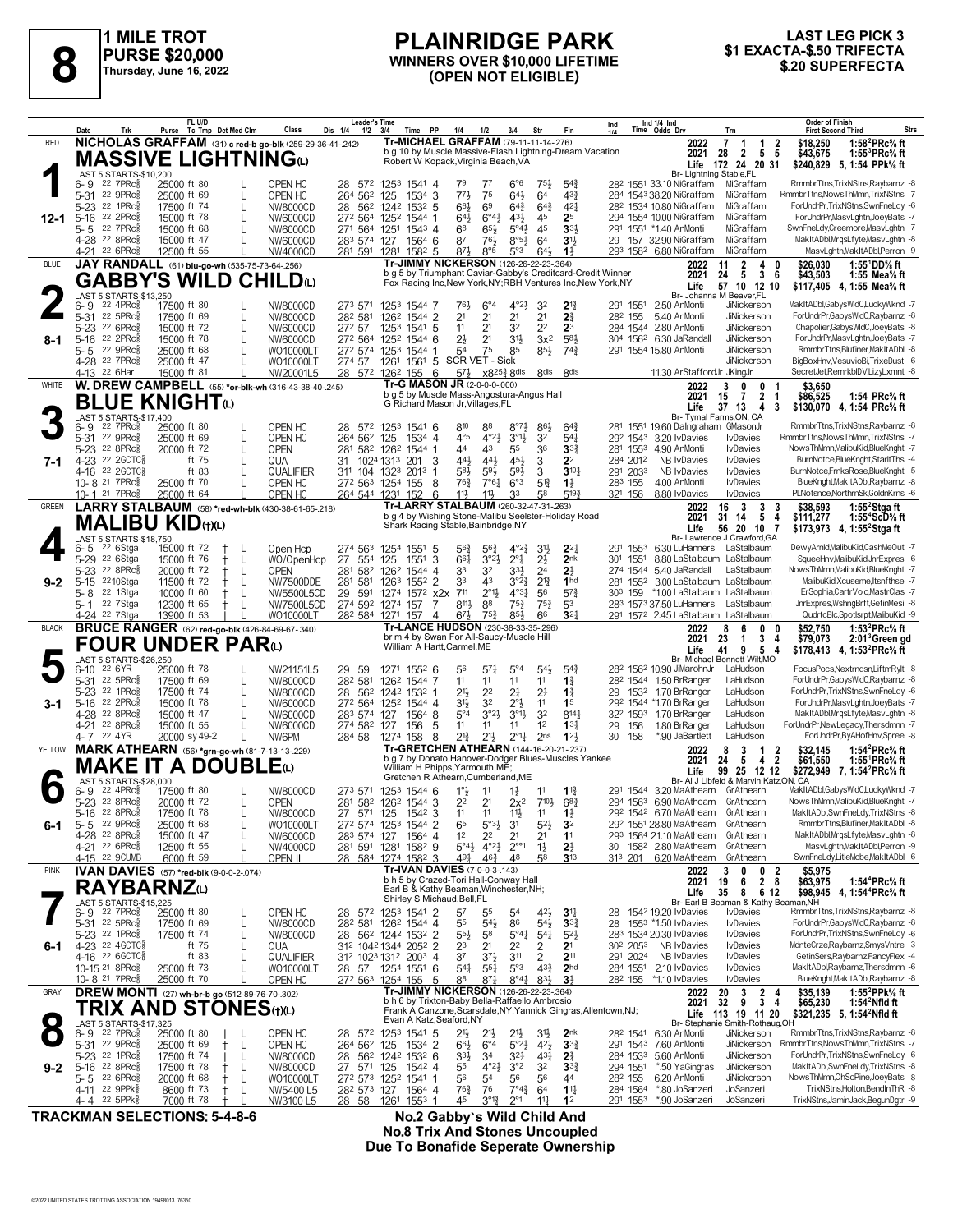

**FL U/D**

#### **PLAINRIDGE PARK NON WINNERS \$8,000 LAST 5 STARTS (100% MASS OWNED \$9,600) OR WITH A TRACKMASTER RATING OF 86 OR LESS ATOD LATE DAILY DOUBLE (9-10)**<br>PURSE \$17,500 MON WINNERS \$8,000 LAST 5 STARTS TARTS THESALY DOUBLE (9-10)<br>(100% MASS OWNED \$9,600) \$1 EXACTA-\$.50 TRIFECTA<br>OR WITH A TRACKMASTER BATING OF 96 OR LESS ATOD



**Order of Finish**

**(100% MASS OWNED 87.5)**

**AE: CLAIMING PRICE \$25,000**

|               | Date<br>Trk                                                         | FL U/D<br>Tc Tmp Det Med Clm<br>Purse                    | <b>Leader's Time</b><br>Class<br>Dis 1/4                       | $1/2$ $3/4$<br>Time PP                                              | 1/4<br>1/2                                                                                               | 3/4                                                   | Str                                                              | Ind 1/4 Ind<br>Time Odds Drv<br>Ind                                                | Trn                                                            | <b>Order of Finish</b><br>Strs<br><b>First Second Third</b>                                           |
|---------------|---------------------------------------------------------------------|----------------------------------------------------------|----------------------------------------------------------------|---------------------------------------------------------------------|----------------------------------------------------------------------------------------------------------|-------------------------------------------------------|------------------------------------------------------------------|------------------------------------------------------------------------------------|----------------------------------------------------------------|-------------------------------------------------------------------------------------------------------|
| <b>RED</b>    |                                                                     | <b>BRUCE RANGER</b> (62) red-go-blk (426-84-69-67-.340)  |                                                                |                                                                     | <b>Tr-RICHARD BARTLETT</b> (28-6-6-3-.369)                                                               |                                                       |                                                                  | 2022                                                                               | 8<br>$\overline{1}$<br>0<br>4                                  | \$16,450<br>1:53 Bang ft                                                                              |
|               |                                                                     | CAPTAIN NASHധ                                            |                                                                |                                                                     | b h 6 by Captaintreacherous-Discoverer-Four Starzzz Shark<br>Reginald J Duguay, Winslow, ME              |                                                       |                                                                  | 2021<br>Life                                                                       | $\overline{7}$<br>5<br>3<br>30<br>96 17 17 12                  | \$58,015<br>1:51 <sup>2</sup> PcD% ft<br>\$167,208 4, 1:50 $^3$ DD% ft                                |
|               | LAST 5 STARTS-\$11,500                                              |                                                          | TM Rating: 85.72                                               |                                                                     |                                                                                                          |                                                       |                                                                  |                                                                                    | Br- Steve Jones, NY                                            |                                                                                                       |
|               | $22$ $8$ PR $c_{8}$<br>$6 - 9$                                      | 20000 ft 80                                              | NW10000CD                                                      | 264 554 1244 1522 7                                                 | $7^7$<br>77                                                                                              | 75                                                    | 75}<br>$64\frac{3}{4}$                                           | 273 1532 8.70 BrRanger                                                             | RiBartlett                                                     | Mansome, Rolnlkthn, SportsObs -7                                                                      |
|               | $6 - 2$ 22 5 PR $c_{8}^{3}$<br>5-23 <sup>22</sup> 8Bang             | 20000 ft 67<br>6800 ft 60<br>L                           | NW10000CD<br>282 581<br>WO10000LT                              | 26 544 1222 1511 3<br>126<br>1544 5                                 | 3°2<br>55<br>14<br>1 <sup>3</sup>                                                                        | 32}<br>$11\frac{3}{4}$                                | 421<br>$4\frac{3}{4}$<br>$11\frac{1}{2}$<br>$13\frac{1}{4}$      | 283 1512 3.70 BrRanger<br>*.50 GaMosher<br>284 1544                                | RiBartlett<br>RiBartlett                                       | AlwysAMki,SelslCty,RocknThBI -7<br>CaptnNash,Nagle,LucanHnv -6                                        |
| 7-2           | 5-8 22 7Bang                                                        | 6500 ft 57                                               | 282 571<br>WO10000LT                                           | 1252 153<br>5                                                       | 3°2<br>$11\frac{1}{2}$                                                                                   | $11\frac{1}{2}$                                       | 1 <sup>2</sup><br>1 <sup>5</sup>                                 | 273 153<br>*.50 BrRanger                                                           | <b>RiBartlett</b>                                              | CaptnNash,GrandGlpS,Rocksptrt -7                                                                      |
|               | 22 3Bang<br>5- 1                                                    | 6500 ft 53                                               | 282 581<br>WO10000LT                                           | 1261 1542 2                                                         | 211,<br>213                                                                                              | 211                                                   | 32<br>11                                                         | 28 1542 2.20 BrRanger                                                              | RiBartlett                                                     | CaptnNash,GrandGlpS,WodysCshC -5                                                                      |
| BLUE          |                                                                     |                                                          | MATTHEW ATHEARN (23) k grn-wh-b go (383-57-52-44-.263)         |                                                                     | Tr-GRETCHEN ATHEARN (144-16-20-21-.237)<br>b g 5 by Betterthancheddar-J M Solitaire-Shadow Play          |                                                       |                                                                  | 2022                                                                               | 0<br>8<br>$\overline{1}$                                       | \$9.775                                                                                               |
|               |                                                                     | <b>WHATA FOOLBEL</b>                                     | .IEVESധ                                                        |                                                                     |                                                                                                          |                                                       |                                                                  | 2021<br>Joan A Harmon, Westbrook, ME; Normand R St Clair, Monmouth, ME;<br>Life    | 8<br>30<br>4<br>5<br>59<br>9<br>-14<br>9                       | \$79,425<br>1:53 $PRc$ % gd<br>\$130,729 3, 1:52 PRc <sup>5</sup> / <sub>8</sub> ft                   |
|               | LAST 5 STARTS-\$7,375                                               |                                                          | TM Rating: 87.63                                               |                                                                     | Michael T Foley, Westbrook, ME                                                                           |                                                       |                                                                  |                                                                                    | Br- Elizabeth Fair, ON, CA                                     |                                                                                                       |
|               | $22\,5$ PR $c_{8}^{5}$<br>6-7                                       | 17500 ft 75                                              | HGNW8000CD<br>261 543                                          | 1223 1523 3                                                         | $54\frac{1}{2}$                                                                                          | $5^{\circ}3\frac{1}{2}$<br>$5^{\circ}2^{\frac{1}{4}}$ | $43\frac{1}{4}$<br>5i <sup>2</sup>                               | 301 1531 17.00 MMAthearn GrAthearn                                                 |                                                                | DubisClam, QuickShot, TwinBJays -7                                                                    |
|               | 5-24 22 9PRc <sup>5</sup><br>5-16 22 9PRc <sup>5</sup>              | 20000 ft 67<br>20000 ft 78<br>L                          | 264 552<br>NW10000CD<br>264 551<br><b>TRK&lt;90</b>            | 1232 1512 1<br>1222 1513 1                                          | 43<br>47<br>421<br>32                                                                                    | 54<br>421                                             | 65<br>66<br>421<br>43                                            | 281 1522 26.90 MMAthearn<br>291 152 29.60 MMAthearn                                | GrAthearn<br>GrAthearn                                         | HudsnPhil,JkWilPowr,BagPpeMjr -8<br>SelslCty,BagPpeMjr,SportsObs -8                                   |
| 20-1          | 5-9 22 6PRc <sup>5</sup>                                            | 20000 ft 54<br>L                                         | NW10000CD                                                      | 27 562 124 1523 1                                                   | 2 <sup>1</sup>                                                                                           | 65<br>$4i^3$                                          | 6 <sup>9</sup><br>66                                             | 284 1534 27.60 MMAthearn                                                           | GrAthearn                                                      | Rolnlkthn,BagPpeMjr,AlwysAMki -8                                                                      |
|               | $5 - 2$ 22 1PRc $\frac{5}{8}$                                       | 17500 ft 55                                              | NW8000CD                                                       | 271 581 1251 1522 4                                                 | 2 <sup>1</sup><br>21                                                                                     | 213                                                   | 2 <sup>2</sup><br>$2^{3}$                                        | 273 153 15.30 MMAthearn                                                            | GrAthearn                                                      | CgrsNPort, WhatFlblv, BagPpeMjr -6                                                                    |
| WHITE         |                                                                     | W. DREW CAMPBELL (55) *or-blk-wh (316-43-38-40-.245)     |                                                                |                                                                     | Tr-MARK EATON (16-1-5-2-.278)                                                                            |                                                       |                                                                  | 2022                                                                               | $\overline{2}$<br>13<br>6                                      | \$46,500<br>1:53 Stgaft                                                                               |
|               |                                                                     | <b>SKYWAY VICTOR</b> @                                   |                                                                |                                                                     | b g 4 by Tellitlikeitis-Vegas Date-Cole Muffler<br>Mark W Eaton, Mendon, MA; Robert J Griffin, Salem, MA |                                                       |                                                                  | 2021<br>Life                                                                       | 22<br>3<br>6<br>0<br>47 11 11<br>-1                            | 1:50 HoP% ft<br>\$107,880<br>\$204,140 3, 1:50 HoP% ft                                                |
|               | LAST 5 STARTS-\$6,250                                               |                                                          | TM Rating: 91.30                                               |                                                                     |                                                                                                          |                                                       |                                                                  |                                                                                    | Br- Michael L Schlabach, IN                                    |                                                                                                       |
|               | $22$ 5PR $c_{8}$<br>6- 9                                            | 25000 ft 80                                              | OPEN HC<br>264 55                                              | 1222 1504 3                                                         | 11<br>11                                                                                                 | $2\frac{1}{2}$                                        | $8^{10}$<br>2 <sup>1</sup>                                       | 30 <sup>3</sup> 153<br>9.80 KeSwitzerJr MaEaton                                    |                                                                | AlwysAMki,Patrkthpr,HudsnPhil -8                                                                      |
|               | $6 - 2$ 22 8PRc <sup>5</sup><br>5-26 22 9PRcs                       | 25000 ft 64<br>25000 ft 67                               | OPEN HC<br>261 543<br>OPEN                                     | 263 552 1231 1503 4<br>1222 1503 5                                  | 7bedis<br>2 <sup>1</sup><br>31,                                                                          | 2 <sup>1</sup>                                        | dnf<br>$2\frac{1}{2}$<br>2 <sup>11</sup>                         | 281 1504 7.00 KeSwitzerJr MaEaton                                                  | 4.70 KeSwitzerJr MaEaton                                       | Patrkthpr,Chatelrol,RockDmnds -7<br>RockCandy,SkywyVctr,Chatelrol -9                                  |
| $5 - 2$       | 5-17 22 5PRc <sup>5</sup>                                           | 25000 ft 69                                              | 263 55<br>WO10000LTH                                           | 1224 1521 1                                                         | 3 <sup>1</sup><br>32                                                                                     | $63\frac{1}{4}$                                       | $75\frac{3}{4}$<br>64                                            | 1532 15.80 LuHanners<br>30                                                         | MaEaton                                                        | RockDmnds,AlwysAMki,BillHaley -7                                                                      |
|               | $22$ 8PR $c_{8}^{5}$<br>5- 9                                        | 25000 ft 54                                              | WO10000LT<br>253 534 122                                       | 1511 6                                                              | 11<br>11                                                                                                 | 11                                                    | 761<br>$1\frac{1}{2}$                                            | 30 <sup>2</sup> 152 <sup>2</sup> 3.90 LuHanners                                    | MaEaton                                                        | JkWilPowr,RockDmnds,HudsnPhil -8                                                                      |
| <b>GREEN</b>  |                                                                     | KEVIN SWITZER JR (34) col blu-blk-wh (342-61-61-59-.335) |                                                                |                                                                     | Tr-JAMIE GERARD (78-18-19-14-.426)<br>br q 5 by Rock N Roll Heaven-Bettoronthebeach-Bettor's Delight     |                                                       |                                                                  | 2022                                                                               | $\overline{2}$<br>3<br>9<br>-2                                 | 1:51 ${}^{3}$ PRc ${}^{5}$ s ft<br>\$31,150                                                           |
|               |                                                                     | <b>SEA ISLE CITY</b>                                     |                                                                |                                                                     | Barbara J Ethier, Leominster, MA                                                                         |                                                       |                                                                  | 2021<br>Life                                                                       | $\frac{1}{2}$<br>-5<br>9<br>33<br>71 10 14 14                  | \$51,460<br>1:51 PRc% ft<br>\$133.370 3. 1:51 <sup>1</sup> PRc <sup>5</sup> / <sub>8</sub> ft         |
|               | LAST 5 STARTS-\$18,100                                              |                                                          | TM Rating: 87.44                                               |                                                                     |                                                                                                          |                                                       |                                                                  |                                                                                    | Br- Deo Volente Farms LLC, NJ                                  |                                                                                                       |
|               | 22 8PRc3<br>6-9                                                     | 20000 ft 80                                              | 264 554<br>NW10000CD                                           | 1244 1522 6                                                         | 66<br>66                                                                                                 | $5^{\circ}3$                                          | $5^{31}$<br>$5^{41}$                                             | 274 1531 10.70 HeCampbell JaGerard                                                 |                                                                | Mansome, Rolnlkthn, SportsObs -7                                                                      |
|               | $22$ 5PR $c_{\overline{8}}$<br>$6 - 2$<br>5-24 22 9PRcs             | 20000 ft 67<br>20000 ft 67                               | NW10000CD<br>NW10000CD                                         | 26 544 1222 1511 1<br>264 552 1232 1512 7                           | 2 <sup>1</sup><br>2 <sup>1</sup><br>712<br>76                                                            | 2 <sup>11</sup><br>754                                | 2 <sup>1</sup><br>2 <sub>nk</sub><br>78<br>75 <sup>3</sup>       | 283 1511 11.40 KeSwitzerJr JaGerard<br>281 1523 14.10 NiGraffam                    | JaGerard                                                       | AlwysAMki,SelslCty,RocknThBI -7<br>HudsnPhil,JkWilPowr,BagPpeMjr -8                                   |
| 4-1           | 5-16 22 9PRc <sup>5</sup>                                           | 20000 ft 78                                              | <b>TRK&lt;90</b>                                               | 264 551 1222 1513 6                                                 | $2^{\circ}1$<br>2 <sup>1</sup>                                                                           | 2 <sup>1</sup>                                        | 2 <sup>1</sup><br>1 <sup>1</sup>                                 | 1513 27.90 KeSwitzerJr JaGerard<br>29                                              |                                                                | SelslCty,BagPpeMjr,SportsObs -8                                                                       |
|               | 5-9 22 5PRc <sup>5</sup>                                            | 17500 ft 54                                              | NW8000CD                                                       | 263 553 1232 1514 1                                                 | 21                                                                                                       | 21                                                    | 21<br>2p3nk                                                      | 281 1514 18.40 KeSwitzerJr JaGerard                                                |                                                                | RocknThBl,SportsObs+SelslCty- -8                                                                      |
| <b>BLACK</b>  |                                                                     | JAY RANDALL (61) blu-go-wh (535-75-73-64-256)            |                                                                |                                                                     | Tr-ROB HARMON (351-45-58-56-.273)<br>b g 9 by Mach Three-Another Sheila-Man Around Town                  |                                                       |                                                                  | 2022                                                                               | 3<br>18<br>5<br>- 1                                            | \$37,230<br>1:52 $\degree$ PRc% ft                                                                    |
|               |                                                                     | WAIMAC ATTACK N                                          |                                                                |                                                                     | Harmon Rcg Stb, Mlfrd, PA; Lightning 5 Rcg Stb, Plnvw, NY;                                               |                                                       |                                                                  | 2021                                                                               | 5<br>312<br>40<br>Life 136 24 23 24                            | \$53,679<br>1:52 $2$ TgDn $%$ ft<br>\$213,571 9, 1:52 <sup>1</sup> PRc <sup>5</sup> / <sub>8</sub> ft |
|               | LAST 5 STARTS-\$16,500                                              |                                                          | TM Rating: 84.13                                               |                                                                     | Winners Circle Rcg, Plsntvl, NY                                                                          |                                                       |                                                                  |                                                                                    |                                                                | Br- G Bailey & Mrs C Bailey & Mrs S Wilson, NZ; etc.                                                  |
|               | $22$ 5PR $c_{8}$<br>6-7                                             | 17500 ft 75                                              | 261 543<br>HGNW8000CD                                          | 1223 1523 2                                                         | 2 <sup>1</sup><br>$2^{\circ}$ }                                                                          | $2^{\circ}1$                                          | $1\frac{1}{2}$<br>5p7 <sup>3</sup>                               | 303 1531<br>7.30 JaRandall<br>*1.00 JaRandall                                      | RoHarmon                                                       | DubisClam, QuickShot, TwinBJays -7<br>WaimcAtck,BchchpHnv,BetYou -7                                   |
|               | 5-24 22 5PRcs<br>5-17 22 7PRc <sup>3</sup>                          | 15000 ft 67<br>15000 ft 69                               | 263 562<br>NW6000CD<br>NW6000CD                                | 124<br>1521 5<br>26 534 1221 1512 8                                 | $1^{\circ}$<br>11<br>45<br>46                                                                            | 11<br>55                                              | 11}<br>$1\frac{13}{4}$<br>$55\frac{1}{4}$<br>54                  | 281 1521<br>291 1522 8.10 JaRandall                                                | RoHarmon<br>RoHarmon                                           | Starznhvn, TwinBJays, WstrnBhby -8                                                                    |
| 7-1           | 5-9 22 4PRc <sup>5</sup>                                            | 15000 ft 54                                              | NW6000CD                                                       | 271 564 1244 1521 4                                                 | 11<br>11                                                                                                 | 11                                                    | $2\frac{1}{2}$<br>2 <sup>2</sup>                                 | 274 1523 6.80 JaRandall                                                            | RoHarmon                                                       | Patrkthpr, WaimcAtck, TwinBJays -8                                                                    |
|               | 4-29 2211M1                                                         | 9000 ft 54                                               | TM<77.5Cd                                                      | 271 551 1234 1524 6                                                 | 53                                                                                                       | 4°2 <sub>3</sub><br>$4^{\circ}2\frac{1}{2}$           | 3 <sup>1</sup><br>1nk                                            | 283 1524 *1.20 DaMiller                                                            | RoHarmon                                                       | WaimcAtck,DoYaThink,AtomcBlst-10                                                                      |
| YELLOW        |                                                                     | JAMES HARDY (58) wh-grn-I blu (92-13-16-11-278)          |                                                                |                                                                     | <b>Tr-JOLENE ANDREWS</b> (59-10-9-8-299)<br>b g 8 by Western Terror-Gadgets To Go-Cam's Card Shark       |                                                       |                                                                  | 2022                                                                               | 3<br>$\overline{1}$<br>$\overline{\mathbf{2}}$<br>19<br>5<br>5 | \$45.072<br>1:52 ${}^{3}$ PRc ${}^{5}_{8}$ ft                                                         |
|               |                                                                     | DUBIOUS CLAIMധ                                           |                                                                |                                                                     |                                                                                                          |                                                       |                                                                  | 2021<br>D Thibault & R Bogigian & S ZajchowskiJr & Mrs A Kapilow-Cohen, MA<br>Life | 9<br>41<br>173 32 19 18                                        | \$103.801<br>1:49 HoP % ft<br>\$337,690 7, 1:49 HoP% ft                                               |
|               | LAST 5 STARTS-\$17,650                                              |                                                          | TM Rating: 84.38                                               |                                                                     |                                                                                                          |                                                       |                                                                  |                                                                                    | Br- Winbak Farm, MD                                            |                                                                                                       |
|               | $22$ 5PR $c_{8}$<br>6- 7<br>5-31 22 8PRcs                           | 17500 ft 75<br>17500 ft 69                               | HGNW8000CD<br>261 543                                          | 1223 1523 1<br>271 544 1223 1511 8                                  | 3½<br>32<br>89                                                                                           | $4^{13}$<br>$8^{10}$<br>810                           | $4^{11}$<br>1 <sub>ns</sub><br>$85\frac{1}{4}$<br>87             | 293 1523 10.70 JaHardy<br>28<br>1523 77.10 JaHardy                                 | JoAndrews<br>JoAndrews                                         | DubisClam, QuickShot, TwinBJays -7<br>WyattJ,SportsObs,QuickShot -8                                   |
|               | 5-17 22 9PRcs                                                       | L<br>20000 ft 69<br>L                                    | NW8000CD<br>274 56<br>WO10000LT                                | 1231                                                                | 1502 7 SCR VET - Sick                                                                                    |                                                       |                                                                  |                                                                                    | JoAndrews                                                      | Patrkthpr, MachLeMre, HudsnPhil -7                                                                    |
| 7-1           | 5-9 22 5PRc                                                         | 17500 ft 54                                              | NW8000CD<br>263 553                                            | 1232 1514 3                                                         | 33<br>32                                                                                                 | 53                                                    | $4^{2}\frac{3}{4}$<br>32                                         | 28 <sup>2</sup> 152 <sup>2</sup> 4.50 JaHardy                                      | JoAndrews                                                      | RocknThBl,SportsObs+SelslCty- -8                                                                      |
|               | 5-2 22 6PRc                                                         | 20000 ft 55                                              | NW10000CD<br>264 551                                           | 1231 1523 5                                                         | 75<br>77                                                                                                 | $74\frac{1}{2}$                                       | $85\frac{1}{2}$<br>$8^{4}$                                       | 293 1533 10.10 JaHardy                                                             | JoAndrews                                                      | JkWilPowr,SaltLife,Rolnlkthn -8                                                                       |
| <b>PINK</b>   |                                                                     | DREW MONTI (27) wh-br-b go (512-89-76-70-.302)           |                                                                |                                                                     | <b>Tr-ARTHUR BREWER II (52-5-10-4-229)</b><br>b g 10 by Art Major-Cannae Cindy-Bettor's Delight          |                                                       |                                                                  | 2022<br>2021                                                                       | $\overline{2}$<br>15<br>4<br>42<br>- 6<br>8<br>-4              | 1:51 <sup>1</sup> M1 ft<br>\$37.300<br>1:51 $^{2}$ PRc $\%$ ft                                        |
|               |                                                                     | <b>QUICK SHOT</b>                                        |                                                                |                                                                     | Kathleen B Brewer, Newburyport, MA                                                                       |                                                       |                                                                  |                                                                                    | Life 276 44 62 39                                              | \$86,745<br>\$581,129 4, 1:50 <sup>3</sup> PRc <sup>5</sup> / <sub>8</sub> ft                         |
|               | LAST 5 STARTS-\$11,850                                              |                                                          | TM Rating: 87.10                                               |                                                                     |                                                                                                          |                                                       |                                                                  |                                                                                    | Br- Robert A Tucker & Lauren B Tucker, NJ                      |                                                                                                       |
|               | $6 - 7$ 22 5PRc $\frac{5}{6}$<br>22 8PRc3<br>$5 - 31$               | 17500 ft 75<br>17500 ft 69                               | HGNW8000CD<br>261 543                                          | 1223 1523 7                                                         | $4^{\circ}2$<br>43<br>2 <sup>1</sup><br>11                                                               | $3^{011}$<br>3 <sup>1</sup>                           | 3 <sup>1</sup><br>2 <sub>ns</sub><br>$3^{11}$<br>3 <sup>11</sup> | 294 1523 2.30 KeSwitzerJr ArBrewerII<br>283 1512 6.70 MMAthearn ArBrewerll         |                                                                | DubisClam, QuickShot, TwinBJays -7<br>WyattJ,SportsObs,QuickShot -8                                   |
|               | 5-24 22 7PRc <sup>5</sup>                                           | L<br>L<br>17500 ft 67                                    | NW8000CD<br>NW8000CD                                           | 271 544 1223 1511 7<br>263 561 1233 1513 1                          | 2 <sup>1</sup><br>2 <sup>1</sup>                                                                         | $2^{11/2}$                                            | 2 <sup>2</sup><br>$2^{11}$                                       | 1514 3.60 MMAthearn<br>28                                                          | ArBrewerll                                                     | RocknThBl,QuickShot,Tisadream -7                                                                      |
| 7-1           | 5-16 22 9PRcs                                                       | 20000 ft 78                                              | <b>TRK&lt;90</b>                                               | 264 551 1222 1513 8                                                 | 75<br>87                                                                                                 | 75                                                    | $74\frac{1}{2}$<br>84}                                           | 29 152 <sup>2</sup> 42.90 BrRanger                                                 | ArBrewerll                                                     | SelslCty,BagPpeMjr,SportsObs -8                                                                       |
|               | $5 - 9$ $22$ 6PRc $\frac{5}{6}$                                     | 20000 ft 54                                              | NW10000CD                                                      | 27 56 <sup>2</sup> 124 152 <sup>3</sup> 4                           | 65<br>$7^\circ$ 6                                                                                        | $4^{\circ}3$                                          | 53                                                               | 283 1531 9.90 WDCampbell ArBrewerll                                                |                                                                | Rolnlkthn,BagPpeMjr,AlwysAMki -8                                                                      |
| GRAY          |                                                                     | RON CUSHING (57) c red-go (89-13-17-15-308)              |                                                                |                                                                     | Tr-CAIN MACKENZIE (6-0-1-0-.093)<br>b g 6 by Always A Virgin-Blazing Blaire-McArdle                      |                                                       |                                                                  |                                                                                    | 2022 12<br>4<br>-1<br>-1<br>2021 42<br>6<br>$\mathbf{1}$<br>8  | \$36,000<br>1:51 MVR% gd<br>1:51 $3$ MVR $\%$ ft                                                      |
|               |                                                                     | <b>SKYWAY BALLISTIC</b> (L)                              |                                                                |                                                                     | Common Kings Stable, Union, ME                                                                           |                                                       |                                                                  |                                                                                    | Life 118 24 4 14                                               | \$45,574<br>\$142,831 6, 1:51 <sup>1</sup> MVR <sup>5</sup> / <sub>8</sub> gd                         |
|               | LAST 5 STARTS-\$15,000                                              |                                                          | TM Rating: 88.83                                               |                                                                     |                                                                                                          |                                                       |                                                                  |                                                                                    | Br- Lyle Dean Slabach, IN                                      |                                                                                                       |
|               | $6 - 9$ 22 8PRc $\frac{5}{8}$<br>$6 - 2$ $22$ $5$ PRc $\frac{5}{6}$ | 20000 ft 80                                              | 30000CL OP                                                     | 264 554 1244 1522 5<br>-7                                           | 54<br>54<br>$7^7$<br>75                                                                                  | 64<br>76                                              | $64\frac{1}{2}$<br>753<br>$77\frac{1}{2}$<br>683                 | 274 1532 36.60 RonCushing CMacKnzie<br>291 1524 16.90 RonCushing CMacKnzie         |                                                                | Mansome, Rolnlkthn, SportsObs -7<br>AlwysAMki,SelslCty,RocknThBI -7                                   |
|               | \$25,000 5-23 22 8Bang                                              | 20000 ft 67<br>L<br>6800 ft 60<br>L                      | 30000CL OP<br>28 <sup>2</sup> 58 <sup>1</sup> 126<br>WO10000LT | 26 544 1222 1511<br>1544 6                                          | 68<br>683                                                                                                | 66                                                    | $67\frac{1}{4}$<br>$6^{11}$                                      | 294 157                                                                            | 9.10 CMacKnzie CMacKnzie                                       | CaptnNash.NagleLucanHnv -6                                                                            |
| $20 - 1$      | 5-11 22 2Bang                                                       | ft 73                                                    | QUA                                                            | 28 <sup>2</sup> 58 <sup>1</sup> 127 <sup>1</sup> 156 <sup>2</sup> 5 | $1^{\circ}$<br>16                                                                                        | 110                                                   | 112<br>124                                                       | 291 1562                                                                           | NB RonCushing HeGibbs                                          | SkywayBls, JSPeyton, FrnighRbl -5                                                                     |
|               | 5-4 22 1Bang                                                        | gd 49-1                                                  | QUA<br>31 101 <sup>2</sup> 131                                 | $2004$ 1                                                            | 34<br>34                                                                                                 | $2^{\circ}1^3$                                        | $2\frac{3}{4}$<br>21                                             | 293 201                                                                            | NB RonCushing HeGibbs                                          | TheSpy,SkywayBls,Danishdjr -3                                                                         |
| <b>PURPLE</b> |                                                                     |                                                          | NICHOLAS GRAFFAM (31) c red-b go-blk (259-29-36-41-.242)       |                                                                     | Tr-RANDY BICKMORE (88-18-7-8-279)<br>b g 6 by Betterthancheddar-N Y Yankees-The Panderosa                |                                                       |                                                                  | 2022<br>2021                                                                       | 1<br>2<br>7<br>-1<br>$2 \quad 3 \quad 6$<br>30                 | 1:53 $^1$ PRc <sup>5</sup> / <sub>8</sub> ft<br>\$14,350<br>\$38,010<br>1:53 $PRC\%$ ft               |
|               |                                                                     | TWIN B JAYSധ                                             |                                                                |                                                                     | Kevin N Gee, Clearwater, FL; Randy L Bickmore, Scarborough, ME;                                          |                                                       |                                                                  | Life                                                                               | 9 11 16<br>89                                                  | \$140,037 3, 1:52 <sup>4</sup> Phl <sup>5</sup> / <sub>8</sub> ft                                     |
|               | LAST 5 STARTS-\$14,050                                              |                                                          | TM Rating: 85.81                                               |                                                                     | Colin W Gerry, Westbrook, ME                                                                             |                                                       |                                                                  |                                                                                    | Br- Twinbrook Limited,ON, CA<br>RaBickmore                     | DubisClam, QuickShot, TwinBJays -7                                                                    |
|               | 6-7 22 5PRc <sup>5</sup><br>5-24 22 7PRc <sup>5</sup>               | 17500 ft 75<br>17500 ft 67<br>L                          | HGNW8000CD<br>261 543<br>25000CL OP                            | 1223 1523 4<br>263 561 1233 1513 4                                  | 66<br>$54\frac{1}{2}$<br>56                                                                              | $73\frac{1}{4}$<br>$5^\circ$ i <sup>4</sup>           | $3^{31}$<br>7i <sup>3</sup><br>45<br>42                          | 30 1531 10.30 NiGraffam<br>273 152 8.00 NiGraffam                                  | RaBickmore                                                     | RocknThBl,QuickShot,Tisadream -7                                                                      |
|               | 5-17 22 7PRc3                                                       | 15000 ft 69<br>L                                         | 20000CL OP<br>26                                               | 534 1221 1512 4                                                     | 69<br>67                                                                                                 | $4^{\circ}4$                                          | 43<br>$2^{2}$                                                    | 284 1514 4.40 NiGraffam                                                            | RaBickmore                                                     | Starznhvn, TwinBJays, WstrnBhby -8                                                                    |
| 12-1          | $5 - 9$ 22 4PRc $\frac{5}{8}$                                       | 15000 ft 54<br>L                                         | 20000CL OP                                                     | 271 564 1244 1521 3                                                 | 2 <sup>1</sup><br>2 <sup>1</sup>                                                                         | 2 <sup>1</sup>                                        | $3^{2}\frac{1}{2}$<br>3 <sup>4</sup>                             | 153 26.30 NiGraffam<br>28                                                          | RaBickmore                                                     | Patrkthpr, WaimcAtck, TwinBJays -8                                                                    |
|               | 5-2 22 2PRc                                                         | 10000 ft 55                                              | NW3000CD                                                       | 26 <sup>2</sup> 551 123 <sup>2</sup> 1531 4                         | 11<br>11                                                                                                 | 11                                                    | 1 <sub>ns</sub><br>$1\frac{1}{2}$                                | 294 1531 13.80 BrRanger                                                            | RaBickmore                                                     | TwinBJays,Sofer,KiwiTintn -7                                                                          |

**TRACKMAN SELECTIONS: 3-1-4-5**